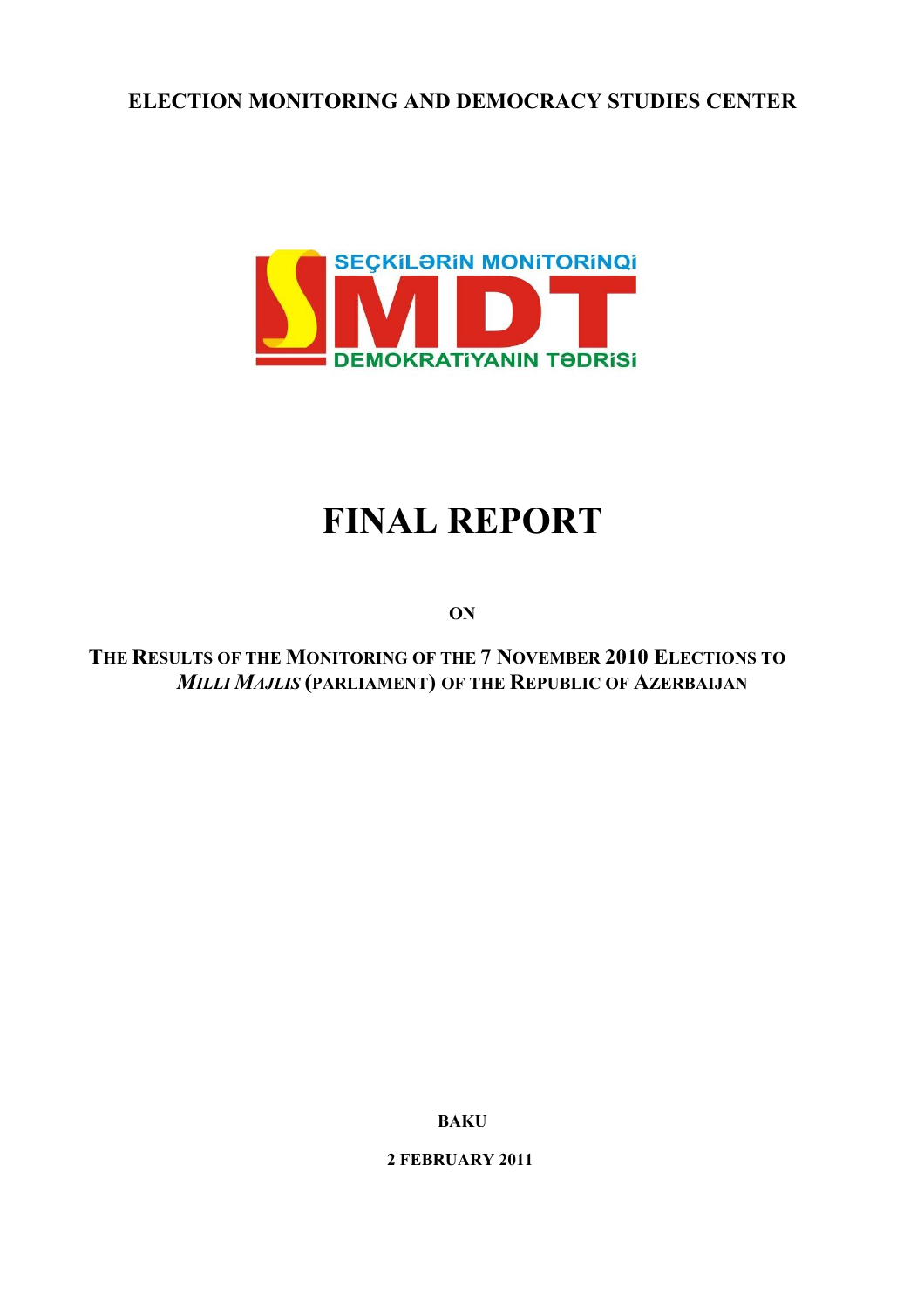#### **TABLE OF CONTENT**

| L.    |                                                                                                  |
|-------|--------------------------------------------------------------------------------------------------|
| П.    |                                                                                                  |
| III.  | POLITICAL SITUATION IN THE PRE-ELECTIONS PERIOD                                                  |
|       | <b>HUMAN RIGHTS AND FREEDOMS</b>                                                                 |
|       | <b>POLITICAL PARTIES</b>                                                                         |
|       | ACTIVITY OF THE CIVIL SOCIETY ORGANIZATIONS                                                      |
| IV.   |                                                                                                  |
| V.    |                                                                                                  |
| VI.   | <b>NOMINATION AND REGISTRATION OF CANDIDATES 12</b>                                              |
|       | OFFICIAL DATA                                                                                    |
|       | <b>NOMINATION OF CANDIDATES</b>                                                                  |
|       | <b>SIGNATURE COLLECTION CAMPAIGN</b>                                                             |
|       | <b>REGISTRATION OF CANDIDATES</b>                                                                |
|       | <b>UNAUTHORIZED INTERVENTIONS AND PRESSURE</b>                                                   |
|       | APPEALS ON THE CASES OF THE REFUSAL TO REGISTER CANDIDATES                                       |
| VII.  |                                                                                                  |
|       | <b>LEGAL FRAMEWORK</b>                                                                           |
|       | CONDUCT OF ELECTION CAMPAIGNING THROUGH MASS MEDIA                                               |
|       | <b>CONDUCT OF ELECTION CAMPAIGNING THROUGH PUBLIC EVENTS</b>                                     |
|       | ELECTION CAMPAIGNING THROUGH PRINT, AUDIO, VIDEO AND OTHER CAMPAIGN MATERIALS                    |
|       | <b>UNAUTHORIZED INTERVENTIONS</b>                                                                |
|       | <b>COMPLAINTS</b>                                                                                |
| VIII. |                                                                                                  |
|       | New composition of the CEC<br><b>ATTENDANCE OF MEMBERS OF COMMISSIONS</b>                        |
|       | <b>TECHNICAL PREPARATIONS</b>                                                                    |
|       | <b>MANAGEMENT OF THE ELECTION PROCESS</b>                                                        |
|       | TRANSPARENCY IN THE ACTIVITY OF THE ELECTION COMMISSIONS AND PREPARATION OF THE OBSERVERS        |
| IX.   |                                                                                                  |
|       | <b>OBSERVATION METHODOLOGY/DEPLOYMENT OF OBSERVERS</b>                                           |
|       | <b>PREPARATION OF THE OBSERVERS/OBSERVATION MATERIALS</b>                                        |
|       | PUBLICITY ON THE ELECTION DAY MONITORING<br>PRESSURE AGAINST OBSERVER PRIOR TO THE ELECTIONS DAY |
|       | <b>RESULTS OF THE OBSERVATION ON THE NATIONAL LEVEL</b>                                          |
|       | <b>OBSERVATION IN THE COMPETITIVE CONSTITUENCIES</b>                                             |
|       | PRESSURE AGAINST OBSERVERS ON THE ELECTION DAY                                                   |
| X.    |                                                                                                  |
|       | <b>RESULTS ANNOUNCED BY CEC</b>                                                                  |
|       | <b>COMPLAINTS</b>                                                                                |
| XI.   |                                                                                                  |
|       | <b>OPINIONS OF THE LOCAL AND INTERNATIONAL OBSERVERS</b>                                         |
|       | <b>OPINIONS OF THE POLITICAL PARTIES</b>                                                         |
|       | <b>POLITICAL SITUATION CAUSED BY THE ELECTIONS</b>                                               |
|       | <b>POST- ELECTION PRESSURE</b>                                                                   |
| XII.  |                                                                                                  |
| XIII. |                                                                                                  |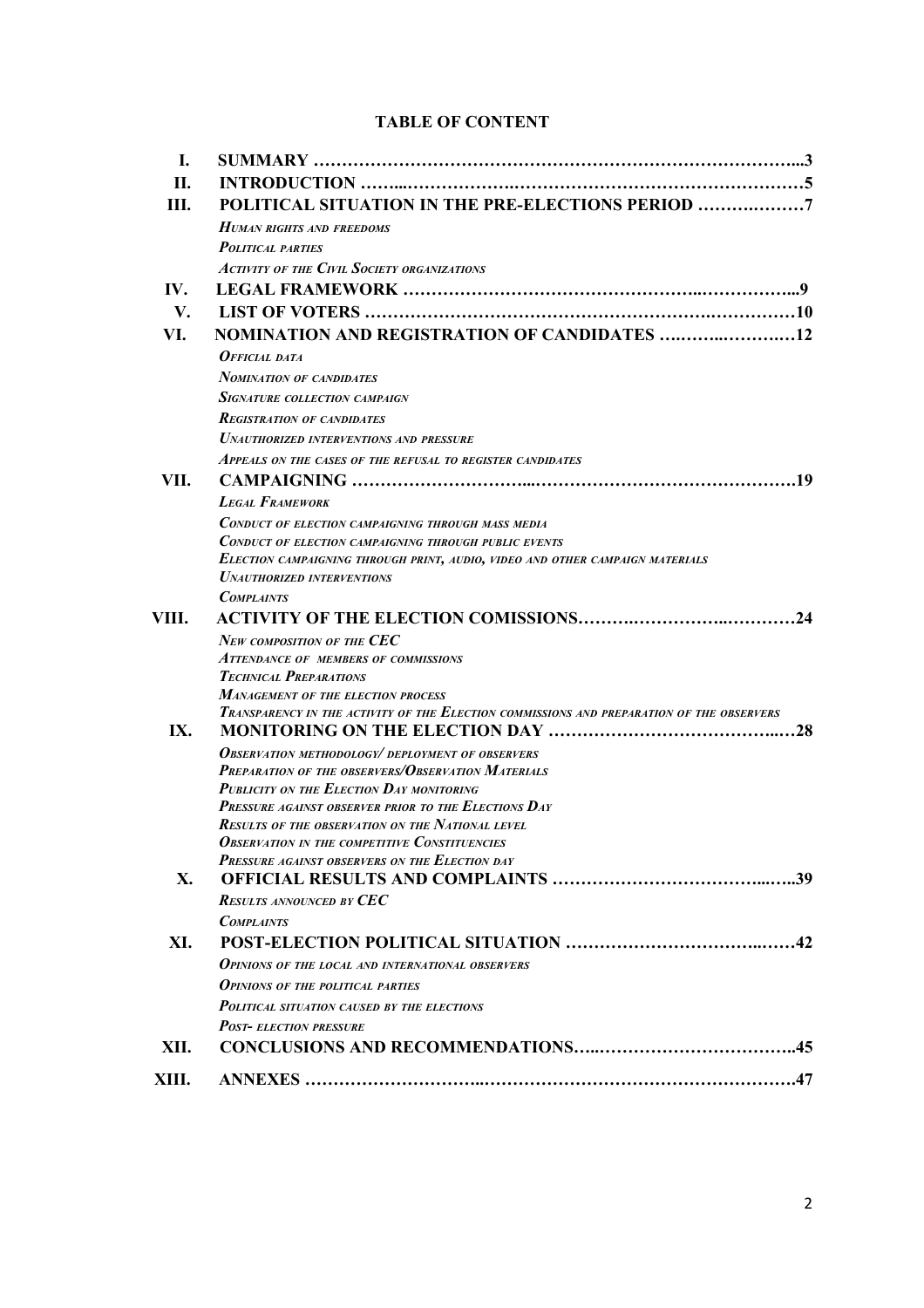#### **I. SUMMARY**

The Election Monitoring and Democracy Studies Center (EMDS) is a non-governmental organization working for the improvement of the election system and for the development of civil society and democracy in Azerbaijan. EMDS was founded on 1 December 2008 by founders and members of the Election Monitoring Center (EMC)<sup>[1](#page-2-0)</sup>. EMDS has observed 11 elections in Azerbaijan and trained more than 9,000 Azerbaijani observers. EMDS conducted statistically-based observations around the 2008 presidential election, 2009 referendum, and 2009 municipal elections.

EMDS conducted a range of activities to prepare for the 7 November 2010 parliamentary elections, including training long-term and short-term election observers and activities designed to increase voter participation and raise awareness among election participants.

EMDS conducted the monitoring of the election through 83 long-term and 1287 short-term observers. Long-term observation covered the processes of nomination and registration of candidates, activities of election commissions, verification of voter lists, pre-election campaign and investigation of election complaints and released two interim reports<sup>[2](#page-2-1)</sup> on the results of monitoring. On 8 November, the organization released the Preliminary Statement<sup>[3](#page-2-2)</sup> on the result of monitoring conducted at 1181 precincts in 125 election constituencies.

The 7 November 2010 parliamentary elections aimed to elect 125 members to the *Milli Majlis* in the same number of single mandate constituencies. According to the Central Election Commission (CEC), 1,100 citizens were nominated and 695 of them were registered as candidates. 347 of candidates represented political parties, while the rest were independent candidates.

EMDS welcomes the efforts of Azerbaijani authorities to carry out well administered elections, as well as its efforts to improve the verification of voter lists, set up of polling stations and technical preparations for voting.

However, since the 2005 parliamentary elections, no significant actions were undertaken to improve the political environment. Freedom of assembly remains highly restricted; the activities of political parties and non-governmental organizations (NGOs) are heavily scrutinized and regulated.

There were no improvements in freedoms of speech or media. State television did not air opposition voices. Before the elections, the government refused to free Eynulla Fatullayev, the editor-in-chief of *Gundalik Azerbaijan* (Daily Azerbaijan), and bloggers Adnan Hajizade and Emin Milli, despite strong evidence that their cases are politically motivated.

The election campaign period was characterized by limited political debates and lack of public debates between competing parties in comparison to the 2005 parliamentary elections.

The amendments introduced to the election law created obstacles that disproportionately affected opposition candidates. They shortened the election period from 75 to 60 days, barred campaigning by candidates before the registration deadline, eliminated government funding for candidates' campaign expenses, and shortened the pre-election campaign period from 28 days to 23 days. Amendments to the election code ignored the recommendations of the Council of Europe's Venice Commission.

<span id="page-2-0"></span> $1$  Registration of EMC was annulled by the Khatai District Court of Baku on the basis of illegal claims of the Ministry of Justice on 14 may 2008

<span id="page-2-1"></span><sup>&</sup>lt;sup>2</sup> See the Interim Reports: <http://smdt.az/content/parlament2010.html>

<span id="page-2-2"></span><sup>&</sup>lt;sup>3</sup> See the Preliminary Statement: [http://smdt.az/files/file/Azerbaijan%20Parliamentary%20Elections%207%20November](http://smdt.az/files/file/Azerbaijan%20Parliamentary%20Elections%207%20November%202010%20Preliminary%20Report%20-%20FINAL-vf.pdf) [%202010%20Preliminary%20Report%20-%20FINAL-vf.pdf](http://smdt.az/files/file/Azerbaijan%20Parliamentary%20Elections%207%20November%202010%20Preliminary%20Report%20-%20FINAL-vf.pdf)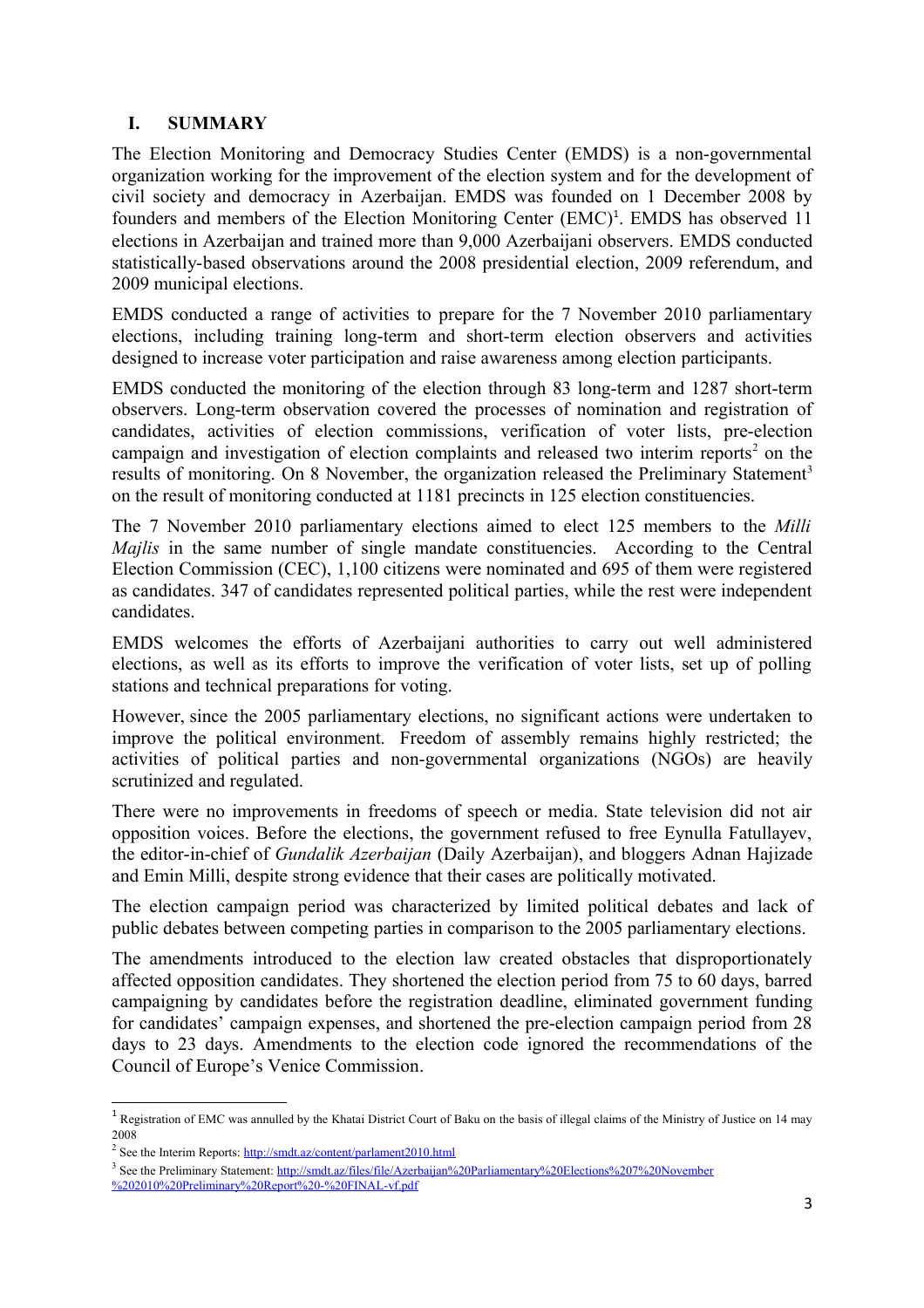EMDS notes that there was a 16 percent difference between the number of eligible voters reported by the Central Election Commission (CEC) and the State Statistical Committee of Azerbaijan. The CEC's preparation of the voters' list was not transparent.

Some election constituencies were formed through procedures not in accordance with the law.

Efforts to educate voters on election processes were inadequate.

The new electoral amendments required candidates to submit 450 signatures for registration rather than a simple financial deposit. This new process provided greater opportunity for constituency electoral commissions (ConECs) to disqualify opposition and independent candidates.

Local authorities in several constituencies pressured candidates to withdraw. Several cases were documented of citizens being pressured into withdrawing their signatures and, in some cases, losing their jobs for refusing.

In some cases, large numbers of signatures for registration of opposition or independent candidates were disqualified with little or no explanation. Candidates were not provided access to the signature review process as required by law. The Central Election Commission (CEC) did not adequately address candidate and party complaints about local-level registration decisions.

All 111 candidates from the governing Yeni Azerbaijan Party (YAP) who submitted registration documents were registered. Several cases were documented of government bodies and state entities collecting signatures among their employees on behalf of YAP candidates and collecting employee identification cards to be returned only after signatures were provided to nominate YAP candidates.

Several of the largest opposition parties or blocs saw more than half of their candidates disqualified. Approximately one-third of independent candidates were disqualified.

A total of 305 opposition and independent candidates were refused registration and 72 withdrew their nominations.

Almost three times as many candidates were registered in the 2005 parliamentary elections than were registered in the 2010 parliamentary elections. There have not been so few candidates since the 1995 parliamentary elections.

Observers reported remarkably high incidences of violations on election day, including ballot box stuffing in 26 percent of polling stations, multiple voting in 24 percent, failure to ink voters' fingers in 24 percent and failure to check for ink in 28 percent. In 12 percent of nationwide precincts, the number of votes was not properly reflected in the final protocols. Moreover, copies of the final protocols were not displayed outside 25 percent of precincts.

Observers and representatives of candidates faced enormous pressure in polling stations, so much so that 40 of EMDS's observers refused to monitor and 10 of EMDS's observers were removed from polling stations. EMDS observers encountered obstacles to monitoring in 10 percent of the precincts nationwide, with a majority of harassment taking place in Guba, Gusar, Nakhchivan, and Sabirabad.

#### **EMDS concludes that the 2010 parliamentary elections failed to live up to Azerbaijani law, as well as international standards, and cannot be considered free and fair.**

In order to properly respond the situation established after the 7 November 2010 parliamentary elections, EMDS urges Azerbaijan authorities to take relevant actions to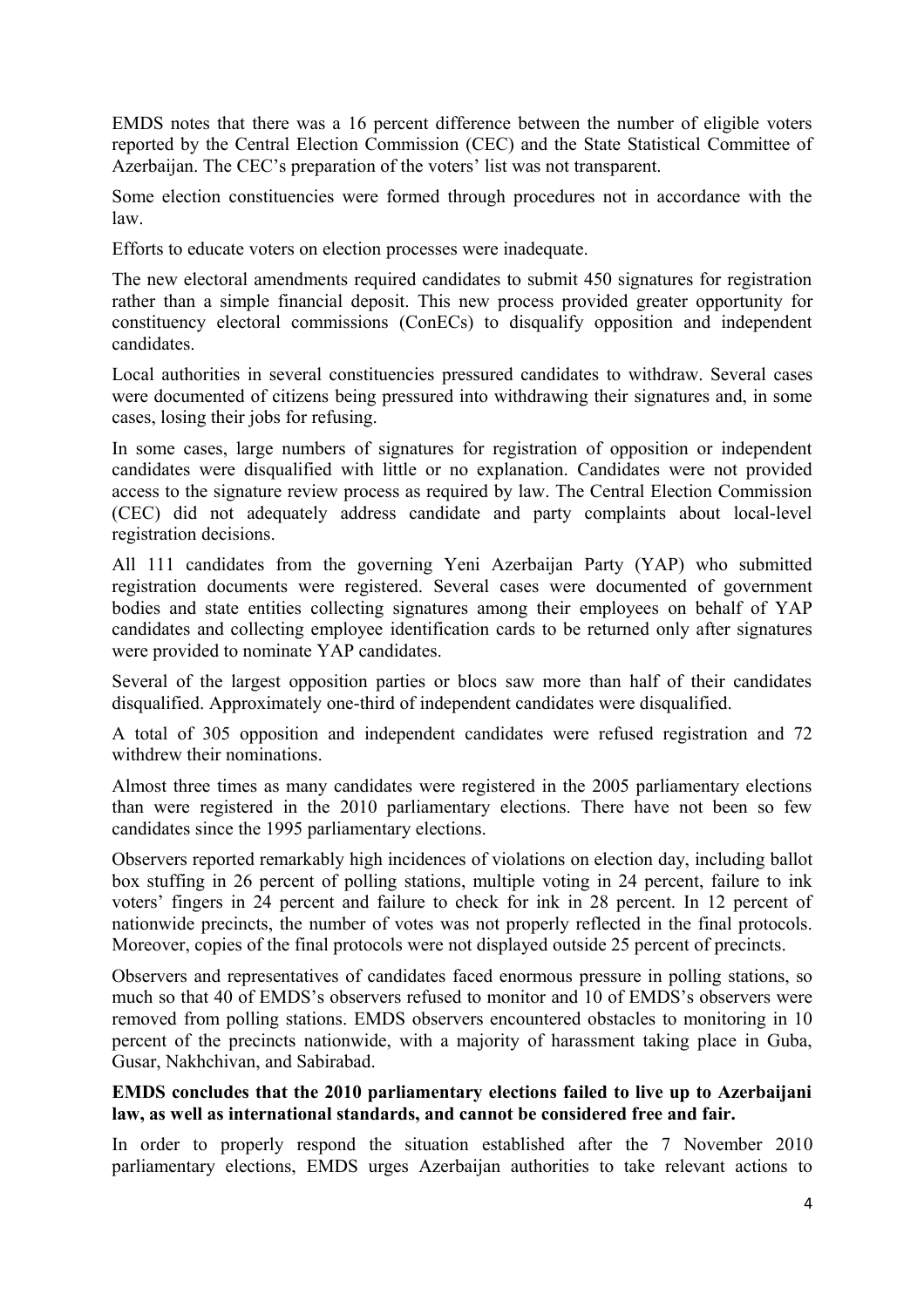establish political confidence in the country, especially to improve the election legislation, to conduct proper investigation of election violations and to ensure liability of responsible persons, to guarantee freedom of assembly, freedom of expression, civil society development, as well as, to support initiatives enhancing citizen participation in public administration.

## **II. INTRODUCTION**

The Election Monitoring and Democracy Study Center (EMDS) is a non-partisan, nongovernmental organization focused on promoting free and fair elections and democratic development in Azerbaijan.

EMDS's main goal regarding the 7 November 2010 parliamentary elections was to contribute to the conduct of free, fair and democratic elections. To this end, the organization carried out activities to enhance citizen participation in the election process. EMDS deployed both longterm and short-term observers. In total, EMDS conducted 23 citizen forums, 35 town-hall meetings with the voters, seven capacity-building seminars and 87 trainings for election observers. Over 1,900 citizens of Azerbaijan including representatives of the local communities, youth groups, NGOs, media, political party members, teachers and students attended these events.

Prior to the parliamentary elections, EMDS published 30,000 booklets with information on election legislation and voting procedures in order to educate the voters and these booklets were distributed in 12 regions.

EMDS monitored the candidate nomination and registration process, activity of elections commissions, verification of the voter lists, pre-election campaigning and investigation of election complaints through 83 long-term observers. As a result of monitoring, EMDS produced two interim reports and distributed them to the local and international community.

EMDS conducted its election day monitoring according to the OSCE/ODIHR's and NDI's impartial election monitoring methodology. EMDS conducted Training of Trainers and 16 trainers were prepared, who then conducted 87 trainings for the election observers. 1287 observers took part in those trainings.

During EMDS's trainings, observers were trained on the code of conduct for non-partisan observers the rules of conduct for impartial observers, rights and responsibilities of observers, rules for using the observation forms and reporting.

In order to make the 7 November 2010 parliamentary elections free, fair and equal, EMDS initiated a Code of Conduct<sup>[4](#page-4-0)</sup> for political parties and candidates to endorse. 76 candidates signed this document.

During the 7 November 2010 parliamentary elections, EMDS provided legal assistance to 1,044 citizens to get accreditation at the CEC and 226 citizens at the ConECs. In total, EMDS cooperated with more than 1,100 observers on the election day.

During the election period, EMDS cooperated with citizen groups from 11 regions of Azerbaijan-Baku, Ganja, Sumgayit, Nakhchivan, Jalilabad, Shaki, Goychay, Mingachevir, Khachmaz, Sabirabad and Beylagan.

EMDS expresses its gratitude to observers, election commissions, civil society organizations, media, international organizations, political parties and blocs of political parties cooperating

<span id="page-4-0"></span><sup>&</sup>lt;sup>4</sup> See the Code of Conduct<http://smdt.az/content/petition.html>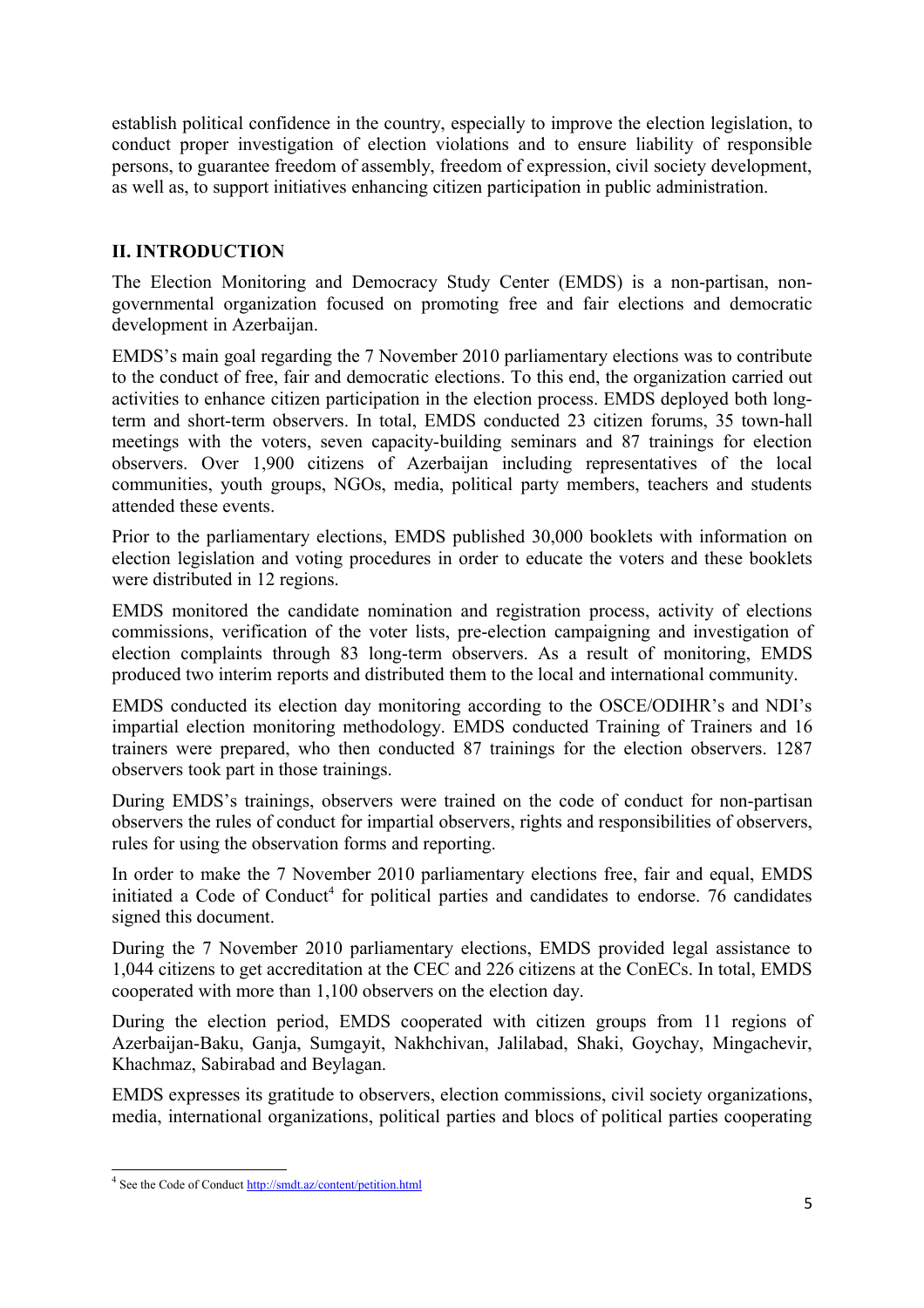with the organization at the 7 November 2010 parliamentary elections and appreciate their efforts toward holding free and democratic elections.

EMDS program on the 7 November 2010 parliamentary elections was implemented with the financial and technical support of USAID, National Democratic Institute, the Embassy of the UK, the OSCE office in Baku, German Marshall Fund and National Endowment for Democracy.

EMDS was founded on 1 December 2008 by founders and members of Election Monitoring Center (EMC), the registration of which was annulled by of Baku on the basis of illegal claims of Ministry of Justice on 14 may 2008. Founders of EMC appealed the decision of Khatai District Court at the Court of Appeals and Supreme Court. After the national courts refused to satisfy the claims of EMC's founders, the latter applied to the European Court of Human Rights.

From 2001 to 2010, EMDS conducted activities on long-term and short-term monitoring of the election, improvement of the election legislation, increase the voter turnout, assistance to the citizens participation in state governance, education of the voters, strengthening of the relations between citizens and elected state bodies (Parliament and Municipalities), monitoring of the Parliament and activities of parliamentarians, strengthening of the role of the local communities in the state governance.

Members of EMDS (either as EMC or EMDS) have observed 12 elections (including repeat and by-elections to the parliament, referenda, as well as, parliamentary, presidential and municipal elections) in the Republic of Azerbaijan. In total over 9,500 volunteer observers were trained in 480 trainings, and legal and technical assistance was provided for accreditation of volunteers with the election commissions.

EMDS is a member of the European Network of Election Monitoring Organizations (ENEMO) which unites 22 national NGOs from 17 OSCE member-states. More than 360 members of EMDS have participated in international election observation missions conducted by ENEMO. In general, EMDS' members have been involved in observation of elections in 11 countries within the international observation missions of ENEMO and OSCE/ODIHR.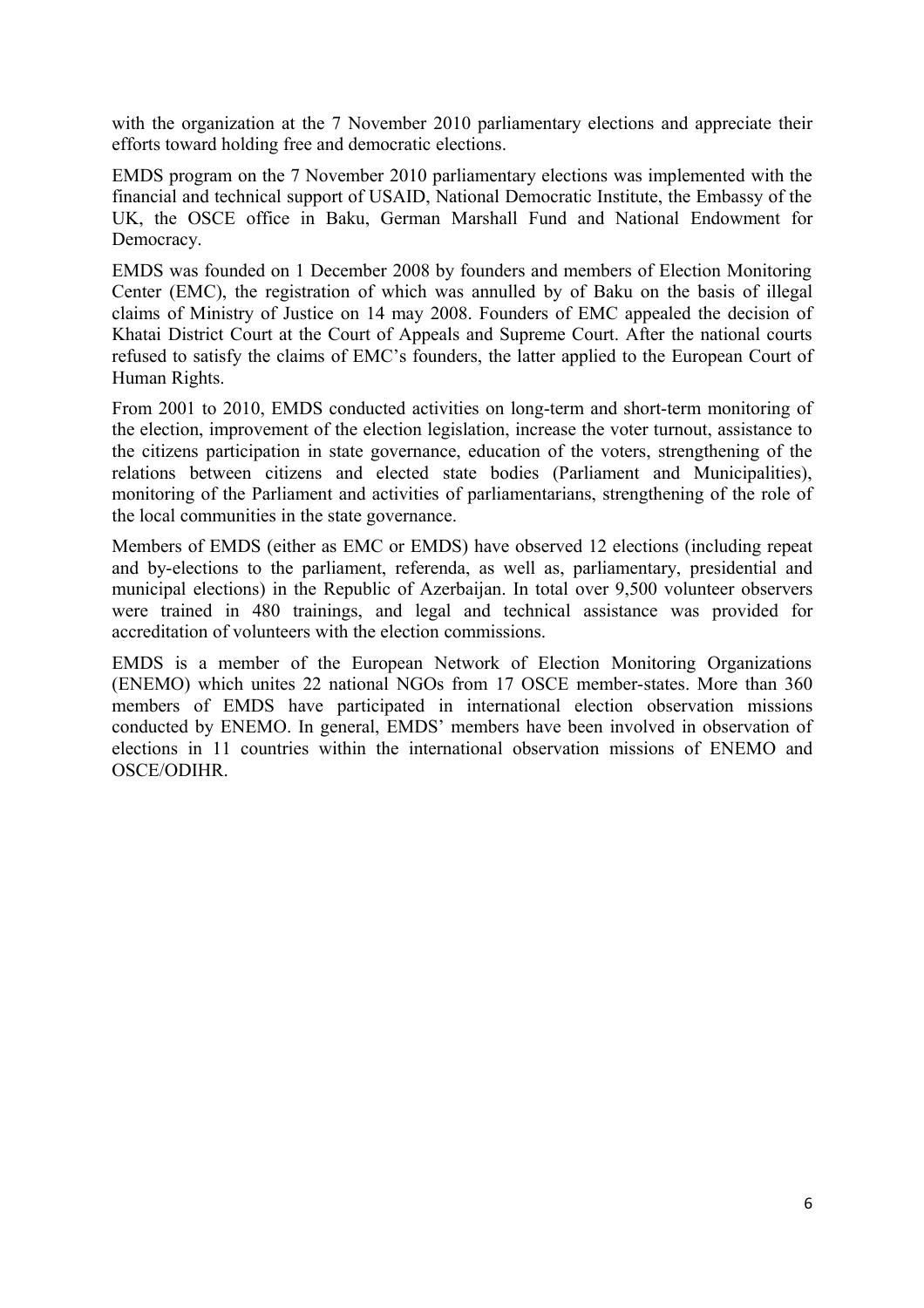# **III. PRE-ELECTION POLITICAL SITUATION**

Since the 2005 parliamentary elections, no significant actions have been undertaken to improve the political environment. In the last five years, restrictions to freedom of assembly and the activities of political parties and non-governmental organizations (NGOs) have remained in place.

There have been no improvements in freedoms of speech or media in the last five years. State television does not air opposition voices. The government has refused to free Eynulla Fatullayev, the editor-in-chief of *Gundalik Azerbaijan* (Daily Azerbaijan).

EMDS had conducted the monitoring of the previous elections – the 2009 municipal elections – and voiced its concerns regarding the results of those elections. It should be noted that the 2009 municipal elections were not assessed as free and fair. The ruling party gained 78% of seats at municipal councils and EMDS concluded that this was an attempt by the government to establish a single-party political system in the country<sup>[5](#page-6-0)</sup>.

#### *A. HUMAN RIGHTS AND FREEDOMS*

Prior to the elections, the authorities did not do anything to release Eynulla Fatullayev, editorin-chief of "Daily Azerbaijan" and Ruslan Bashirli, leader of the "Yeni Fikir" Youth Organization, or other political prisoners.

Prior to the announcement of the parliamentary elections, Avaz Zeynalli, reporter of the "SalamNews" agency, Zulfuqar Kheyirkhabar and editor-in-chief of "Khural" newspaper, Leyla Ilqar and Elmin Badalov, reporters of "Yeni Musavat" newspaper, Mehman Huseynov, representative of the IRFS, Anar Gerayli, editor-in-chief of "Milli Yol" newspaper and "Poliqon" information agency (pia.az), camera crews of ANS and ATV, and number of journalist were physically assaulted as they were carrying out their professional duties<sup>[6](#page-6-1)</sup>.

Despite the fact that the Supreme Court of the Republic of Azerbaijan acknowledged the decision of the European Court of Human Rights, which was made on April 22, 2010, Eynulla Fatullayev was not released. According to the court's judgment, Eynulla Fatullayev should not be released due to drug possession charges<sup>[7](#page-6-2)</sup>.

Young bloggers, Adnan Hajizadeh and Emin Abdullayev (Milli) were arrested prior to 2009 municipal elections and were released on parole after the parliamentary elections.

Since the peaceful rally of "Azadlig" election bloc held on 26 November 2005 in Baku, which was dispersed by police, no peaceful rallies have been permitted. For example, Musavat, the Azerbaijan Popular Front Party and the Union for Democratic Reform attempted to hold rallies and pickets nine times in 2010. However, these actions were not permitted by the Baku City Executive Authority. They were dispersed by the police and participants of these events were detained.

Prior to the parliamentary elections, EMDS was denied registration. On August 23, 2010, the Supreme Court sent EMDS's case to the Court of Appeals. However, on December 3, the Court of Appeals declined the claim of EMDS.

Prior to the 2010 parliamentary elections, a number of civil society organizations were too denied registration. "Human Rights 2003" Public Association, Television and Alternative

<span id="page-6-0"></span><sup>&</sup>lt;sup>5</sup> See the EMDS report on results of monitoring of the 2009 municipal elections: [http://smdt.az/files/file/Belediyye%20seckileri/EMDS](http://smdt.az/files/file/Belediyye%20seckileri/EMDS%20Final%20Report%20Municipal%20Elections%2023%20December%202009.pdf) [%20Final%20Report%20Municipal%20Elections%2023%20December%202009.pdf](http://smdt.az/files/file/Belediyye%20seckileri/EMDS%20Final%20Report%20Municipal%20Elections%2023%20December%202009.pdf)

<span id="page-6-1"></span><sup>&</sup>lt;sup>6</sup>http://www.irfs.az/component/option.com\_remository/Itemid,32/func.startdown/id,32/lang.az/

<span id="page-6-2"></span><sup>&</sup>lt;sup>7</sup> <http://www.news.az/articles/politics/28024>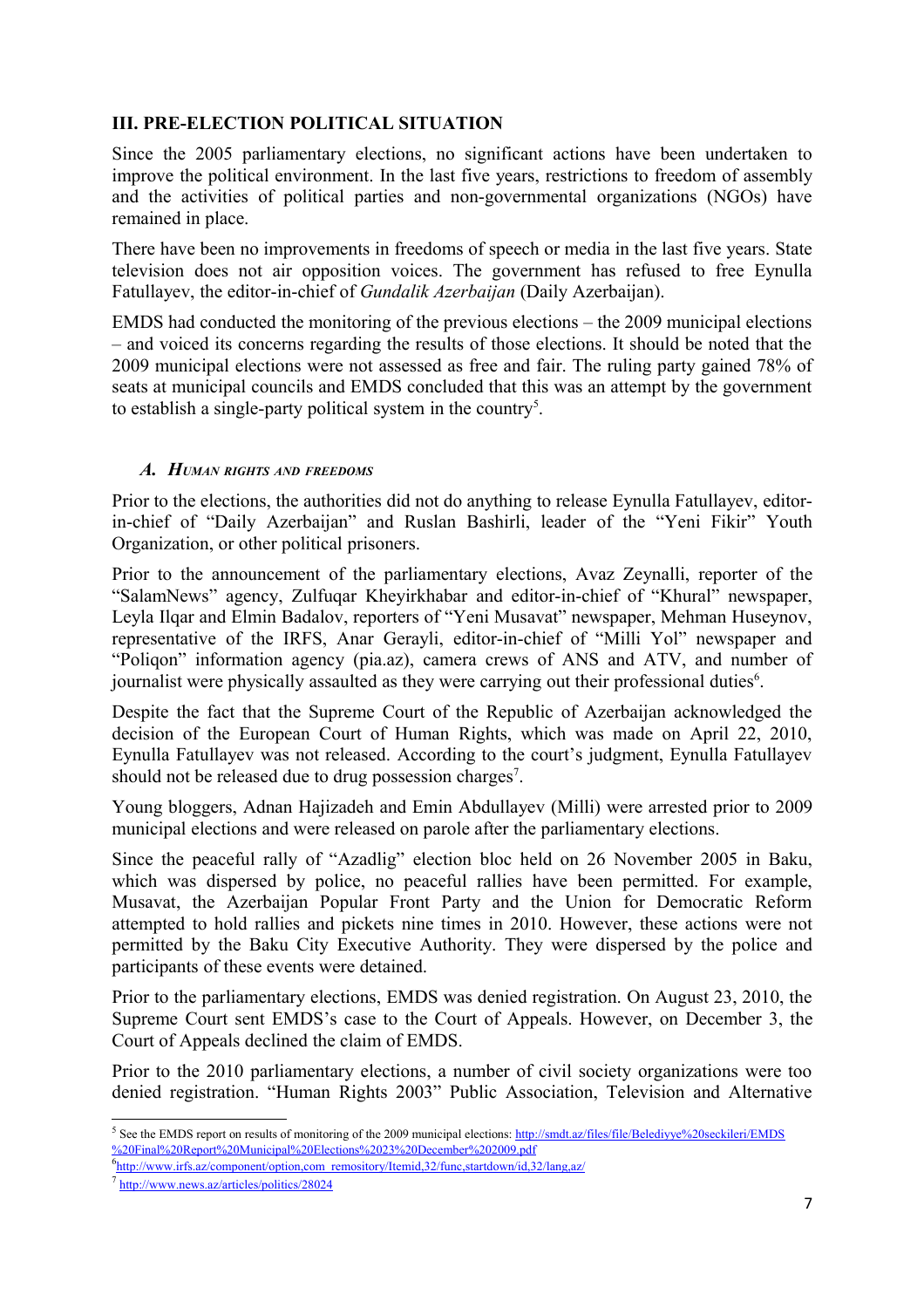media Development Center, "Assistance in the development of the Municipalities" Public Association, Society for the Democratic Reforms, Legal Initiatives Center, Media Monitoring Institute and others applied for the state registration, but their documents were returned to them without any further explanation. According to unofficial estimates, there are 3,500 NGOs in Azerbaijan; 2,500 of them are registered by state, almost 1,000 still operate without state registration.

# *B. POLITICAL PARTIES*

The government failed to provide political parties with state funds and headquarters, as well as, to simplify the process of registration. Democratic conditions were not ensured for political parties, especially opposition parties, for political activity in Baku and in the regions. The main problem is that political parties still do not have headquarters that should be provided by the state. Despite the fact that there were rumors that amendments to law on political parties will be made, no real initiatives undertaken.

Observation of EMDS noted that political parties faced frequent restrictions to carry out their right to freedom of assembly and political activities in Baku and regions<sup>[8](#page-7-0)</sup>.

Prior to the parliamentary elections, a number of political parties created political blocs. For instance, Musavat and Azerbaijan Popular Front Party formed "APFP-Musavat," Azerbaijan Democratic Party and Hope Party formed "Karabakh" bloc, Citizen and Development Party together with Azerbaijan Liberal Party formed the "For the Sake of Human" bloc, Great Order Party with Justice and Whole Azerbaijan Popular Front Party formed "Reform" bloc, Citizen Solidarity Party and Democratic Reforms Party created "Democracy" bloc. Some of the parties, including the ruling New Azerbaijan Party, decided not to form a coalition.

#### *C. ACTIVITY OF THE CIVIL SOCIETY ORGANIZATION*

Prior to the elections, regional executive authorities created obstacles to the events held by the NGOs, especially activities on elections, human rights and democracy.

The social – political departments of local executive authorities demanded that NGOs receive the Presidential Administration's permission to hold election-related events. When these demands were not met, local representatives of the NGOs were pressured and sometimes called to the police stations. For example, civil forums that EMDS attempted to hold in March and April in Jalilabad, Sumgayit, Sabirabad, Mingachevir and Shaki were prevented by the representatives of the local executive authorities. EMDS management informed the State Assistance Council for NGOs on these matters.

On 19 August, local authorities intervened in an event held by the Azerbaijan Network of South Caucasian Human Rights Defenders in Ganja. The Executive Power of Ganja prevented the coordinator of the network and chairman of the Legal Education Society Intigam Aliyev to take part in this event, declaring that event will not be held in case he takes part in it. Due to this incident, the event continued without Intigam Aliyev.

On 18 September, the "Law and Development" Public Association was prevented from holding a forum in the Sabirabad region by Zulfu Isayev, the deputy in chief of local police. Imran Huseynov, representative of the organization, was informed that the organization

<span id="page-7-0"></span><sup>&</sup>lt;sup>8</sup> See the EMDS report on the political situation prior to the elections: [http://smdt.az/files/file/parlament2010/Situation%20prior%20to](http://smdt.az/files/file/parlament2010/Situation%20prior%20to%20the%20Parliamentary%20Elections_EMDS.pdf) [%20the%20Parliamentary%20Elections\\_EMDS.pdf](http://smdt.az/files/file/parlament2010/Situation%20prior%20to%20the%20Parliamentary%20Elections_EMDS.pdf)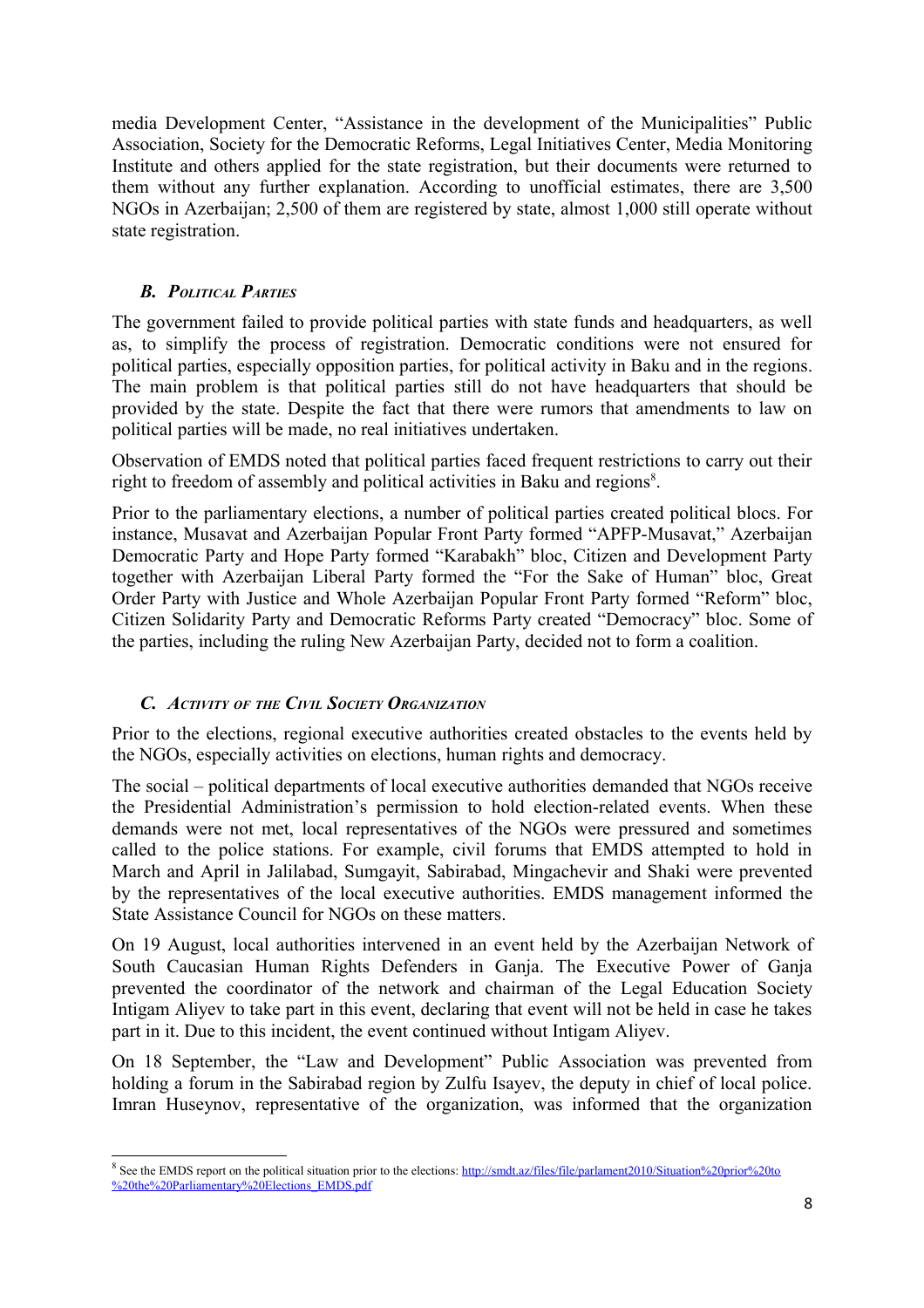needed the permission of executive authorities to conduct an event in the region. Despite the representative's objections to illegal measures, the event was not permitted.

On 25-26 August, representatives of the "*Kur*" civil society coalition attempted to conduct monitoring in the Sabirabad region to identify the situation of citizens suffering from floods. However, Sabirabad region police detained representatives of the coalition and removed them from the area of the monitoring.

## **IV. LEGAL FRAMEWORK**

#### *A. CHANGES TO THE ELECTION CODE AND EXISTING LEGAL RESTRICTIONS*

The 2010 parliamentary elections were held within a different legal framework than the previous (6 November 2005) parliamentary elections as the amendments, which significantly limit several election provisions, were made to the Election Code. The proposed law on the amendments to the Election Code was adopted on 2 June 2010 without holding any public discussions and without the support of local and international organizations. Along with technical amendments, the proposed law would shorten the election period from 120 days to 75 days and remove the registration deposit, an alternative for registration of candidates.

On 18 June 2010, the Milli Majlis (parliament) adopted the Law on "Amendments and Changes to the Election Code" introduced by a group of MPs from the ruling New Azerbaijan Party (YAP). The amendment reduced the election period from 75 days to 60 days and eliminated the provision to allocate funds from the state budget to candidates. It should be noted that the above-mentioned amendments were adopted without studying the opinion of Venice Commission of Council of Europe and without holding public

discussions<sup>[9](#page-8-0)</sup>.

In general, as result of these two amendments to Election Code, the rules of nomination and registration of candidates became more complicated and opportunities for election campaigning were restricted.

At the same time, some contradictions within the Election Code cause violations of rights of election participants and complicate restoration of these violations. For instance, the final results of the 2010 parliamentary elections were approved by the Constitutional Court on 26 November 2010. But then some of the candidates appealed to the Supreme Court in order to revoke the results of the elections. However, Article 171.4 of the Election Code states that decisin of the Constitutional Court is final. As it seems, the decision of the Constitutional court is final and cannot be changed. For this reason, this part of the legislation should be changed, the appeal process should be simplified and there should be no restriction on the appeal process.

According to Article 22.4.7 of the Election Code, if the court ruled that a violation occurred, a member of the election commission should cease his/her activity. Despite the provision of the law, on a number of occasions the members of the election commissions were not removed from their positions. For instance, on 6 April 2010 the European Court of Human Rights made a decision that during the 2005 parliamentary elections, in  $93<sup>rd</sup>$  Barda City Constituency violated the election rights of Namat Aliyev. However, election commission members were not removed from their posts.

<span id="page-8-0"></span><sup>&</sup>lt;sup>9</sup> See the EMDS opinion on the amendments [http://smdt.az/files/file/sechki\\_qanununun\\_tekminleshdirilmesi/SMDT-nin%20secki](http://smdt.az/files/file/sechki_qanununun_tekminleshdirilmesi/SMDT-nin%20secki%20mecellesine%20deyisiklik%20barede%20rey11%20iyun%202010.pdf) [%20mecellesine%20deyisiklik%20barede%20rey11%20iyun%202010.pdf](http://smdt.az/files/file/sechki_qanununun_tekminleshdirilmesi/SMDT-nin%20secki%20mecellesine%20deyisiklik%20barede%20rey11%20iyun%202010.pdf)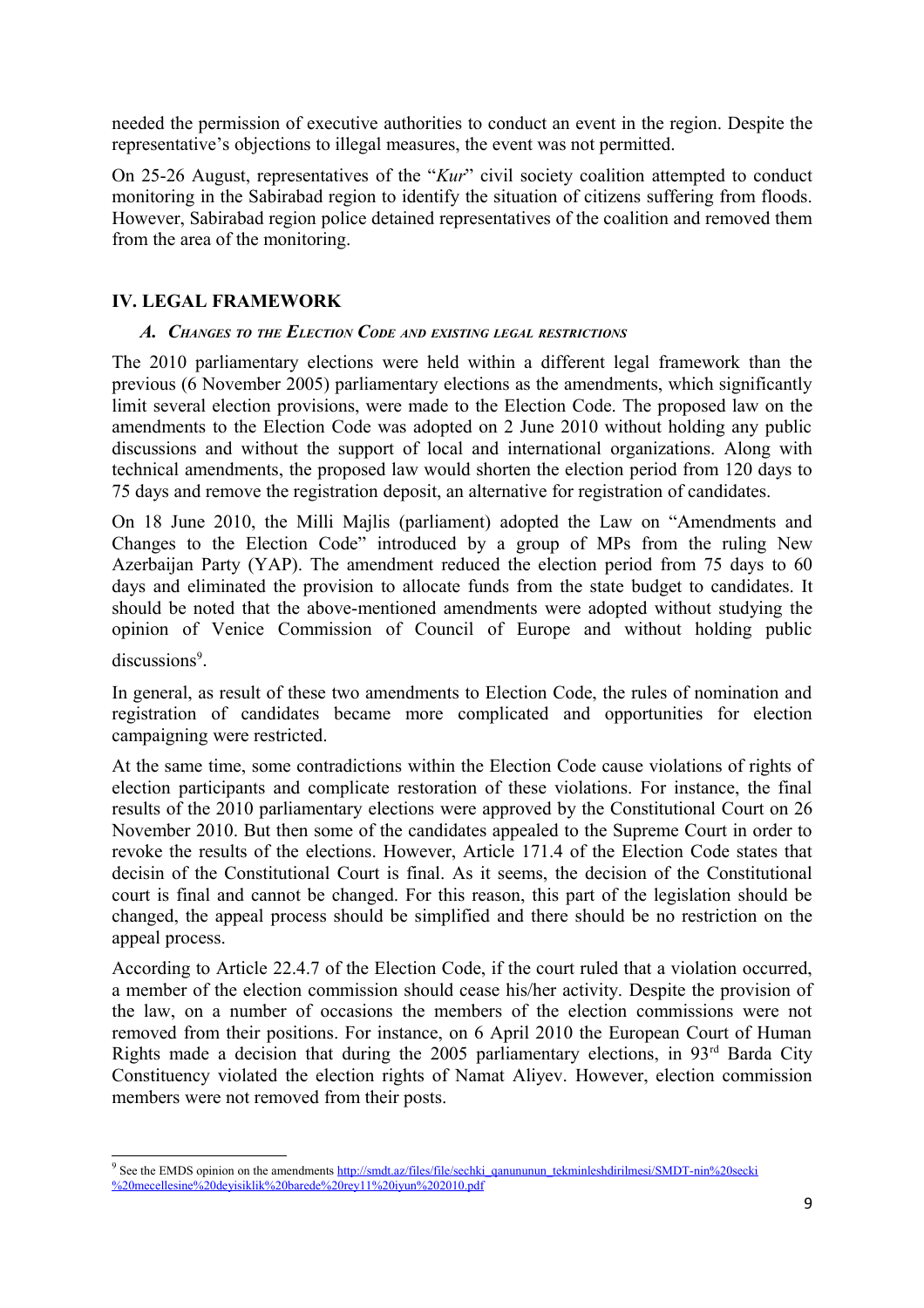#### *B. DECISION OF THE EUROPEAN COURT OF HUMAN RIGHTS*

Forty persons filed a complaint to the European Court of Human Rights (ECHR) with regard to the election results and violations that took place around the 2005 parliamentary elections. At present, the ECHR has made three rulings on these complaints:

- 1. Miraziz Seyidzade, nominated for candidacy, filed a complaint on the violation of his election rights. The applicant's registration was refused in the 2005 parliamentary elections since he was a religious figure. However, the ECHR decided that the refusal of the applicant's registration was illegal, since he resigned from all positions prior to the elections.
- 2. In its 6 April 2010 decision on the case of Nemat Aliyev, candidate of "Azadlig" election bloc from 93rd Barda City Election Constituency, the Court ruled that Aliyev's election rights, provided by the Article 3 of the first Protocol to the European Convention, were violated and obliged the Government of Azerbaijan to pay compensation in the amount of  $7,500$  Euro<sup>[10](#page-9-0)</sup>.
- 3. On 30 September 2010, the Court made a decision on the case of Flora Karimova, candidate of "Azadlig" election bloc from 42nd Sumgayit Second Election Constituency. The election officials annulled his election results without showing reasons and violated Karimova's right to be elected. In accordance with Article 41 of the Convention, the Court decided that the Government of Azerbaijan shall pay Karimova 50,000 Euro material compensation, 7,500 Euros moral compensation and 1,600 Euro for court expenses (in total,  $59,100$  Euro)<sup>[11](#page-9-1)</sup>. In 2005, the Central Election Commission annulled election results of the 42nd Sumgayit Second Election Constituency, from which Karimova was elected.

There are about 20 other cases connected to the 2005 parliamentary elections pending before the European Court.

EMDS regrets that the decisions of the Court prior to the 7 November parliamentary elections did not have a positive effect on the improvement of the Election Code of Azerbaijan.

# **V. LISTS OF VOTERS**

According to the Election Code, permanent voters list for every precinct should be approved every year from 1 January to the 30 May by the form defined by the Central Election Commission. At the same time, six months prior to the announcement of the elections citizens who are registered in the current precinct should be added to the voters lists. However, in some of the precincts, voters were not added to the voter lists in the due time.

In accordance with Article 48 of the Election Code, the Precinct Election Commission shall submit the voter lists for public display and for verification or update by the voters at least 35 days prior to the election day, and create the necessary conditions for such display and verification.

Long-term observers cooperating with EMDS monitored the process of verification of voters' list. Observers noted that voter lists were not submitted for public display within the legally determined timeframe in some Precinct Election Commissions (PECs). For example, until 12 October, in PECs  $# 1, 2, 6, 7, 8$  of the 67<sup>th</sup> Jalilabad City Constituency, PECs  $# 11, 20, 29$  of the  $73<sup>rd</sup>$  Lankaran Village Constituency, and PECs # 11 and 32 of the 10<sup>th</sup> Binagadi

<span id="page-9-0"></span><sup>&</sup>lt;sup>10</sup>http://menneskeret.inforce.dk/files/DoekerPDF/CASE\_OF\_KERIMOVA\_v.\_AZERBAIJAN.pdf

<span id="page-9-1"></span><sup>&</sup>lt;sup>11</sup>[http://menneskeret.inforce.dk/files/DoekerPDF/CASE\\_OF\\_KERIMOVA\\_v.\\_AZERBAIJAN.pdf](http://menneskeret.inforce.dk/files/DoekerPDF/CASE_OF_KERIMOVA_v._AZERBAIJAN.pdf)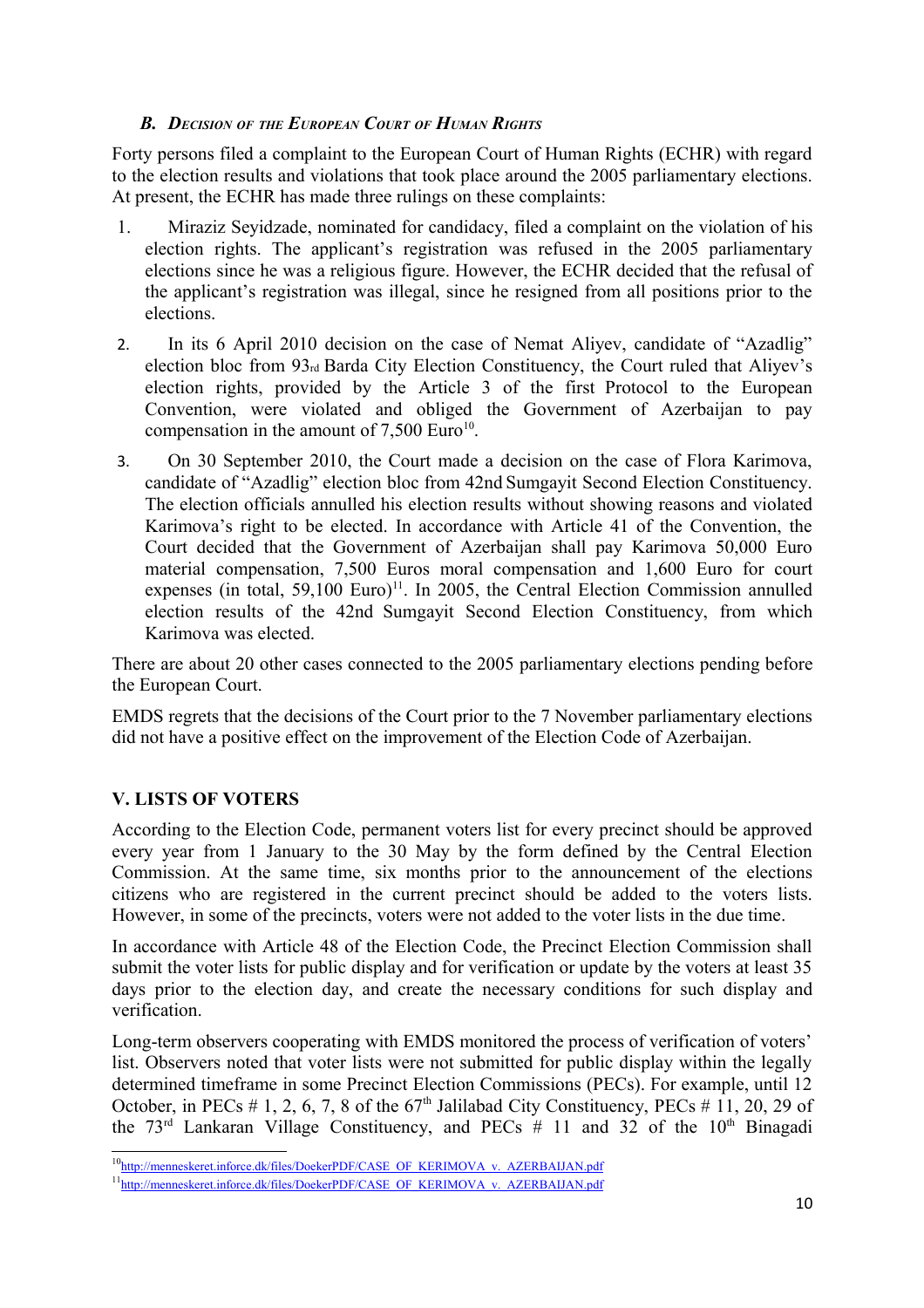Constituency voters' lists had not been posted. Similar cases took place in PECs # 20, 22 and 23 of the 99th Shamkir Village Constituency on 14 October.

EMDS also discovered that in some PECs voter lists were not updated after the 2009 Municipal Elections. For instance, voter lists from previous years were placed in PECs # 31, 40, 43 and 49 of the 72nd Yardimli-Masalli Constituency, PECs # 10 and 11 of the 49th Yevlakh-Mingachevir Constituency, PEC # 24 of the 31st Surakhani Second Election Constituency and in PECs # 22, 23 and 26 of the 68th Jalilabad Village Constituency.

Observers cooperating with EMDS have observed cases when citizens who passed away were still on the voter lists. For instance, in 89<sup>th</sup> Goychay-Agdash Constituency some voters who died three years ago were present on the voter lists:

- Ibrahimova Hayat;
- ❖ Mammadov Niman;
- Musayeva Zeynab;
- Baghırov Sabir;
- Hajıyev Agha;

An identical case happened in PEC  $# 29$  of the  $3<sup>rd</sup>$  Babek-Kangarli-Naxcivan Constituency. In this precinct, citizens registered in Pusyan village of the Sharur constituency Mammadov Agayar and Aliyev Hasan passed away, but were not removed from the voters' list.

Anar Mammadli, Chairman of EMDS, wrote a letter to the CEC regarding the situation concerning voter lists and the overall number of voters. Three main questions were requested to be answered in the letter:

- The reason of discrepancy between the numbers of total voters in the country presented by the CEC (54 %) and those posted on the official web-site of the State Statistical Committee  $(70\%)^{12}$  $(70\%)^{12}$  $(70\%)^{12}$ ;
- The reasons for the disproportionate change in the number of voters in the elections held in the last two years – the 23 December 2009 Municipal Elections, the 18 March 2009 Referendum and the forthcoming 7 November 2010 parliamentary elections.
- In the formation of some election constituencies, the rules indicated in the Election Code were violated. There are significant differences between the numbers of voters of 5th Shahbuz-Babak, 54<sup>th</sup> Shabran-Siyazan and 26<sup>th</sup> Sabunchu First Election Constituency.<sup>[13](#page-10-1)</sup>

Unfortunately, the CEC did not give any clarifications on the above mentioned issues.

<span id="page-10-0"></span><sup>&</sup>lt;sup>12</sup>http://www.azstat.org/statinfo/demographic/az/1\_3.shtml

<span id="page-10-1"></span> $13$  [http://www.infocenter.gov.az/v3/siyahi\\_2010.php](http://www.infocenter.gov.az/v3/siyahi_2010.php)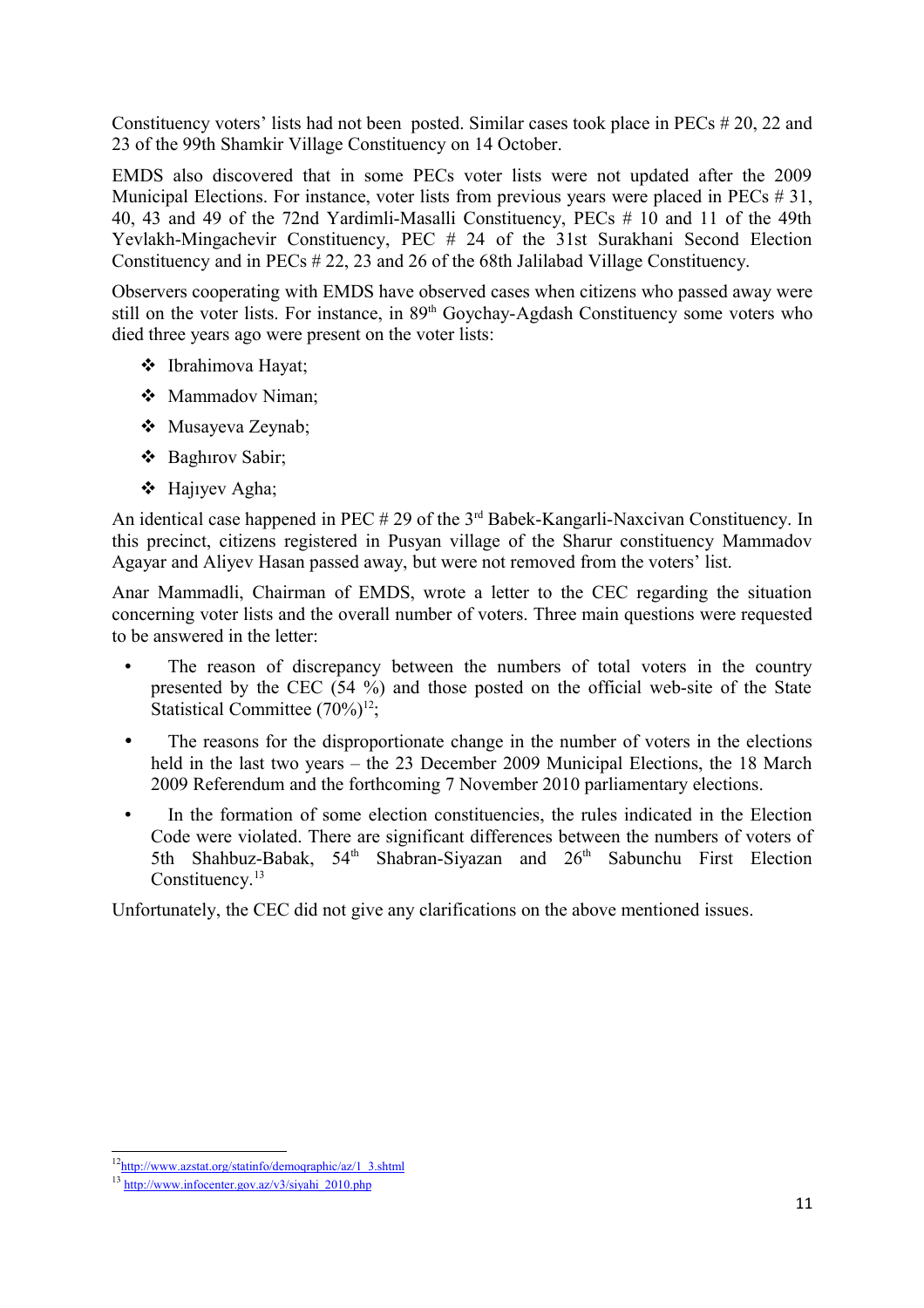# **VI. THE CANDIDATE NOMINATION AND REGISTRATION PROCESS**

#### *A. OFFICIAL DATA*

In the first phase of the 2010 parliamentary elections, 1,100 citizens of Azerbaijan were nominated to be candidates. Among them 695 were registered as candidates. 347 of them were party members, while the remaining candidates were non-partisan:

| #              | Nominated by                                             | <b>Number of</b>  |
|----------------|----------------------------------------------------------|-------------------|
|                |                                                          | <b>Candidates</b> |
| $\mathbf{1}$   | New Azerbaijan Party                                     | 111               |
| $\sqrt{2}$     | "APFP-Musavat" bloc (APFP and Musavat)                   | 37                |
| $\overline{3}$ | "Karabakh" bloc (Azerbaijan Democratic, "Umid",          | 32                |
|                | Intellectuals parties)                                   |                   |
| $\overline{4}$ | "Reforms" bloc (Great Order, Evolution, Justice, Whole   | 31                |
|                | Azerbaijan Popular Front parties)                        |                   |
| 5              | <b>Classic Popular Front Party</b>                       | 30                |
| 6              | Azerbaijan National Independence Party                   | 25                |
| $\overline{7}$ | Democratic Azerbaijan World Party                        | 22                |
| 8              | "For Human Sake" bloc (Citizen and Development, Liberal  | 21                |
|                | parties)                                                 |                   |
| 9              | "Democracy" bloc (Citizen Solidarity, Democratic Reforms | 18                |
|                | parties)                                                 |                   |
| 10             | "Motherland" Party                                       | $\overline{7}$    |
| 11             | <b>Modern Musavat Party</b>                              | 7                 |
| 12             | Azerbaijan National Democratic Party                     | 3                 |
| 13             | Azerbaijan Social-Democrat Party                         | $\overline{2}$    |
| 14             | Azerbaijan Progress Party                                |                   |
| 15             | By the initiative groups                                 | $\overline{7}$    |
| 16             | Self-nominated                                           | 341               |

EMDS's observations show that during the first stage of the 2010 parliamentary elections, some ConECs attempted to create a political environment without alternatives by discriminating against opposition parties and independent candidates. EMDS's reports underline that in 25 constituencies, an environment without any alternatives was artificially created (Appendix 1).

It should be noted that in the 2005 parliamentary elections, 2,063 persons were registered as candidates and 661 of them represented political parties. Thus, the number of registered candidates in the 2010 parliamentary elections was three times less in comparison to the previous parliamentary elections.

#### *B. NOMINATION OF THE CANDIDATES*

According to Article 53 and 54 of the Election Code, candidates can be nominated by themselves, voter groups and by political parties.

In accordance with Article 55 of the Election Code, equal status should be ensured for candidates during their nomination. However, some Constituency Election Commissions (ConECs) have not followed this provision and demonstrated discrimination against candidates.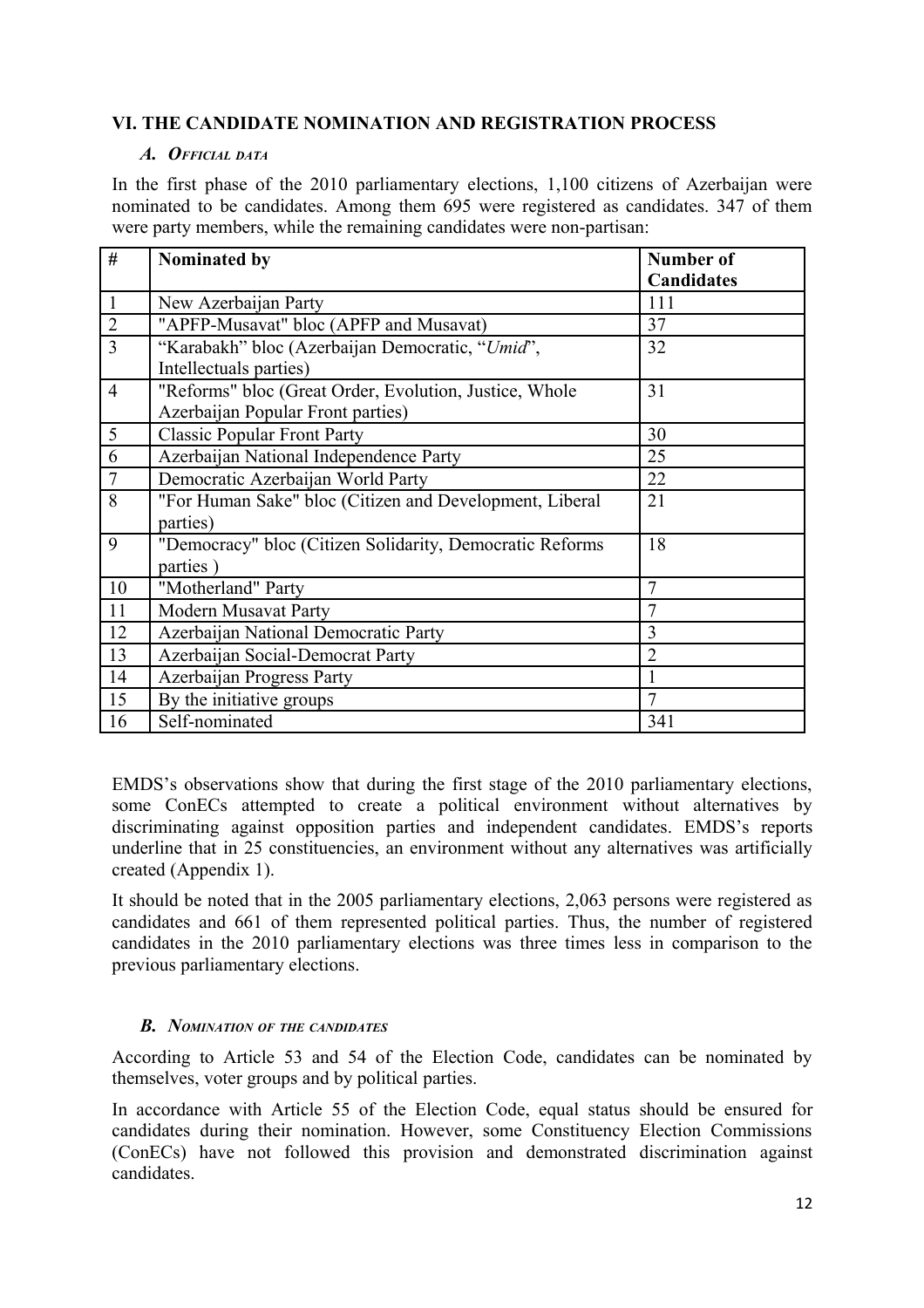## **Following are the examples of the above-mentioned violations:**

- On 24 September 2010, the  $96<sup>th</sup>$  Goranboy-Naftalan Election Constituency requested additional documents from Kamran Asgarov, candidate 7 nominated by "Garabagh" bloc. Besides the documents specified in the Election Code, the candidate was requested to present his children's birth certificates, his diploma and his official identification card.
- On 21 September, Muhammad Majidli, member of APFP, faced illegal demands in  $120<sup>th</sup>$ Jabrayil-Gubadli Election Constituency during his nomination. The ConEC stated that he needs to resign from party membership and can only be registered after bringing the document about resignation. However, on 22 September, the ConEC said that it was a misunderstanding and Majidli's documents were accepted.
- The  $120<sup>th</sup>$  Jabrayil-Gubadli Election Constituency requested that Shahverdiyeva Xalisa show her diploma and curriculum vitae in the process of nomination.

Identical cases occurred in 120th Jabrayil-Gubadli, 23rd Nasimi-Sabail, 26th Sabunchu 1st, and 50th Gobustan-Khizi-Sumgayit ConECs.

In total, according to EMDS reports, violations on nomination and registration of candidates occurred in 58 Constituencies across the country (Appendix 2).

# *C. SIGNATURE COLLECTION CAMPAIGN*

According to Article 147 of the Election Code, a candidate should receive signatures from at least 450 citizens registered in his Constituency. Unlike the presidential elections, citizens can give their signatures to more than one candidate.

In accordance with Article 55.2 of the Election Code, abuse of one's official position for gaining an advantage is prohibited. Moreover, Article 57.1 specifies that state bodies, municipalities, legal entities, regardless of their type of property should be prohibited to participate in the process of collection of signatures.

#### *The following are examples of the violation of above-mentioned provisions:*

- On 22 September, Tofig Sadigov, Head of Beylagan Department of Education, Madatov Sahibkhan, an employee of department of education, Guliyeva Tofiga, Head of the Labor Union of Department of Education, Mamamdguliyev Elmidar, Head of City Post Service, Pashayev Elburus, a doctor of Central City Hospital, Shafiyev Emin, an employee of City Financial Department, and others collected signatures for YAP candidate Ayaz Orujov in state-funded organizations, schools and hospitals.
- On 25 September, in the territory of 100<sup>th</sup> Shamkir-Dashkasan ConEC, Aflatun Aliyev, Deputy Head of Executive Authority of Tazakand village and Ziraddin Musayev collected identification cards from the villagers and used them for collecting signatures for Mubariz Gurbanli, YAP's candidate.
- On 24 September, identification cards of group of voters living in Ali Nazmi street in Kapaz district of Ganja city were collected by Ilgar Mammadov, Head of Communal Management Office No. 11, and used for collecting signatures for Khanlar Fatiyev, YAP's candidate from 39<sup>th</sup> Kapaz First Election Constituency.
- On 30 September, Head of Khudat Executive Authority Murad Hajizade gathered local elders of 56<sup>th</sup> Khachmaz Village Election Constituency and tasked them to start the campaign for YAP's candidate Ilham Aliyev. He also assigned school directors of the constituency to participate in collecting signatures.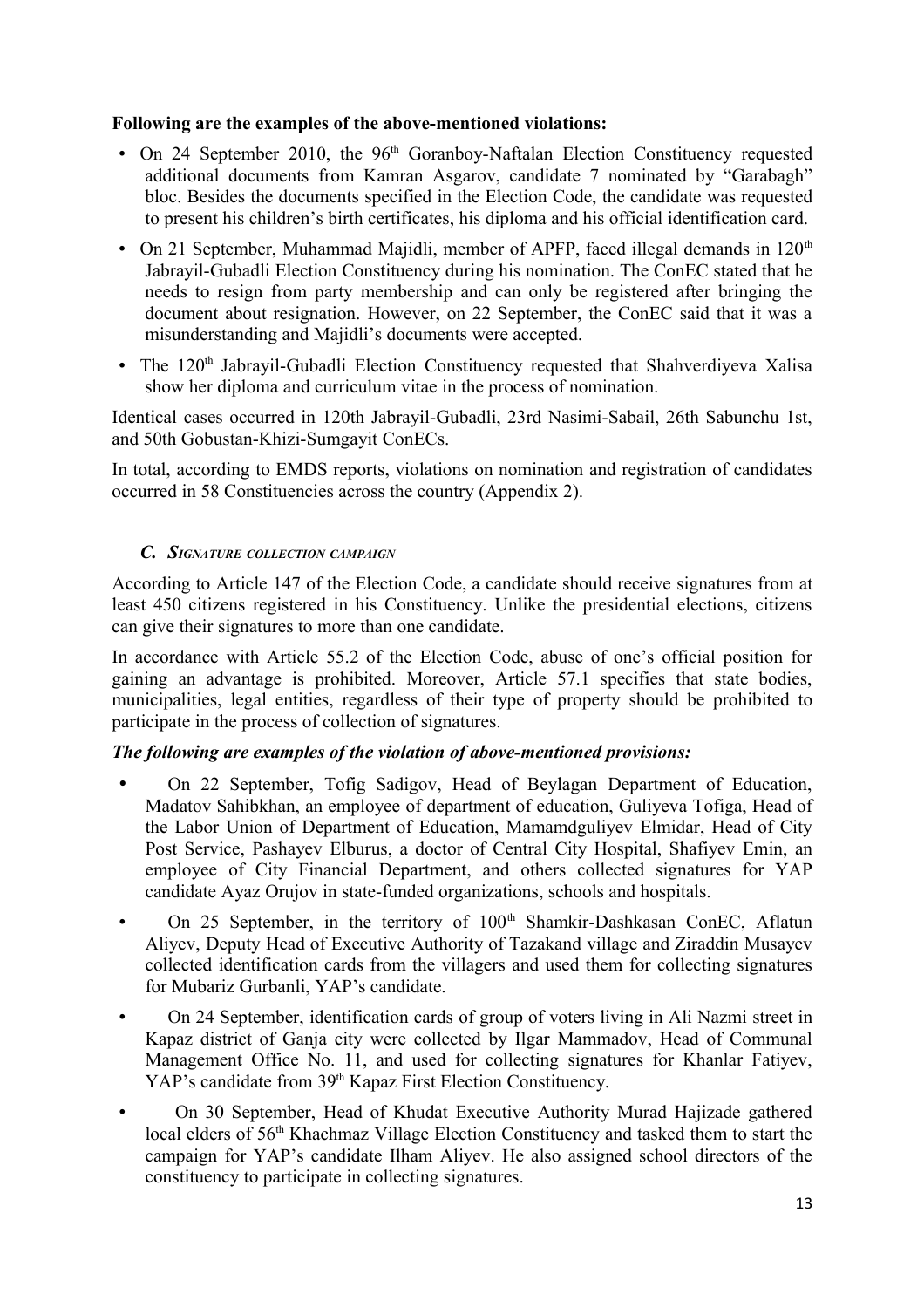- Elshan Abbasov, school director in Giyasli village of Samukh region, gathered identification cards from school teachers and used them for collecting signatures for Valeh Alasgarov, candidate from 102nd Samukh-Shamkir Election Constituency. Ilham Hasanov, Chief Doctor of Samukh region's central hospital, also gathered identification cards among employees to use them in collecting signatures for the same candidate.
- On 22 September, Gadir Aghayev, Head of the Local Executive Authority of Gavuran village of Yardimli region, and Ilgar Aghayev, Head of the Local Municipality, collected signatures for Sabir Rustamkhanli in the area of 72nd Yardimli-Masalli Election Constituency.

#### *D. REGISTRATION OF THE CANDIDATES*

As stated in the Election Code, candidates should provide their documents to the ConECs by October 8, 2010 18:00 in order to get registered. ConECs have seven days to check the documents and render a decision on one's candidacy.

In accordance with Article 59 of the Election Code, candidates, their authorized representatives, authorized representatives of political parties (blocs) may be present at the process of verification of signatures. Moreover, Article 59.3 indicates that relevant election commissions should inform the above-mentioned persons of examination of documents in advance. Despite this requirement of law, election commissions did not inform the relevant persons in advance.

#### *Followings are the following examples of such violations:*

- Rashid Abbasov, candidate of "For Human Sake" bloc from 40<sup>th</sup> Kapaz Second Election Constituency, was not informed of verification of signatures in advance. On 12 October 2010, the ConEC decided to refuse his registration as a candidate on the grounds that 235 out of 600 signatures provided by the candidate were not valid and that he failed to provide 450 signatures necessary for registration.
- Candidate from 39<sup>th</sup> Kapaz First Election Constituency Parviz Hashimli's request to participate in the process of verification of signatures was turned down. The ConEC did not invite him or his representative to the meeting held on 8 October and declined his application for registration, considering 171 out of 554 signatures provided by him as invalid.
- Iltizam Akbarov, current MP and also candidate from  $79<sup>th</sup>$  Imishli Election Constituency, expressed his will to participate in ConEC meeting, but was not invited to the meeting of the ConEC held on 12 October. 287 out of 600 signatures collected by Akbarov were declared invalid and he was not registered.
- Baxtiyar Alizade, candidate from 40<sup>th</sup> Kapaz Election Constituency, was refused registration as a candidate on the grounds that 150 signatures provided by him were invalid. Despite his appeal, he was not permitted to observe the process of verification of signatures.

#### *E. UNAUTHORIZED INTERVENTIONS AND PRESSURE*

Article 115 of the Election Code prohibits, in all periods of elections, any interference which may affect election results as well as citizens' right to elect and to be elected.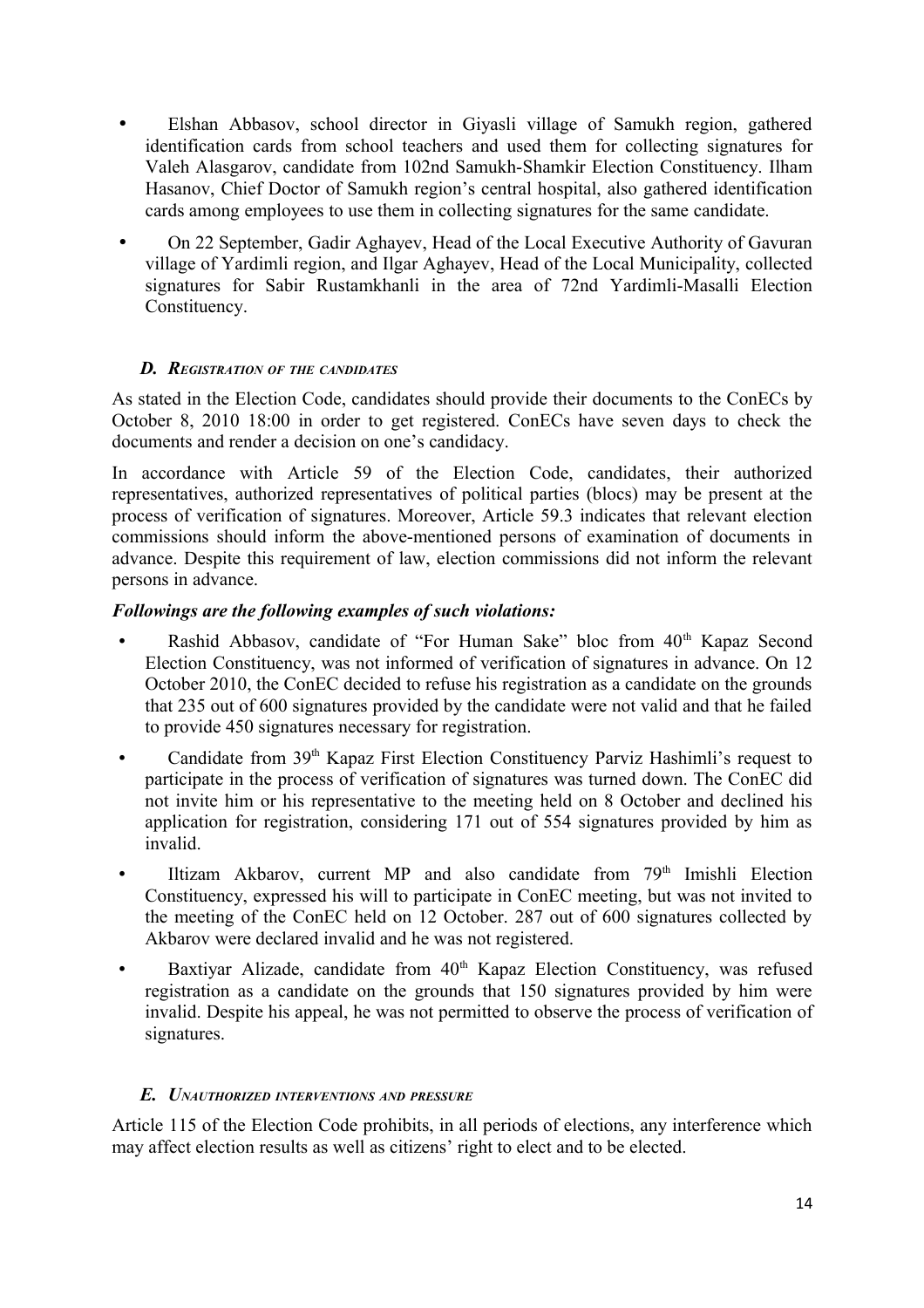## *Examples of such irregularities observed by EMDS:*

- ConEC refused to receive signature sheets from Ragiba Rahimova, a candidate from 89<sup>th</sup> Goychay-Aghdash Election Constituency and member of YAP (although she nominated herself). On 2 October, Rahimova was asked to withdraw her candidacy by Ramiz Ibrahimov, first Deputy Head of the Local Executive Authority, at a meeting held in the local office of YAP. She was offered the position of kindergarten director, which she did not accept. On 4 October, Nizam Maharramov, Chairman of 89<sup>th</sup> ConEC, imposed pressure against three persons who signed Rahimova's signature sheets and made them to withdraw their signatures. Huseynbala Miralimov, Chairman of Khatai regional office of YAP called Rahimova and demanded that she withdraw her candidacy, and threatened that otherwise she would be expelled from the party. On 8 October, Rahimova received a telegram saying that she was expelled from the party.
- There was interference in the process of registration of Iltizam Akbarov, the "APFP-Musavat" candidate from 79<sup>th</sup> Imishli Election Constituency. Deputy Head of Imishli region's executive authority Saleh Samadov, officer of the Criminal Investigations Department Sahib Samadov and Executive Director of "Araz" Ltd. Mehman Mammadov collected petitions from 61 voters withdrawing their signatures through pressure and intimidation. On 12 October, the ConEC announced that 150 persons withdrew their signatures and so, I. Akbarov's registration was rejected.
- On 8 October, a petition on behalf of nine voters who signed Dunyakhanim Jarullayeva's ("APFP-Musavat" candidate from 89 Ismayilli Election Constituency) signature sheets was prepared. The candidate met with those voters from Garagaya village and they said that they have not signed any petition. The petition about the withdrawal of signatures was prepared by Galib Gasimov, Director of Children Art School of Ismayilli region and Aziza Vahabova, Chairwoman of YAP's Ismayilli office.

#### *In accordance with Article 57 of the Election Code, to make voters sign signature sheets, to prevent them from signing, or paying any kind of reward during the process of collecting signatures are prohibited. According to the observers who cooperated with EMDS, most of the citizens, whose election rights were violated, refused to appeal to the CEC due to possible pressures from the local executive authorities and police.*

#### *Examples of such irregularities observed by EMDS:*

- Khalig Nuriyev, who collected signatures for Elnur Maiidli, candidate from 94<sup>th</sup> Barda Village Election Constituency, faced pressure in Khasili village from Shahin Bakhishov, Head of the Local Executive Authority of the village.
- On 11 October, the 72nd Yardimli-Masalli Election Constituency refused to register Elshad Pashasoy as a candidate. The candidate presented 590 signatures to the ConEC. However, the representatives of Yardimli Region's Executive Authority through pressure and intimidation made voters who signed his signature sheets file a petition withdrawing their signatures. Some of the people who refused to sign the petition were fired from their jobs. As a result, about 220 voters withdrew their signatures, and the candidate was not registered.
- On 4 October, Mubariz Ismayilov, a candidate from the  $110<sup>th</sup>$  Zagatala Election Constituency, faced intimidation while collecting signatures in Suvagil village of Zagatala region. Local municipality and executive authorities demanded that he leave the village. Moreover, during the day, signature collectors were followed by two men, approximately 45 to 50 years old, in a Lada Niva with license plate number 62 BD 626.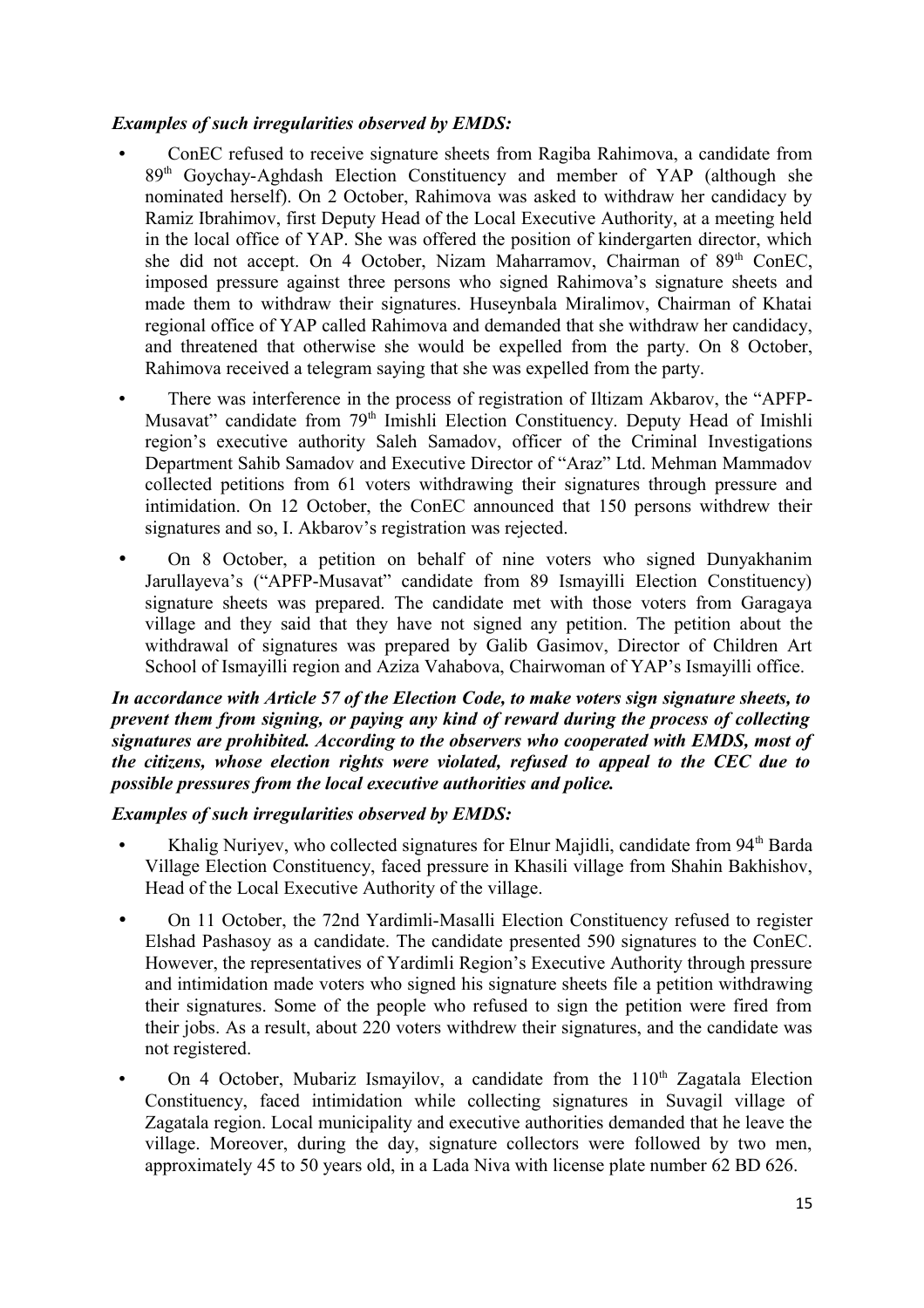- On 1 October, Asif Mammadov, Head of the Local Executive Authority and Akif Mammadov, Chairman of the Local Area Administration Department, pressured Gulara Muradova, candidate from 109<sup>th</sup> Balakan Election Constituency, to withdraw her candidacy.
- Mailkhan Aliyev, an independent candidate from the 72<sup>nd</sup> Yardimli-Masalli Election Constituency, withdrew his candidacy after facing pressure from Mahir Mirzayev, assistant of the Head of the Local Executive Authority. The candidate was told that if he refused to withdraw his candidacy, his brother, who is a public servant, would lose his job.
- On 8 October, Ali Abdullayev, the authorized representative of Sahib Karimov, a candidate from the 113<sup>th</sup> Shaki City Election Constituency, was detained and taken to the police station. Moreover, Abdullayev's small business was closed. Ilyas Hasanov, Director of the Shaki City Stadium, was called to the office of the Local Executive Authority. Hasanov was told that he lost his job because he signed Karimov's signature sheets.
- Despite pressure and intimidation, Umudov Lazim, who nominated himself from  $65<sup>th</sup>$ Saatli-Sabirabad-Kurdamir Election Constituency and is member of the ruling YAP party, did not withdraw his candidacy. Pressures were made by Chairman of YAP's Saatli regional office Lutvali Shikhaliyev and his Secretary Musa Ismayilov. Moreover, the Head of the Local Executive Authority of his village and Head of the municipality, accompanied by 4 policemen, cut the water supply to 15 hectare land owned by Umudov.
- In Bahramtapa settlement of Imishli region and Dunyamalilar village of Beylagan region, voters who signed the signature sheets of Ali Gasimli, candidate from 80<sup>th</sup> Imishli-Beylagan Election Constituency, faced pressure and intimidation by the heads of the Local Executive Authority of these villages, Ramiz Ahmedov and Murshud Khudaverdiyev respectively. They forced voters to withdraw their signatures.

#### *F. APPEALS ON THE CASES OF THE REFUSAL TO REGISTER THE CANDIDATES*

# *i. Investigation at the CEC*

There were 210 appeals to the CEC by those who were refused registration as candidates for the 2010 parliamentary elections. The CEC approved only 40 of them.

It should be noted that in most cases ConECs refused registration on the grounds that the candidate *did not provide enough signatures[14](#page-15-0) .* In most cases, the reasons why ConEC's working groups considered the signature to be invalid were not given. In some cases ConEC's working groups and decisions were based on the ground that "signatures are too similar." For instance, Aliyev Vuqar Sabir oglu. a candidate from the 95<sup>th</sup> Terter Election Constituency, was refused the candidacy by the ruling #42/381 on October 20, 2010. In the report of the signature working group, it was stated that of 600 provided signatures, 297 belong to just 25 persons. However, this reasoning cannot be considered a fact, as evidence was not provided.

Sometimes reports of the working groups are illogical. For instance, Sultanov Saxavat candidacy was not registered by the  $50<sup>th</sup>$  Gobustan-Khizi-Sumgayit Election Constituency because the working group suspected that 290 of the 599 signatures that the candidate had

<span id="page-15-0"></span><sup>&</sup>lt;sup>14</sup> According to the Article 147 of the Election Code every candidate should collect 450 signatures.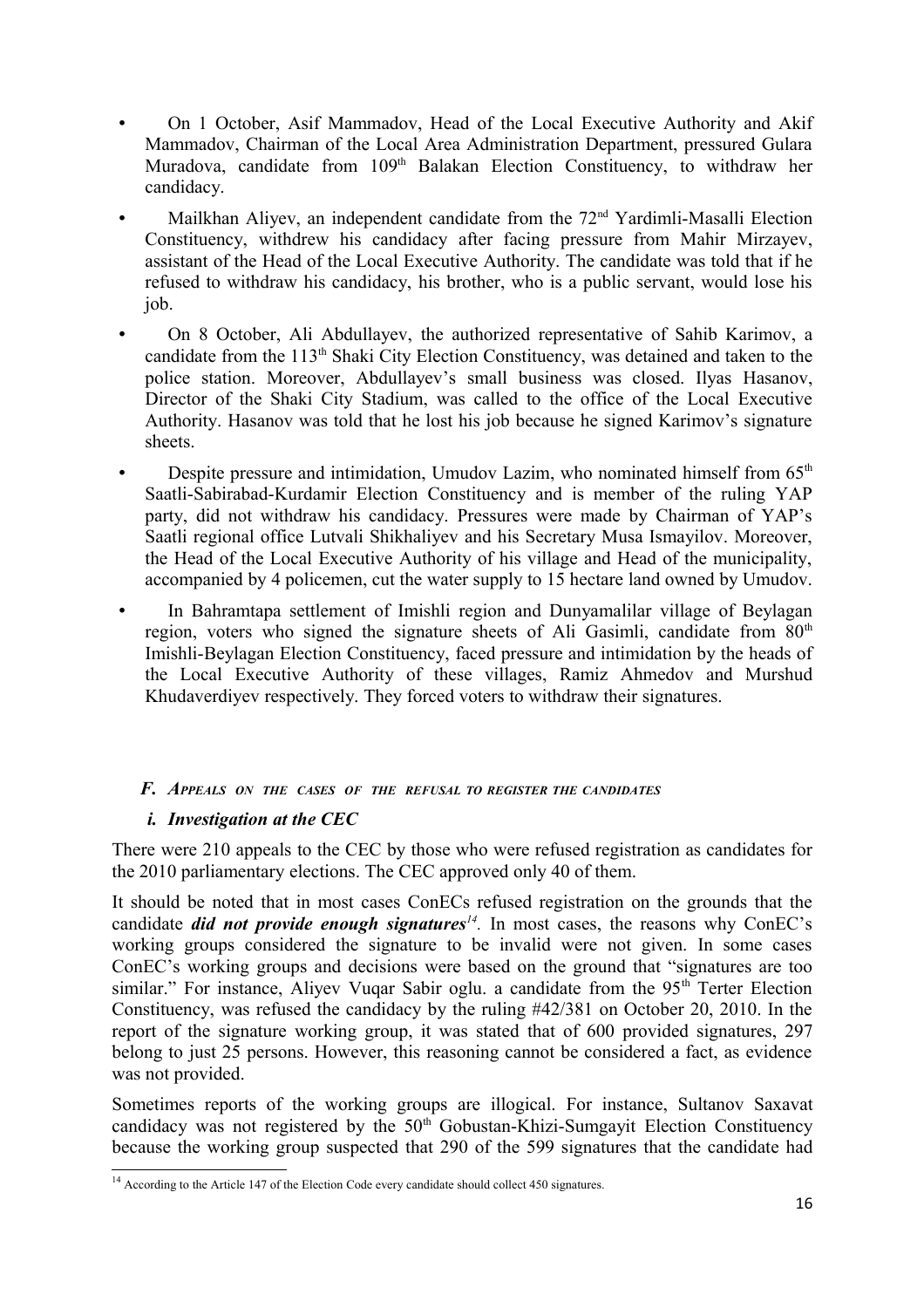provided were suspected to be invalid. Member of the working group B. Qasimov states in the report that he has provided that, *"Soltanov Saxavat who was nominated to be a candidate from the 5th Gobustan-Khizi-Sumqayit Election Constituency for the 4th Parliament provided 12 signature lists. When these lists were checked, one of them was deemed invalid as it had no ConEC stamp on it. From the 11 lists that were valid, 290 signatures were deemed invalid. 290 signatures are considered valid."* The reports state that one of the lists is invalid due to the fact that it has no ConEC stamp; however obtaining the ConEC stamp is the responsibility of the ConEC, not the candidate. Reasoning for the 290 signatures to be declared invalid was not provided. Also, there is the irregularity in the numbers showed by the working group, as they deemed 290 signatures to be valid and 290 to be invalid and the status of the remaining 19 signatures were not stated. It should be reminded that the candidate provided 599 signatures to the ConEC.

In general, in most of the ConECs, the reasoning for the registration refusal was not provided.

According to Article 112-1.4 of the Election Code, the Expert Group of the CEC has a right to send requests to state bodies to get additional information on investigating complaints. However, the Expert Group almost never used additional arguments and evidence, making decisions solely on the rulings of the ConECs. For instance, on 2 October, ConEC no. 15 refused to register Ikhtiyar Abdalov as a candidate. The decision had very little legal reasoning. It was made according to the report of the member of Expert Group of the CEC. There was no additional investigation and the ruling of the CEC had the same details as the ruling of ConEC.

*According to Article 112-1.7 of the Election Code in case applicant announced his wish to take part in the hearing of his case, he must be informed by phone one day prior to the hearing*. However, candidates were rarely invited to these hearings. By doing this, the CEC violated the Election Code and did not create a transparent atmosphere during the appeals process.

During the candidate nomination and registration process, the CEC received appeals from the candidates and their representatives on the ground that they faced outside pressures. The Expert Group of the CEC did not investigate if there were legitimate cases behind these appeals and rejected them on the ground that cases were not pleaded according to the rules<sup>[15](#page-16-0)</sup>. For instance, Mirehmed Abbasov, an independent candidate from 15<sup>th</sup> Yasamal First Election Constituency appealed to the CEC on 8 October 2010. In his appeal he noted that he was pressured after his candidacy was registered. The appeal was investigated by CEC expert Valida Kazimova, who decided that case should not have been sent to the CEC and therefore sent it to ConEC. Whereas, according to Article 112-1.6.5 of the Election Code, the case should have been sent to the Prosecutor's Office to be investigated.

According to Article 112-1.13, cases investigated by the CEC should be published on the Commission's official website. It was observed that for some cases the investigation was minimal and lacked individual approach. For example, the CEC's official website states that decision #41/366 was made on the case of Iltizam Akbarli, candidate of the "APFP-Musavat" bloc from 79<sup>th</sup> Imishli Election Constituency. However this decision is part of the case of Hajiyev Khaliq, candidate of the "APFP-Musavat" bloc from 64<sup>th</sup> Sabirabad Second Election Constituency.

Observations show that the Expert Group did not investigate pleaded cases according to the complaints noted in the appeal. Most of the time only signatures for candidate registration were investigated. In one of the cases, the Expert Group investigated only the fact of

<span id="page-16-0"></span><sup>&</sup>lt;sup>15</sup>According to Article 122 of the Election Code plead should go through all instances.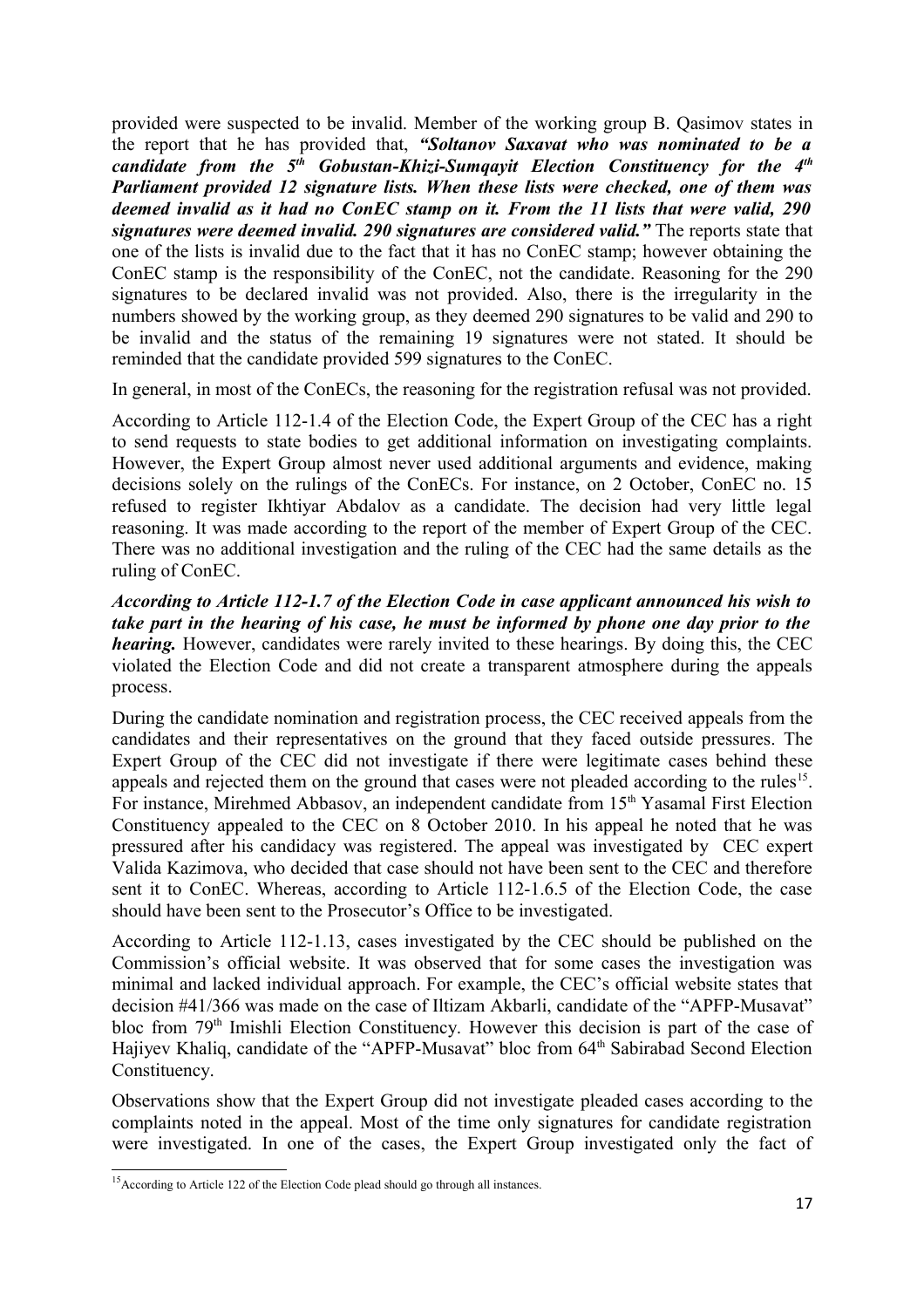revocation of the candidacy by the ConECs, while not giving any attention to other complaints. For instance, the ruling on Etibar Abdalov's complaint during the hearing of 13 October 2010 stated that:

- The number of signatures collected by the candidate is not sufficient to register him.
- In the document on the property that candidate provided for the Commission, he states that he is the owner of 5 automobiles, but there is no document supporting this.

This complaint was discussed during the hearing of the CEC on October 15, 2010. Members of the Expert Group only investigated the number of the signatures that the candidate had collected. Therefore, other complaints were ignored. It should be noted that, according to Article 112-1 of the Election Code, the Expert Group should investigate the case in every possible way.

#### *ii. Investigation of the complaints in the Baku Court of Appeals*

According to Article 112.3 of the Election Code, persons whose election rights are violated can appeal the CEC's decisions and actions. 50 candidates who were refused registration during the candidate nomination and registration process appealed to the Baku Court of Appeals. Only four of these complaints were satisfied, while the court refused to investigate the other complaints. .

In some cases, the Court of Appeals made decisions that violate the requirements of the Civil Code. For instance, on 25 October 2010, the Baku Court of Appeals held a hearing on the complaint of Vuqar Aliyev, candidate of "Karabakh" bloc from the 95<sup>th</sup> Terter Election Constituency. During the hearing, the applicant approached the court with the request to appoint an expert to investigate the voter signatures, but his request was refused. The ConEC refused to grant the candidate registration after deeming 242 of 600 signatures he provided invalid. The working group's report deemed 250 signatures invalid and the final report stated that 242 were invalid.

#### *iii. Investigation of the complaints in the Supreme Court*

The Supreme Court, the highest instances in the country to address the election complaints, received many complaints during the candidate nomination and registration process.

The Court failed to conduct objective and thorough investigations of cassation complaints. The Supreme Court often referred to the decisions made by ConECs and upheld the decisions of the Court of Appeals. For instance, on 1 November, the Court chaired by the Judge Gahraman Allahverdiyev held a hearing on the case of Intigam Aliyev, independent candidate from 43rd Sumqayit Third Election Constituency. No further investigation was conducted during the hearing, where the defendant or a representative of the CEC was not present. The Supreme Court upheld the decision made by the Court of Appeals, which referred to the reasoning of ConEC. It should be noted that the ConEC refused to register the candidate due to an insufficient number of valid signatures. Of 596 signatures which were provided by Aliyev, only 412 were considered valid, while 186 were stated to be similar and therefore deemed invalid.

According to EMDS's observations, complaints declined by the CEC were not investigated objectively and fairly by the Baku Court of Appeals. The situation was the same with the Supreme Court. The courts failed to conduct a comprehensive investigation of the complaints and provide proper legal reasoning for the decisions.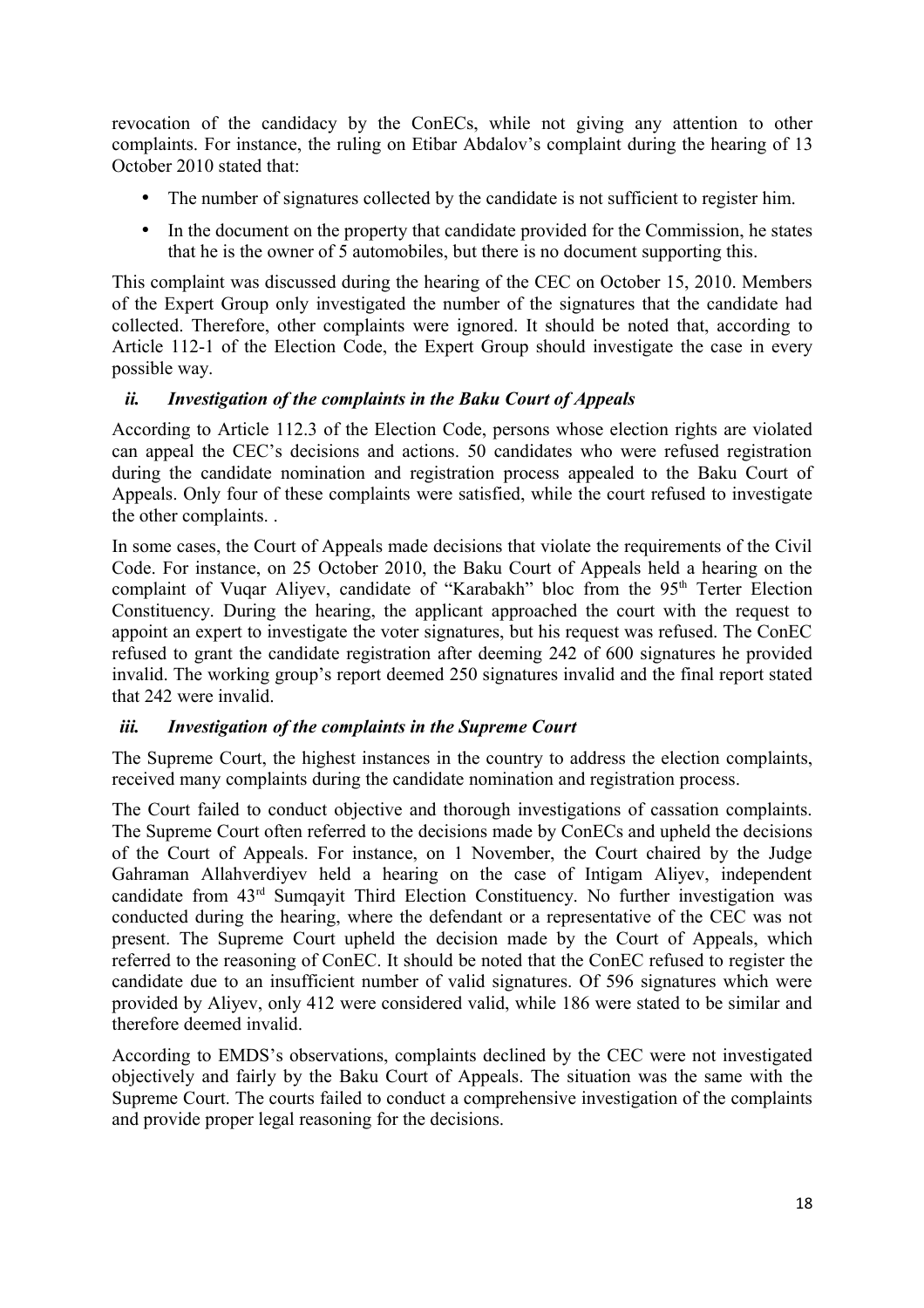# **VII. CAMPAIGNING**

#### *A. LEGAL BASIS*

At the initiative of a group of MPs representing the New Azerbaijan Party (YAP), Milli Majlis of the Republic of Azerbaijan adopted the Law on Amendments to the Election Code on 18 June 2010. According to this Law, the election period was reduced from 75 to 60 days and election campaigning period was decreased to 22 days. Also, the law removed a provision that had provided public funding for registered candidate's campaigns. It should be noted that all of the amendments included in this Law were adopted without learning the opinion of Venice Commission of the Council of Europe as well as without holding any public discussions.

#### *According to Article 74.2 of the Election Code, election campaigning can be conducted though the following means:*

- Mass media
- Public events/meetings
- Distribution of print, audio, video and other campaign materials
- Any other means not prohibited by law

However, EMDS's observation shows that shortening of the election period created time restrictions on utilizing the above-mentioned legal means and methods for election campaigning.

#### *B. CONDUCT OF ELECTION CAMPAIGNING THROUGH MASS MEDIA*

Election campaigning can be conducted through TV, radio and print media. In line with Article 80.1 of the Election Code, political parties and blocs of parties which have registered candidates in more than 60 election constituencies have the right to free airtime for election campaigning on Public TV and Public Radio. According to the results of the candidate registration process, only YAP obtained this right. However, when the election campaigning period started, representatives of YAP refused to use free airtime allotted to them.

In its meeting held on 15 October 2010, the CEC made a decision to allocate four minutes of free airtime on Public TV (*ITV*) to all registered candidates. It should be noted that this decision is not regulated by law and does not comply with the Election Code provisions on election campaigning though TV and radio.

The prices for paid political advertising were not affordable to all candidates. EMDS notes that the price for paid airtime was the same as the maximum price for commercials. For example, on the first, second and third days of the week, the price of airtime for campaigning on the Public TV (*ITV*) changed from AZN 13 to AZN 29 per second, depending on the time of day; on second, 4th, 6th days of the week, it changed from AZN 4 to AZN 14. Airtime for campaigning on regional television channel *Kapaz TV* cost between AZN 200-500 per minute from 8:00 till  $23:00^{16}$  $23:00^{16}$  $23:00^{16}$ . It is worth noting that amongst the nationally broadcast TV channels, only *ITV* and *Lider TV* offered paid airtime for election campaigning and only 3 candidates used this paid service of *ITV*.

According to the results of the monitoring of the Institute of Reporters' Freedom and Security (IRFS) during the election campaigning period, the majority of TV channels were one-sided

<span id="page-18-0"></span><sup>&</sup>lt;sup>16</sup>http://www.cec.gov.az/az/parlament2010/kiv/kiv.htm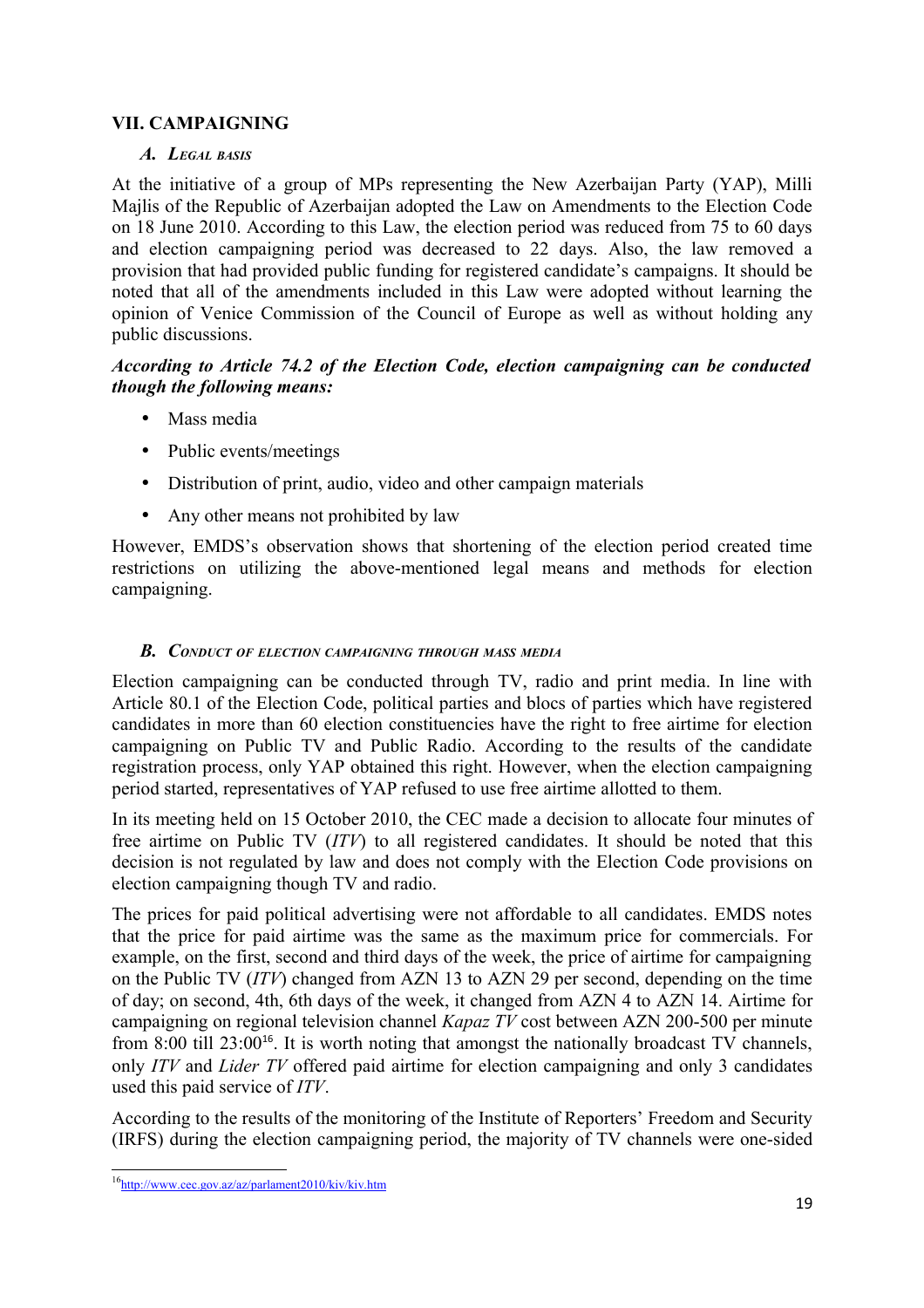in the coverage of political parties. President Ilham Aliyev, Chairman of YAP, was shown more and portrayed positively. While the events and activities of the election blocs, including the major opposition bloc PPFA-Musavat, were not covered, YAP's events were shown on all stations<sup>[17](#page-19-0)</sup>

According to the monitoring of the IRFS, although radio stations *Ictimai* (Public), *Lider* and *Anten FM* applied to the CEC and expressed their intention to offer paid airtime, no paid campaign material was heard on any of them. Apart from this, none of the radio stations in the country aired advertisements in connection with the parliamentary elections.

In contrast to the 6 November 2005 parliamentary elections, the TV stations did not give any place to political discussions and public debates in their programs around the 2010 parliamentary elections. No political debate occurred in the four-minute period of free airtime allocated to the candidates by Public TV.

During the election campaign, candidates promised to deliver various messages on solving mostly issues of local concern undertaking election promises and offers. However, some candidates from opposition parties shared with their views on national level problems and their approach to solving those during the meetings.

During the election period, *Lider TV* conducted a Black PR campaign against opposition parties. For instance, during primetime at 19:00 on 25 October, the channel broadcasted an intimate encounter of the Director of "Azadliq" newspaper Azer Ahmadov with a female friend. As they broadcast the video, commentators noted that their activities are against national morality. Many human rights organizations and civic activists considered this illegal interference in private life and moral-political pressure. Despite this, the Television and Radio Broadcast Council did not take any action against Lider TV.

#### *C. CONDUCT OF ELECTION CAMPAIGNING THROUGH PUBLIC EVENTS*

#### *Article 86 of the Election Code stipulates that state bodies and municipality institutions shall assist political parties in allotting places for organizing and conducting meetings with voters and public debates during the election campaigning period.*

Without any legal basis, the CEC prepared a list of places for candidates to hold meetings with voters and public discussions. The list includes 4,930 places located in the territory of 1[18](#page-19-1) election constituencies: 2,676 of them were outdoor and 2,254 were indoor places<sup>18</sup>. The CEC's list also indicates the capacity of each place. It should be noted that neither in the Election Code, nor in any instruction of the CEC, is there any provision concerning the capacity of places allotted for election campaigning.

Starting on 16 October, EMDS long-term observers carried out the monitoring of these places. It was revealed that the area of 511 places was not appropriate for holding meetings with voters. For example, in 46<sup>th</sup> Shirvan Election Constituency, an indoor place allocated for meetings with voters is located in an old Cultural House. According to the CEC's list, the capacity of this place is 300 seats; however, in reality, this place can hold a maximum of 200 persons. Similar cases were noted during the observation of indoor and outdoor places in  $67<sup>th</sup>$ Jalilabad City, 48<sup>th</sup> Yevlakh, 49<sup>th</sup> Yevlakh-Mingachevir and 93<sup>rd</sup> Barda election constituencies. It was also observed that 190 places were located far from settlement areas, inconvenient for the people to go to.

<span id="page-19-0"></span> $17$ <sub>WWW.irfs.az</sub>,

<span id="page-19-1"></span><sup>18</sup> [http://www.cec.gov.az/az/main\\_az.htm#](http://www.cec.gov.az/az/main_az.htm)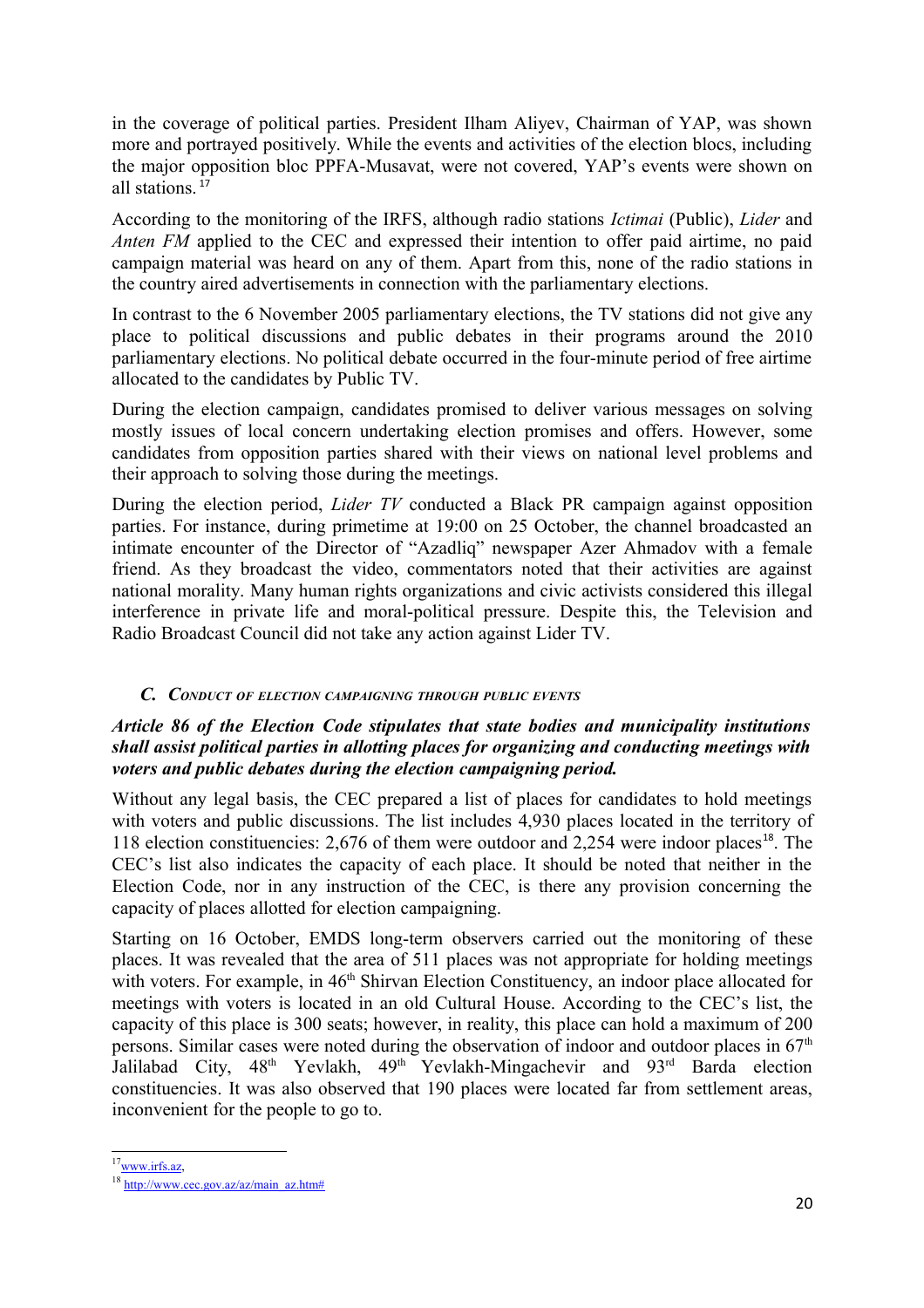In contrast to the 2005 parliamentary elections, it was impossible during the 2010 elections for political parties to hold rallies. For example, "APFP-Musavat" planned to hold a rally on 10 October 2010 and appealed to the Baku Executive Authority for permission. However, Mazahir Panahov, chairman of the CEC, considered the action of the bloc as a pre-election campaign activity and stated that conducting of such an event before the pre-election campaign<sup>[19](#page-20-0)</sup> would be a violation of the law. However, in response to arguments of chairman of the CEC, party officials noted that the rally intended to raise issues political prisoners, freedom of expression and freedom of assembly.[20](#page-20-1)

The Baku City Executive Authority did not allow "APFP-Musavat" bloc to hold its rally planned for 17 October as well. Since the 2005 parliamentary elections, the local executive authorities have created restrictions to political parties and blocs of political parties to conduct rallies and demonstrations, as well as, indoor public meetings on a number of occasions.<sup>[21](#page-20-2)</sup>

#### *D. ELECTION CAMPAIGNING THROUGH PRINT, AUDIO, VIDEO AND OTHER CAMPAIGN MATERIALS*

#### *According to Article 74 of the Election Code, election campaigning can be conducted using print, audio and video materials as well as other methods not prohibited by law.*

This campaign cycle, candidates used new media tools, such as, *Facebook, Youtube, Twitter*, etc. One of the reasons for this was that prices for paid airtime on TV and radio were not affordable for all candidates. Also, many TV channels did not participate in the election campaign process. Candidates posted messages, posters and videos of their speeches on social networks.

Although the volume of election-related information increased in official newspapers after it offered paid election campaigning service, this information was mainly related to the CEC's meetings, process of preparations for the elections at ConECs, and the registration of local and international observers. "Yeni Musavat" newspaper published campaign-type information on some candidates. Candidates also conducted campaigning through web portals and information agencies. For example, various types of campaigning materials were posted by [www.day.az](http://www.day.az/), [www.lent.az,](http://www.lent.az/) APA [\(www.apa.az\)](http://www.apa.az/) and MIA [\(www.mia.az\)](http://www.mia.az/) information agencies. For example, campaigning materials of Faraj Guliyev, a candidate from 31<sup>st</sup> Surakhani Election Constituency, were posted on MIA.<sup>[22](#page-20-3)</sup> Video of speech of candidate from 22<sup>nd</sup> Nasimi Election Constituency Asim Mollazade was placed on milli.az news portal<sup>[23](#page-20-4)</sup>.

Very few candidates created their own web-sites and posted information on their biography, political platform and photos.<sup>[24](#page-20-5)</sup>

#### *E. UNAUTHORIZED INTERVENTIONS*

According to the Election Code, equal conditions for the campaign period should be created for all registered candidates and any and all unauthorized interventions to the campaign process are prohibited. However, some candidates faced unauthorized interference in their

<span id="page-20-0"></span><sup>19</sup> Pre-election campaign started on 16 October 2010

<span id="page-20-1"></span><sup>20</sup> <http://deputat.az/news.php?id=623>

<span id="page-20-2"></span><sup>&</sup>lt;sup>21</sup> <http://www.azadliq.org/archive/news/20101015/1/1.html?id=2191213>

<span id="page-20-3"></span> $^{22}$  <http://www.mia.az/news/12379.html>

<span id="page-20-4"></span><sup>23</sup> <http://www.milli.az/view.php?id=25144>

<span id="page-20-5"></span><sup>24</sup> <http://www.mia.az/news/12340.html>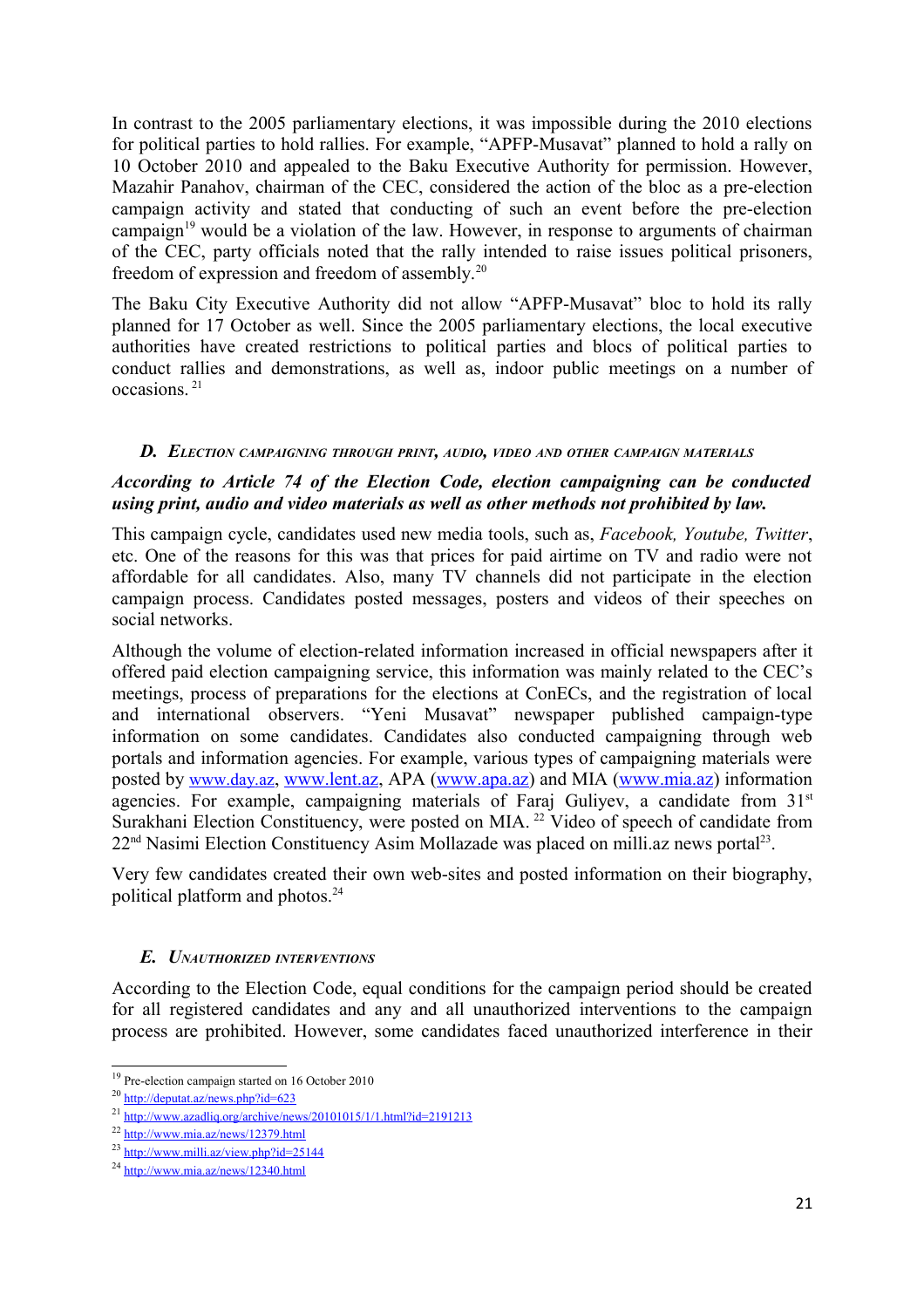campaign while some candidates were engaged in misuse of administrative resources. According to EMDS's observers, local executive authorities, municipals, ConECs and other state-run organizations were engaged in abuse of administrative resources. EMDS received information on 67 cases of unauthorized intervention in the second stage of the election process.

#### *Such cases were observed:*

- On 20 October, local entrepreneurs in Mehdili village refused to post campaign materials of independent candidate Lazim Umudov from the 65th Saatli-Sabirabad-Kurdamir in their shops and other estates. The candidate argued that the entrepreneurs did this due to the order given by the son of local executive representative Akif Boyukkishi
- Valeh Alasgarov, candidate from the 102<sup>nd</sup> Samukh-Shamkir Election Constituency, held meetings with voters without the approval of the ConEC. However, the ConEC created difficulties for Etibar Akbarov, a candidate of the "APFP-Musavat" bloc, to conduct meetings with voters. The Head of the local executive authority, Vilyam Hajiyev, Head of the Regional Water Supply Department Gulagha Aliyev and Head of the Telecommunication Department Alasgar Aliyev interfered in the process and tried to prevent Etibar Akbarov's meetings.
- On 24 October, Vagif Huseynov, local executive representative of Khidirli village of Salyan region, prevented Adalat Yusifov, a candidate from the  $60<sup>th</sup>$  Salyan-Neftchala Election Constituency, from holding meeting with voters. He intimidated voters saying that they would be fired.
- On 24 October, Ali Karimli, the candidate of the "APFP-Musavat" bloc from the  $31<sup>st</sup>$ Surakhani Second Election Constituency, held a meeting with voters in front of the monument of Martyrs. The electricity supply to the area was interrupted by order of the Head of local executive authority of Surakhani region Ilgar Abbasov and the candidate could not use the loudspeaker during the meeting.
- Under the supervision of deputy head of the executive authority of Kurdamir region Vasif Mammadov, employees of the executive authority were engaged in the campaign of Farhad Garibov, a candidate from the 57<sup>th</sup> Kurdamir Election Constituency. Zahid Asgarov, chief doctor of the central clinic in the region, instructed his employees to vote for Garibov.
- All of Ahmad Valiyev's meetings (the candidate from  $107<sup>th</sup>$  Kazakh Election Constituency) were held at the Qazakh regional department of Azerbaijan University of Teachers. Meetings were attended mainly by students who were forced to come to the event by their teachers.
- A candidate from the 63<sup>rd</sup> Sabirabad First Election Constituency Jeyhun Osmanli held a meeting on 29 October in Kurkandi village of the region. Vafadar Baghirov, deputy head of executive authority of the region, was involved in assembling local people for the meeting.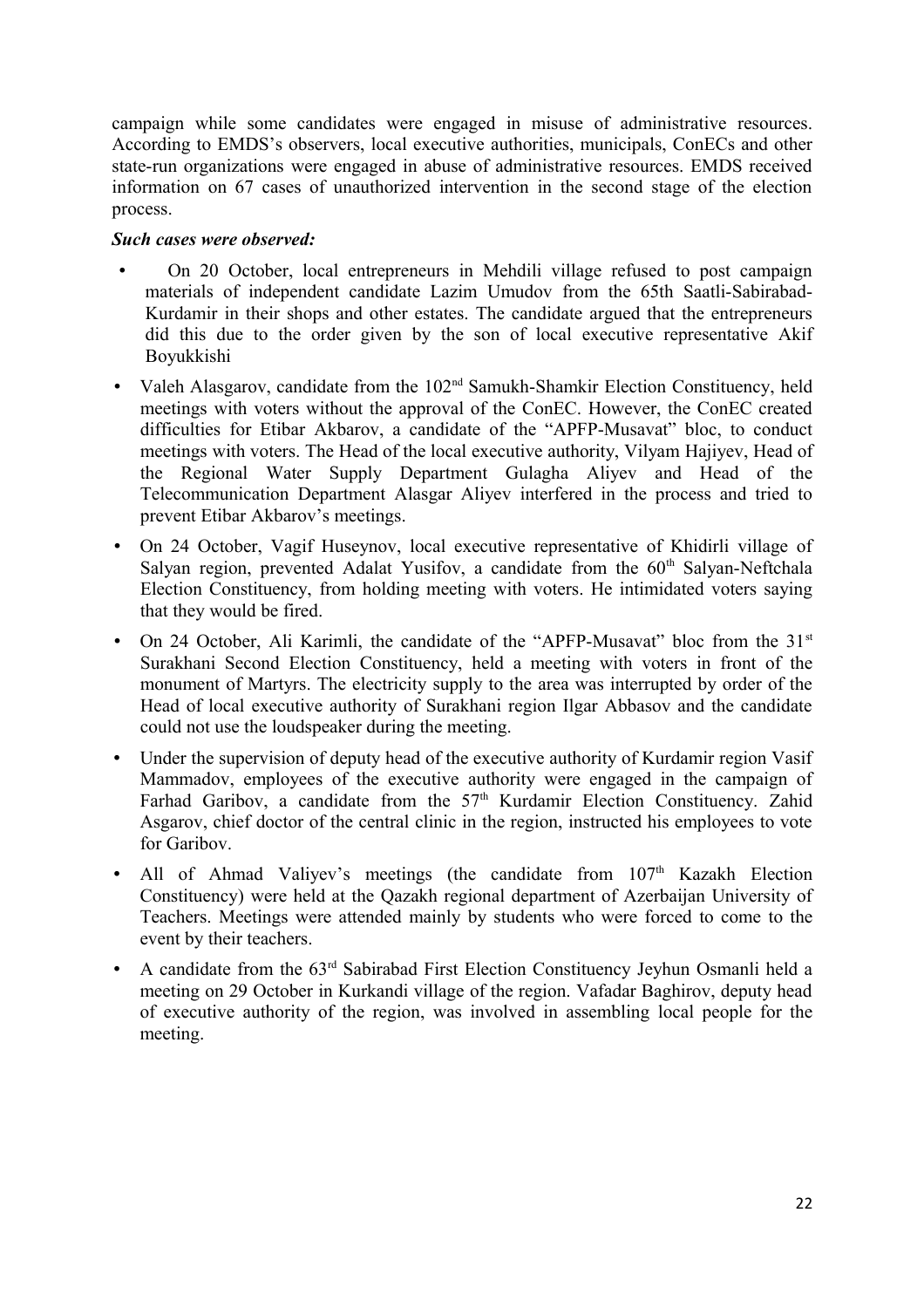## *F. COMPLAINTS*

Most of the complaints during election campaign of the 2010 parliamentary elections were about the candidate nomination and registration process. Election commissions received more than 80 complaints on pre-election campaigning<sup>[25](#page-22-0)</sup>. These complaints were about illegal intervention of police, local executive authorities and other candidates in campaign process.

- Gara Garayev, a representative of the "APFP-Musavat" bloc, appealed to the CEC on 22 October. In the appeal, he stated that representatives of the executive authorities and municipalities assisted the campaign of the Rafael Huseynov, candidate from the  $58<sup>th</sup>$ Haciqabul-Kurdamir Election Constituency, and requested that the CEC take action. In the hearing held on 23 October, the CEC stated that complaint was sent back? to the ConEC on the grounds of relevancy.
- The appeal of the Aslan Ismailov, a candidate from the  $20<sup>th</sup>$  Narimanov Second Election Constituency, was discussed during the meeting held on 2 November. The candidate complained that his election headquarters were attacked on 30 October and his printed materials were destroyed. The CEC decided that ConEC should make a ruling on that complaint.
- On 22 October, Giymat Mammadova, a candidate from the  $107<sup>th</sup>$  Kazakh Election Constituency, filed a complaint to the CEC. The complaint stated that Kazakh region executive authorities were engaged in campaigning activities for Ahmad Valiyev, another candidate from same constituency. On 23 Cctober, the CEC sent the complaint back to the ConEC without an investigation
- On 2 November, Isa Gambar, chairman of *Musavat* and a candidate from the 15<sup>th</sup> Yasamal First Election Constituency filed a complaint to the CEC. In his complaint, Gambar argued that Elbrus Abdullayev, a candidate from the  $29<sup>th</sup>$  Sabael Election Constituency, insulted him during the free air time he received (four minutes on Public TV's "People are electing" program). Gambar asked for free air time in order to refute the slander against him. However, the CEC did not discuss this complaint. Also, Gambar sued candidate Huseynbala Miralamov from the 33<sup>rd</sup> Khatai First Election Constituency and sent a complaint to the Yasamal District Court. Gambar stated that Huseynbala Miralamov slandered him during the "People is electing" program on 30 October. Yasamal District Court decided to reject the candidate's complaints.
- On 2 November, Hafiz Hajiyev, chairman of the Modern Musavat Party, and Huseynbala Miralamov, head of the Khatai District Branch of YAP, filed a joint complaint to the Yasamal District Court regarding Fuad Gahramanli, deputy chairman of the APFP. Both applicants stated that they were insulted by Gahramanli during the "People are electing" program on 30 October. On 3 December, hearing was held in the Yasamal District Court but was postponed due to the fact that special prosecutor did not attend the hearing and on the grounds that F. Qahramanli had candidate immunity during that time. At the hearing held on December 10, Judge Sardar Mehraliyev stated that court received a letter from the Head Prosecutor Office, which stated that the Prosecutor's office refused to consider Gahramanli to have criminal liability.

<span id="page-22-0"></span><sup>25</sup> <http://www.osce.org/odihr/elections/azerbaijan/75073>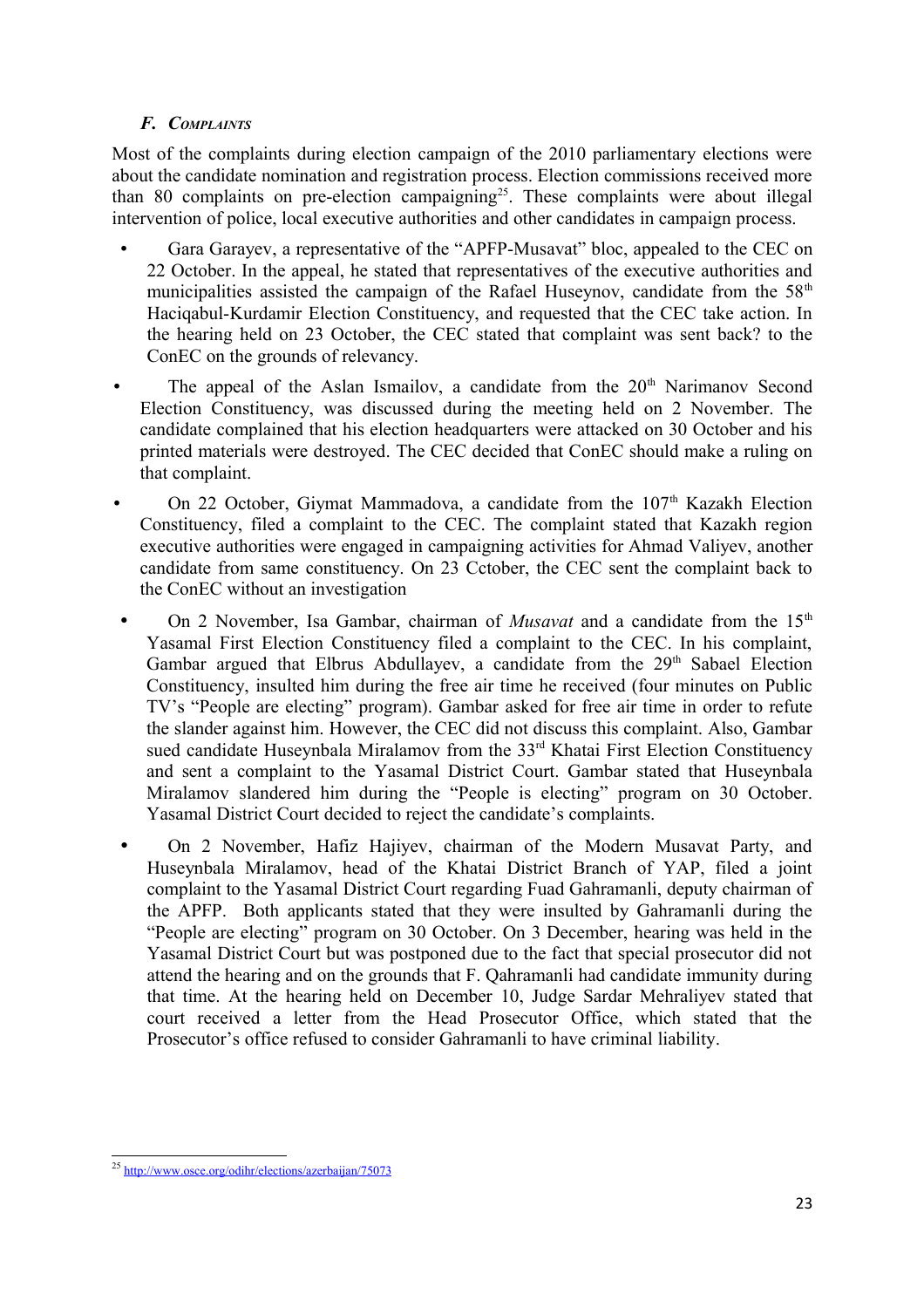# **VIII. ACTIVITY OF THE ELECTION COMISSIONS**

#### *A. NEW COMPOSITION OF THE CEC*

Prior to the 7 November parliamentary elections, the CEC was formed in full composition. In accordance with Article 24 of the Election Code, the CEC should consist of 18 members. However, it had been operating with 16 members since 2006. Six members of the CEC belonged to the ruling YAP, six were independent and four to the minority parties in the parliament.

The group of *Musavat* Party's MPs refused to send its two representatives to the CEC on the grounds that the CEC was not formed on the principle of parity. Rovshan Ismayilov, the representative of Citizens' Union, Social Welfare, and Motherland parties in the CEC, was appointed as a Judge to Constitutional Court and one seat in the CEC became vacant. Thus, overall, three seats were vacant in the CEC. At the Milli Majlis session held on 8 October 2010, the parliament decided to give *Musavat*'s two vacant seats to the Whole Azerbaijan Popular Front Party, and the third seat, to a group of independent MPs.

#### *B. ATTENDANCE OF MEMBERS OF COMMISSIONS*

EMDS observations conducted in 125 constituencies showed that in contrast to the previous elections, no progress was made in the attendance of constituency and precinct election commissions.

Nonattendance of commission members at their offices created obstacles for candidates and other election participants to implement their rights. It should be noted that the election period was shortened compared with previous elections (from 120 days to 65), so candidates and other election participants had very limited time for carrying out election activities. At the same time, in accordance with the elections, commission members should be present in their offices at all times. Moreover, in accordance with the Article 33.1 and 38.1, during the period of compiling voter's list and election period, members of election commissions receive a salary from the state budget. Article 179.1 of the Labor Code indicates that when an employee is called upon to perform state or social duties pursuant to the law, his job and title shall be preserved and he shall be paid his average wage while serving his duties<sup>[26](#page-23-0)</sup>. However, EMDS observers noted that commission members in 56 election commissions were not present in their offices.

#### *Some information based on observation:*

- From 1 to 5 October, in the PECs # 6 and 9 of the 39th Kapaz Election Constituency no members but the secretary was present;
- On 30 September, in the PECs  $# 1, 3$  and 4 of the 87th Aghsu-Ismayilli Election Constituency, only the chairman was present;
- On 30 September, PECs  $\#$  3, 4, 5, 6 of 68<sup>th</sup> Jalilabad Village Election Constituency were closed all day;
- On 1 October, none of the commission members of PECs  $# 1, 2, 3, 4$  of  $75<sup>th</sup>$ Lankaran-Masalli Election Constituency was present from 15:00 to 16:30;
- On 1 October,  $67<sup>th</sup>$  Jalilabad Election Constituency, was closed from 15:00 to 15:30;

<span id="page-23-0"></span><sup>&</sup>lt;sup>26</sup> <http://www.e-qanun.az/print.php?internal=view&target=1&docid=7&doctype=1>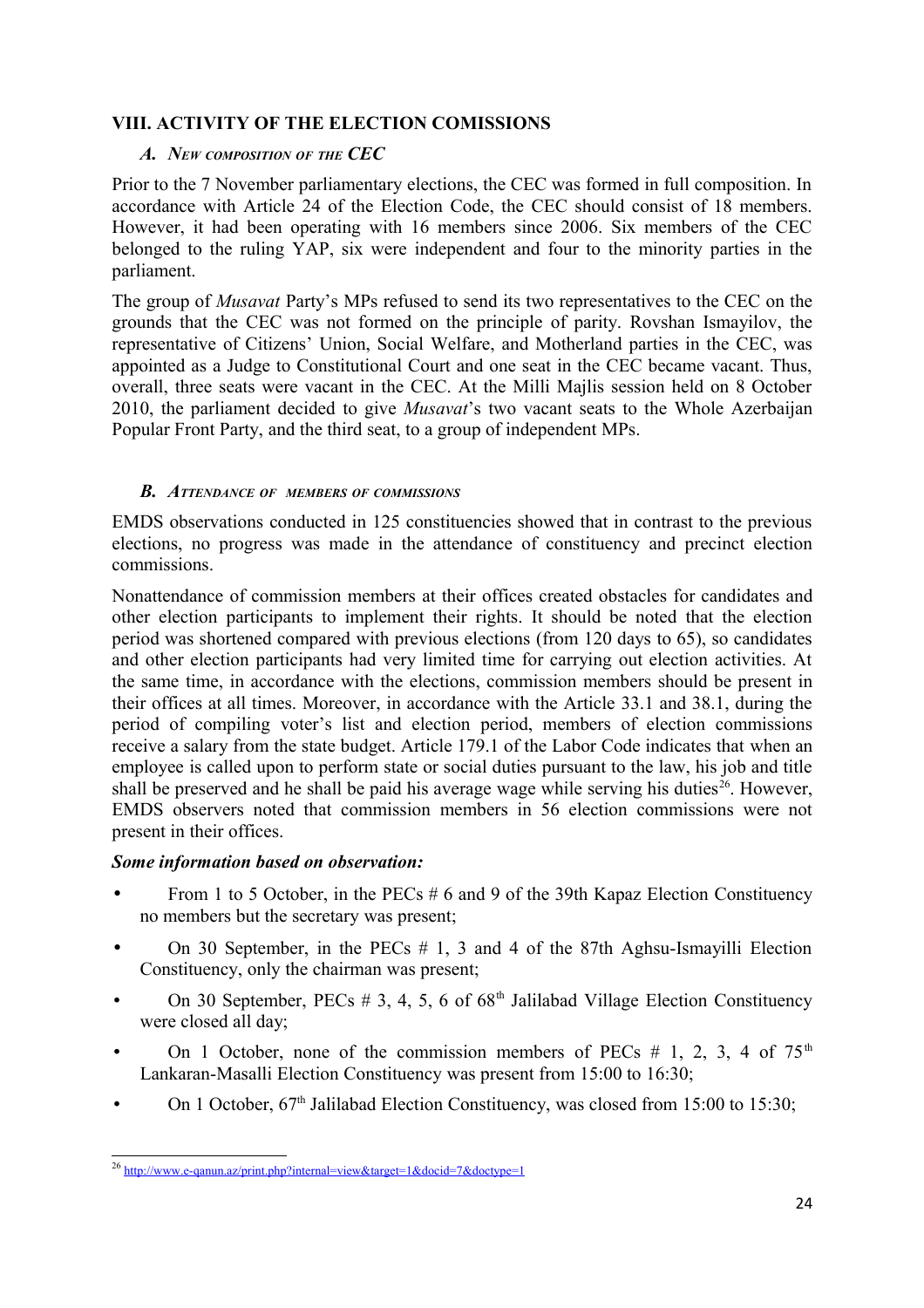- On 30 September, PEC  $#$  1of 87<sup>th</sup> Aghsu-Ismayilli Election Constituency was not open;
- On 7 October, PECs # 7, 11, 16 of first Sharur-Sadarak Election Constituency was closed. On the same day, in the PECs  $# 5, 8, 12$  of the same constituency none of the commission members was present;
- On 8 October, PECs  $# 20$  and 22 of  $4<sup>th</sup>$  Nakhchivan Election Constituency were closed;
- From 1 to 4 October, in  $112<sup>th</sup>$  Gakh Election Constituency PECs # 4, 7 and 8 were open for only 2-3 hours, with only one member of commission on duty;
- On 4 October, PEC  $# 10$  of  $16<sup>th</sup>$  Yasamal Second Election Constituency was closed from 11.30 to 12.00
- On 1 October, PECs  $# 16$ , 25 and 29 of 109<sup>th</sup> Balakan Election Constituency were closed;
- On 30 September, in the PEC  $# 8$  of 39<sup>th</sup> Kapaz First Election Constituency, there were no commission members but the chairman of the PEC present. In the PEC # 7 of the same ConEC, from 12:25 to 13:00 there was no member of commission but the chairman. Mammadov Mammad Ibrahim. When asked where the rest of the commission members were, the observers were told that the rest will join them few days before election day;
- On 4 October, none of the commission members was present from 15:00 to 15:30 in the PECs  $# 16$ , 25 and 28 of 31<sup>st</sup> Surakhani Second Election Constituency. At 16:10, only one member of the election commission, Elnure Bagirova, was present in PEC # 2 of the same constituency;
- On 18 October, PECs  $# 11$  and 12 of the 4<sup>th</sup> Naxchivan City Election Constituency were closed from 14:00 till 14:30;
- On 20 October,  $\text{PECs} \# 1$  and 2 of the 10<sup>th</sup> Binagadi Third Election Constituency were closed from 15:00 till 16:15;
- On 18 October,  $\text{PECs} \# 17$ , 18 and 19 of the 7<sup>th</sup> Ordubad-Julfa Election Constituency were closed at 16:00;
- On 15 October, PECs  $#29$  and 30 of the  $27<sup>th</sup>$  Sabunchu Second Election Constituency were closed at 16:00;
- On 14 October, Pecs's  $\#$  3 and 22 of the 33<sup>rd</sup> Khatai First Election Constituency were closed;
- On 15 October,  $PECs \# 3$  and of the  $34<sup>th</sup>$  Khatai Second Election Constituency were closed from 16:00;
- On 18 October, none of the commission members of PECs  $# 3, 4, 5$  and 6 of the 13<sup>th</sup> Khazar First Election Constituency were present from 16:00.

# *C. TECHNICAL PREPARATIONS*

In accordance with the Article 25 and 31 of the Election Code, the CEC ensures preparations and conduct of presidential, parliamentary, municipal elections and referenda. Prior to the parliamentary elections, a number of preparations were made by the CEC and by the ConECs.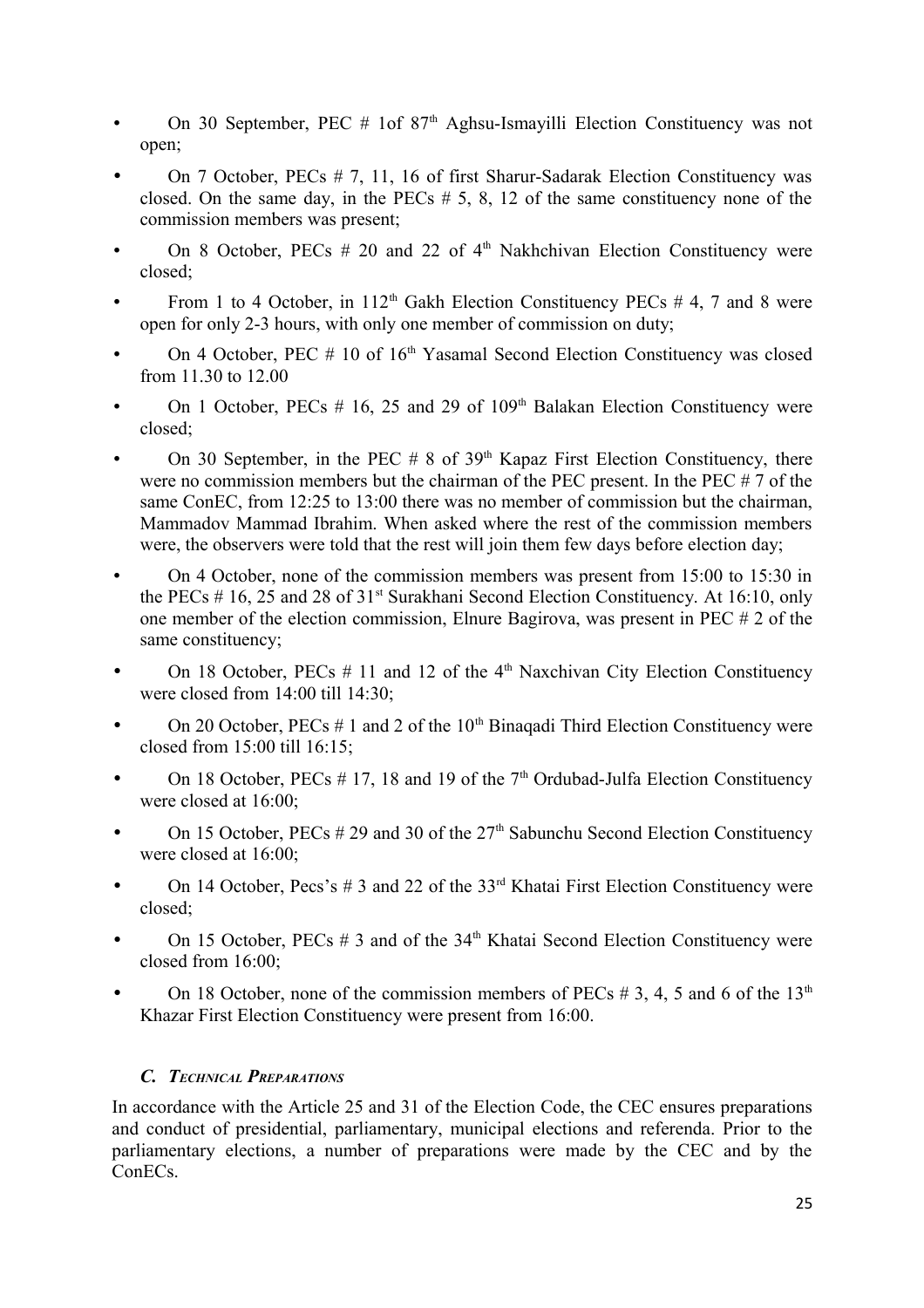The CEC held two stages of training sessions for raising awareness among members of lower commissions. Within the first stage of trainings, beginning from 5 October, jointly with the experts of Venice Commission of the Council of Europe, the CEC held a Training of Trainers (ToT). During the ToT, 250 domestic trainers in 125 election constituencies were trained on voting process, special cases, counting of votes, filling protocols and the election day procedures.

In the second stage, trainings for members of ConECs and PECs were conducted which were attended by more than 32,000 commission members. In the trainings, members of commissions were informed on the overall election process and election day procedures, and examples of protocols and other documents were presented.

The CEC adopted several normative acts – instructions, briefs and rules, amended previous documents in accordance with the changes made to the Election Code, published handbooks and other educational materials for members of election commissions, observers, candidates and other election participants. In accordance with the CEC schedule on the 7 November 2010 parliamentary elections, the CEC published ballots, final protocols for constituency and precinct election commissions and delivered them to the commissions.

The CEC initiated the publishing the "Memo for Observers" handbook which included rights and responsibilities of observers. This handbook and the "Memo for the" were presented to ConECs, political parties and other organizations to disseminate among observers.<sup>[27](#page-25-0)</sup>

During the meeting held on 12 October, the CEC announced the list of the venues and places for the candidates' meetings with the voters for every constituency.

The CEC decided to allocate four minutes of free airtime for registered candidates on Public Television. EMDS notes that this decision does not have any legal basis and is not mentioned in existing laws. On the contrary, according to Article 80.1 of the Election Code, only the political parties and election blocs with candidates registered in over 60 districts have a right to free airtime.

The CEC announced a list of the media outlets willing to take part in paid campaigning. The list included 38 newspapers, 13 information agencies and 12 TVs and radio stations.

During one of the meetings, the CEC decided to provide 500 precincts with web-cameras in order to broadcast the election process though the internet.

Prior to the elections, the CEC registered 3,466 local observers and 1,026 international observers from 24 states to observe the elections. ConECs registered 42,494 observers to observe the elections on the territories of the Constituencies. Also, the CEC registered 28 representatives of 11 foreign media outlets – Reuters, BBC, Al-Jazeera, TRT, Associated Press, France Press, EPA, Anadolu, Ihlas Haber Ajansı, Doğan Haber Ajansı, Daily İttehad and etc. – to report from the elections.

#### *D. MANAGEMENT OF THE ELECTION PROCESS*

According to the information of observers cooperating with EMDS, most of the commissions failed to ensure impartiality and objectivity in carrying out the management of elections. An analysis of the reports gathered from the activities of commissions shows that little progress has been made since the last elections. Serious shortcomings in ConECs activity were observed during the candidate nomination and registration process, as well as, during election day.

<span id="page-25-0"></span><sup>27</sup> <http://www.cec.gov.az/az/umumi/beyanatlar/hesabat2010.htm>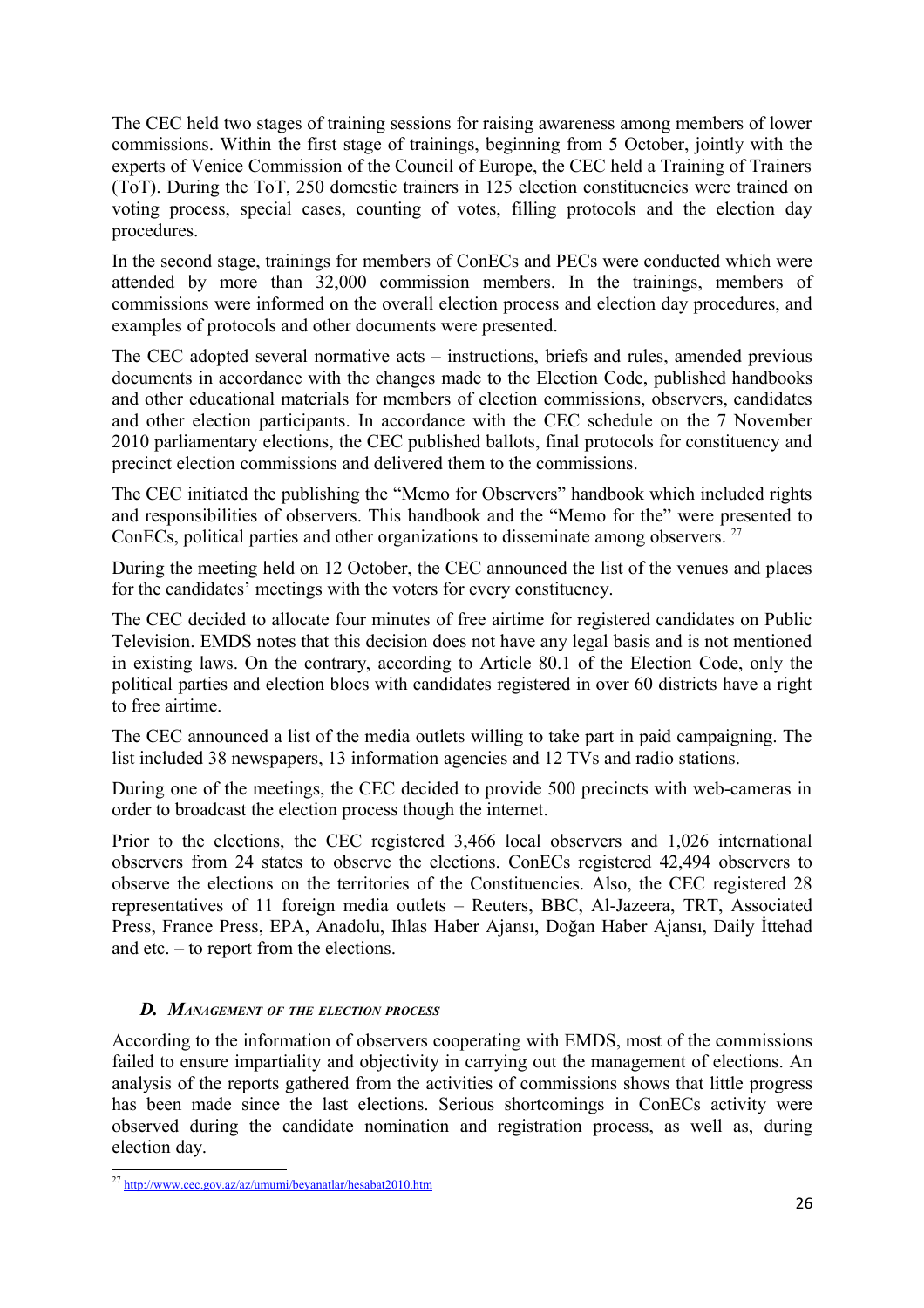Serious violations took place during the campaign stage and were ignored by election commissions. For instance, ConECs ignored the facts of illegal campaigning by the members of the ruling party and ignored cases where these candidates used administrative resources. Even when the complaints on such irregularities were made, these complaints were ignored. For example, in the 33<sup>rd</sup> Khatai First Constituency 3<sup>rd</sup> branch of the "Azerpost" Ltd (postal code-1149) campaigned for the member of New Azerbaijan party-candidate Huseynbala Miralamov. Postal office distributed campaign materials of the candidate among the citizens and lobbied them to vote for him. The headquarters of the independent candidate Zalimxan Mammadli discovered this fact and invited the head of the ConEC Alibaba Bayramov to the scene, who ignored the situation.

In some constituencies, local executive authorities violated rules of pre-election campaigning. For example, on 20 October, during the meeting of Elmira Akhundova, candidate from the 71st Masalli Village Election Constituency, in Arkivan village, work at local schools and hospitals was ceased and teachers and doctors were brought to the meeting by the members of the ConEC.

#### *E. TRANSPARENCY IN THE ACTIVITY OF THE ELECTION COMMISSIONS AND PREPARATION OF THE OBSERVERS*

According to the CEC rules, the deadline for observers' appeals was 2 November 2010. However, some ConECs denied citizens the right to register as observers starting from 1 November. In most of the cases reasoning for the refusal was improper composition of documents. For instance, the chairman of the 20<sup>th</sup> Narimanov Second Election Constituency Eldar Sadiqov refused to register Emin Muradov, Babek Musazade and Guler Abbasova as observers and did not accept their documents. Similar stories were reported from the 31<sup>st</sup> Suraxani second,  $55<sup>th</sup>$  Khachmaz city,  $10<sup>th</sup>$  Binaqadi Third and in  $22<sup>nd</sup>$  Nasimi second constituencies.

Observers help ensure the transparency of ConECs. However, during the 2010 elections, normal conditions for observers were not created. Also, ConECs made numerous violations during the observer preparation process. For instance, chairman of the 64<sup>th</sup> Sabirabad Second Election Constituency Shukur Imanov refused to register Haciyev Shahbaz Ezer oglu, Mammadov Rafiq and Zeynalli Tofiq as observers without providing proper reasoning.

The chairman of the 65th Saatli-Sabirabad-Kurdamir Election Constituency refused to register Abbasov Cemil and Agayev Bakhtiyar as observers without providing any explanation.

The chairman of the 77<sup>th</sup> Astara Election Constituency refused to register Ferzivey Elvin and Xanmammadov Seyidhasan as observers.

The 110<sup>th</sup> Zagatala Election Constituency denied registration to observers who approached them on 20 October.

The chairman of the 54<sup>th</sup> Shabran-Siyazan Election Constituency Ojagov Amircan illegally appointed eight observers to the particular precincts they did not want to observe.

According to Article 59.3 of the Election Code and to the instructions of the CEC<sup>[28](#page-26-0)</sup>, a candidate or his representative can take part in the meeting of ConEC concerning his preparation documents and signatures he collected. Election commissions should inform the candidate that his documents are being checked before the meeting. ConECs should not

<span id="page-26-0"></span><sup>&</sup>lt;sup>28</sup> See the CEC instructions:<http://www.cec.gov.az/az/parlament2010/telimat/telimat5.htm>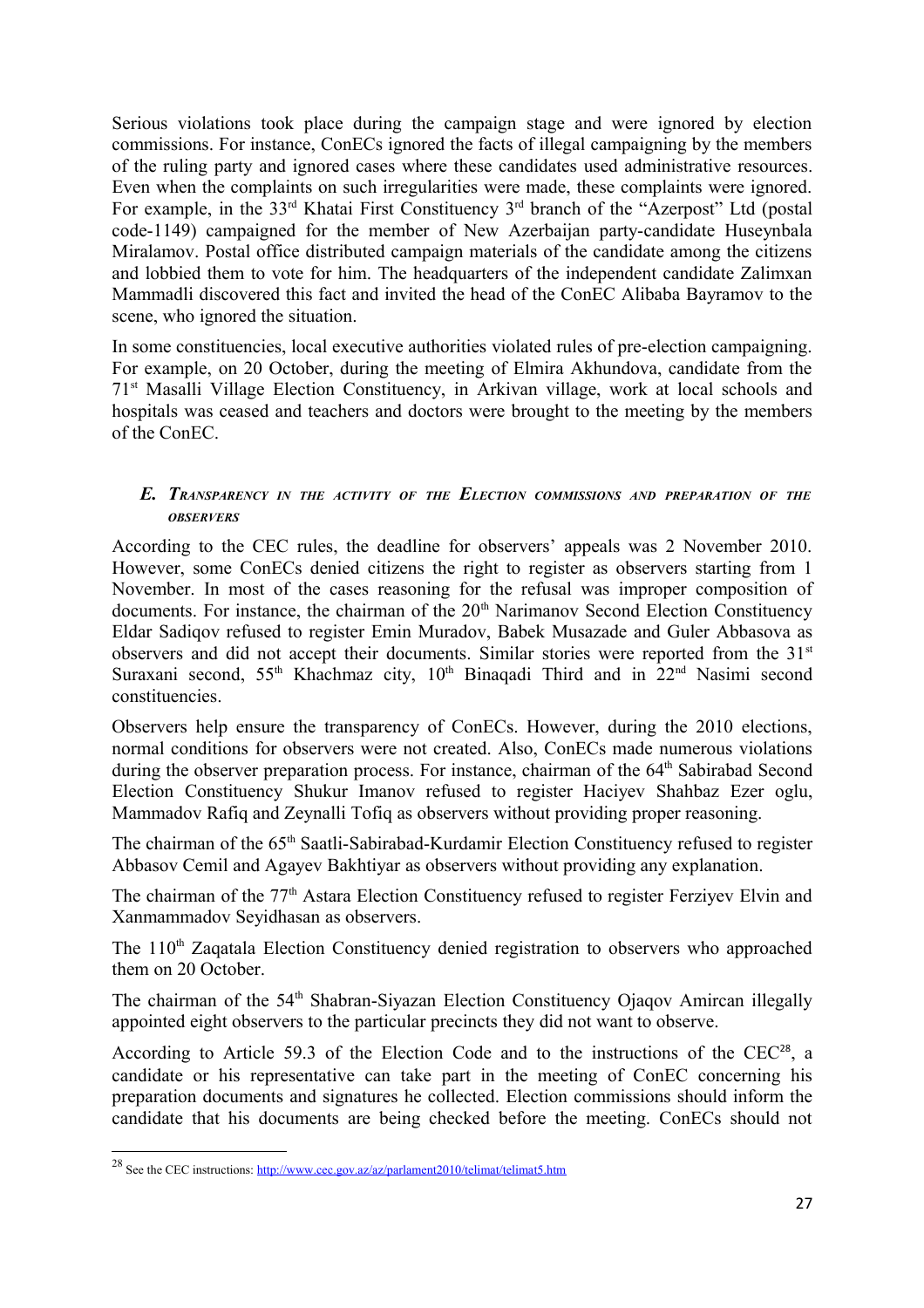obstruct representatives sent by the candidate. All this is very important in order to create more transparency in the activity of election commissions.

However, during the parliamentary elections, election commissions violated the transparency principal. It was observed more clearly during the candidate preparation process. For instance, on 12 October, the 79<sup>th</sup> Imishli Election Constituency did not inform Iltizam Akbarli or his representatives that his preparation documents were being checked. The same took place in the 94th Barda Village Election Constituency, as ConEC did not inform Macidli Elnur that his preparation documents were being checked. Also, ConECs violated transparency during announcement of their decisions, as these decisions were published only on information boards of the ConECs. Therefore, the information was not accessible by most of citizens. These cases violated the Election Code, as well as, violated the principle of equality toward candidates.

Some ConECs denied the observers registered by the CEC to take part in the meeting of the commissions. For instance, although Sahib Rustamov had national observer status, he was denied the entry to the meetings of the  $63<sup>rd</sup>$  Sabirabad first and  $65<sup>th</sup>$  Saatli-Sabirabad-Kurdamir Election Constituency.

EMDS observer Elmar Huseynov was registered by the CEC on 20 September to participate at the meetings of the CEC. However, the CEC invited him to one meeting only. He was informed that since that seats are limited not everyone is invited to these meetings.

During the period of registration of observers, 40 citizens cooperating with EMDS were denied accreditation as observers by ConECs without providing proper and legal reasoning.

#### **IX. MONITORING ON THE ELECTION DAY**

#### *A. OBSERVATION METHODOLOGY/ DEPLOYMENT OF OBSERVERS*

EMDS conducted the observation of the 2010 parliamentary elections through a statisticallybased observation (SBO). Within the SBO, a sample of the precincts throughout the country was randomly selected based on the national representation. SBO methodology is used in many countries to obtain a precise assessment of the quality of elections.

During the parliamentary elections, EMDS conducted a statistically-based observation in all of the 125 Constituencies and in 1,181 of the precincts. The observation was conducted on the national level and in competitive constituencies.

For the national-level observation, EMDS randomly selected 608 precincts across 125 Constituencies. Precincts were selected for the observation based on the national representation and the total number of precincts was taken into consideration. SBO methodology provides factual, accurate data about the quality of the election process throughout the country in a relatively quick fashion. Moreover, it also allows one to compare quantitative data with the official data.

On election day, EMDS observed the voting, counting and protocol preparation processes on the basis of Observation Based Statistics. EMDS considered 18 of the 125 Constituencies to be competitive and conducted an observation in these Constituencies. These Constituencies:

- Had high voter turnout during the 2005 parliamentary elections;
- Popular political leaders were candidates in these districts;
- Had candidates from most of the political parties or blocs registered within the CEC;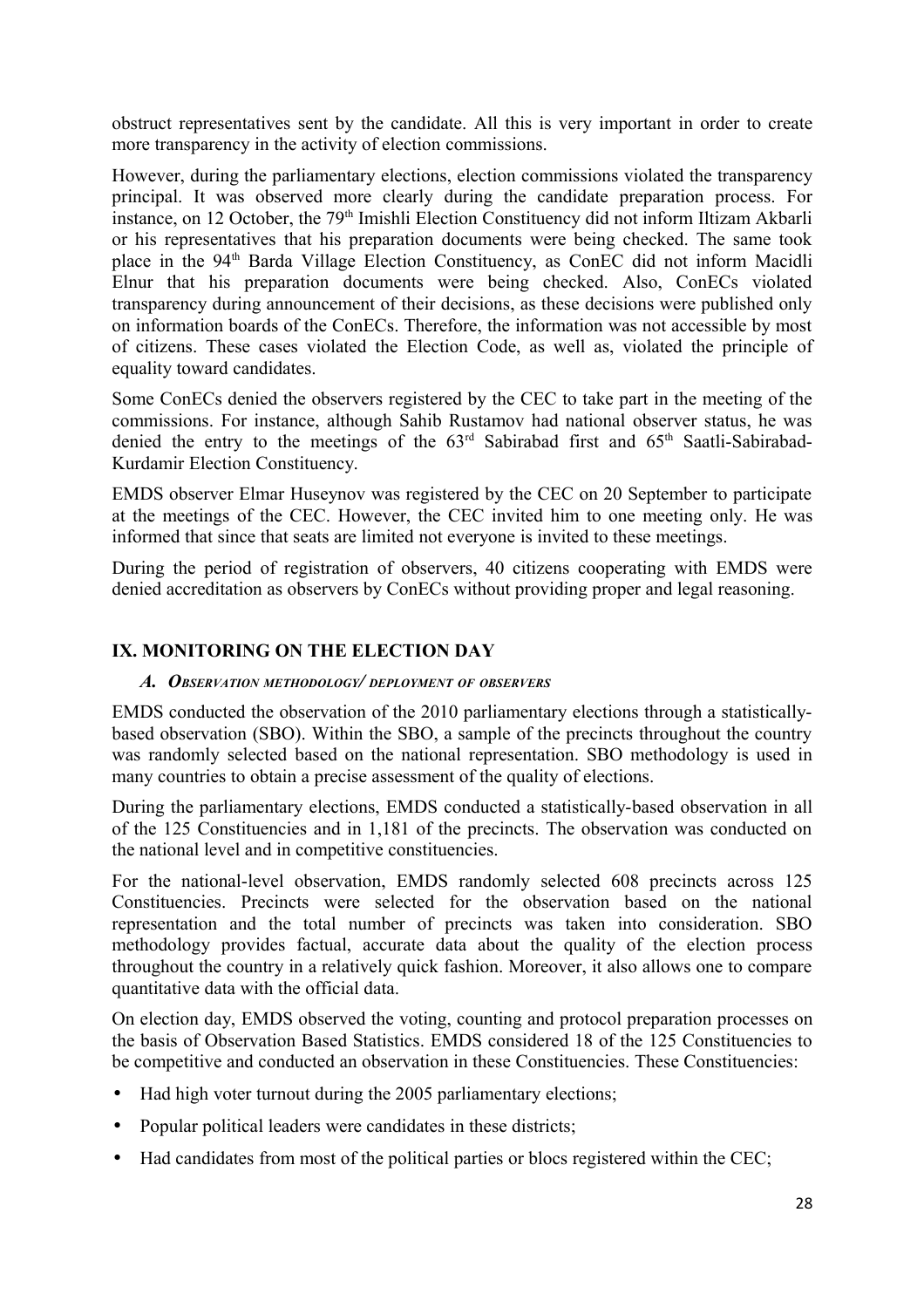- Had high level of political activity during campaigning;
- Was not difficult to be observed in a technical sense;

|                           |  |  | Taking into consideration the factors listed above, EMDS considered these Constituencies |
|---------------------------|--|--|------------------------------------------------------------------------------------------|
| <i>to be competitive:</i> |  |  |                                                                                          |

| #              | Constituency                     | Region      | Number of the        | Number of the  |
|----------------|----------------------------------|-------------|----------------------|----------------|
|                |                                  |             | Precincts            | Candidates     |
|                | 4 <sup>th</sup> Nakhchivan       | Nakhchivan  | 37                   | 5              |
| $\overline{2}$ | 9 <sup>th</sup> Binaqadi second  | Baku        | 32                   | 11             |
| 3              | 15 <sup>th</sup> Yasamal first   | Baku        | 33                   | 9              |
| 4              | 16 <sup>th</sup> Yasamal second  | Baku        | 30                   | 8              |
| 5              | 19 <sup>th</sup> Narimanov       | Baku        | 31                   | $\overline{7}$ |
| 6              | 22nd Nasimi first                | Baku        | 30                   | 5              |
| 7              | 29 <sup>th</sup> Sabael          | Baku        | 32                   | 9              |
| 8              | 30 <sup>th</sup> Surakhani first | Baku        | 27                   | 8              |
| 9              | 31st Surakhani second            | Baku        | 28                   | 13             |
| 10             | 37 <sup>th</sup> Nizami          | Ganja       | 27                   | 5              |
| 11             | 39 <sup>th</sup> Kapaz           | Ganja       | 31                   | 5              |
| 12             | 107 <sup>th</sup> Qazakh         | Ganja       | 38                   | 9              |
| 13             | 43rd Sumgayit third              | Sumgayit    | 33                   | 8              |
| 14             | 63 <sup>rd</sup> Sabirabad first | Sabirabad   | 33                   | $\overline{4}$ |
| 15             | 81 <sup>st</sup> Beylagan        | Beylagan    | 42                   | 7              |
| 16             | 113 <sup>th</sup> Shaki          | Shaki       | 27                   | 5              |
| 17             | 93rd Barda                       | Mingachevir | 52                   | 5              |
| 18             | 89 <sup>th</sup> Goychay-Agdash  | Goychay     | 34                   | 7              |
| <b>Total</b>   | <b>18 Constituencies</b>         | 9 regions   | <b>597 Precincts</b> | 130 candidates |

It should be noted that EMDS observed the opening of these precincts, as well as voting and counting in 573 of 597 Precincts in 18 Constituencies.

#### *B. PREPARATION OF THE OBSERVERS/OBSERVATION MATERIALS*

EMDS conducted a workshop for trainers and 16 trainers were prepared. Then these trainers conducted 87 trainings for short-term observers and 1,287 observers took part in them.

During EMDS's training, observers were taught rules of impartial conduct, their rights and responsibilities, voting and counting rules and how to fill questionnaires and forms of complaints. They were given the guidelines of report preparation.

Prior to the parliamentary elections, EMDS legally assisted 1,044 to become CEC observers and 226 to become ConEC observers. In total, EMDS cooperated with more than 1,200 observers on election day.

During the elections, EMDS cooperated with civic groups in 11 regions, including Baku, Ganja, Sumgayit, Nakhchivan, Jalilabad, Shaki, Goychay, Mingachevir, Khachmaz, Sabirabad and Beylagan.

In order to prepare this report, EMDS compiled and analyzed 1,044 questionnaires, 1,615 complaint forms and 705 copies of the protocols provided by the observers after the Elections.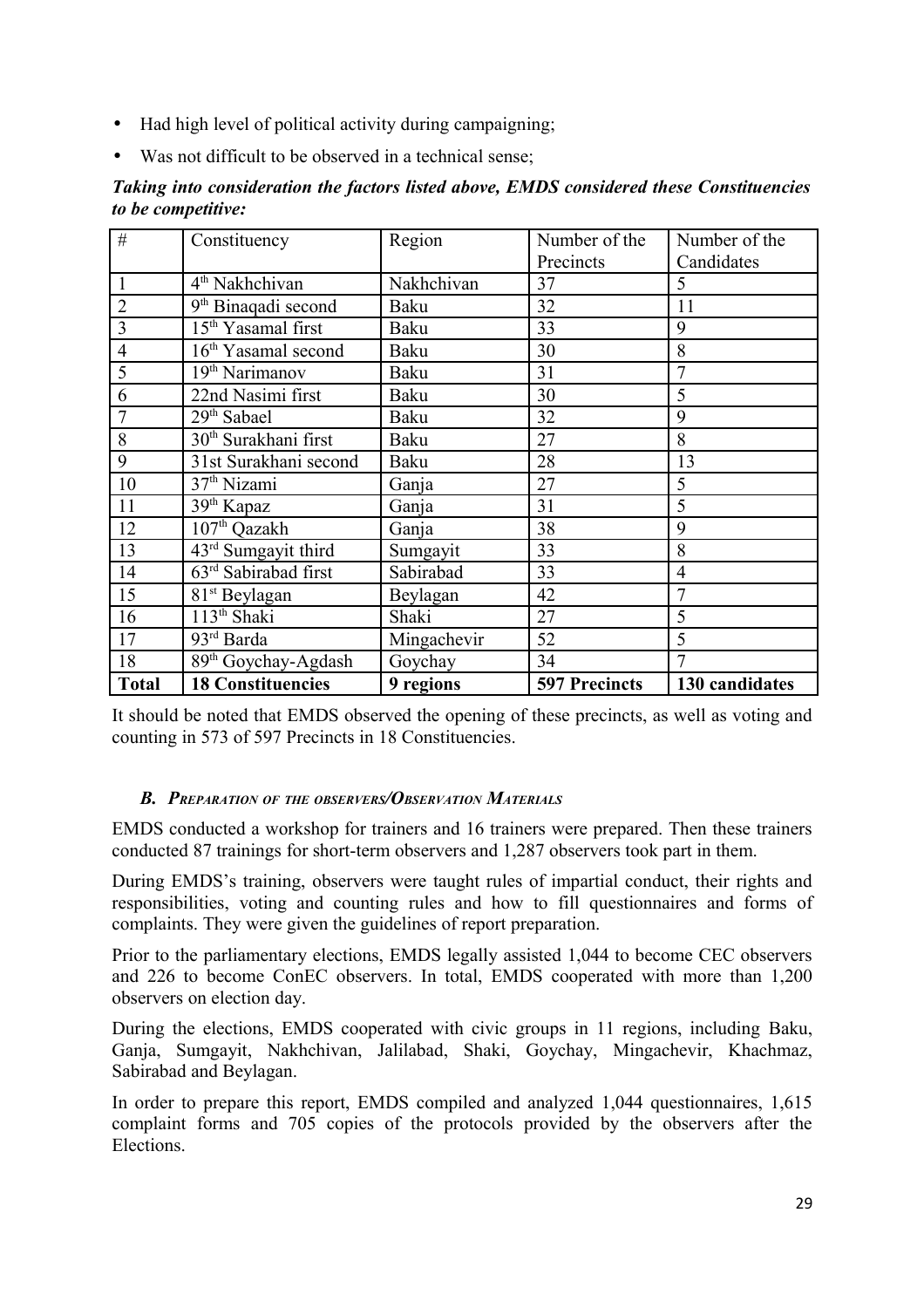Prior to the elections, EMDS created an election database and prepared a special software program for the election day observation, which included observation forms and information on selected polling stations.

The organization held a training for 40 operators who worked at the Election Database Center on the rules of receiving information from observers and entering into the database. Operators received reports from observers four times (opening of polling stations, voting, counting of votes and vote tabulation) on election day.

EMDS prepared and disseminated deployment packages, which included reporting form, incident form, and a map of the polling station, to observers.

Coordinators assigned to special constituencies monitored the activities of observers in the particular constituencies informing the central office of serious incidents such as pressure against observers.

#### *C. PUBLICITY ON THE ELECTION DAY MONITORING*

EMDS published two press releases on the results of its election day monitoring.

The first press release included information on the opening of polling stations and the beginning of the voting process and was distributed at  $12:00$  on election day<sup>[29](#page-29-0)</sup>.

The second press release detailed information on voter turnout, voting and closing of polling stations and was published at  $19:00^{30}$  $19:00^{30}$  $19:00^{30}$ .

Following the elections, the organization published a preliminary statement on the results of monitoring of the elections $31$  on 8 November.

Moreover, on 18 November, EMDS produced a report on the results of monitoring competitive constituencies and disseminated it to the local and international community<sup>[32](#page-29-3)</sup>.

#### *D. PRESSURE AGAINST OBSERVER PRIOR TO THE ELECTIONS DAY*

In some regions of the country observers cooperating with EMDS were pressured by the representatives of the Local Executive Authorities. The authorities demanded that EMDS observers not observe the elections. Consequently, some of the citizens who were part of the EMDS observer's trainings did not take part in the observation process on election day. Such cases were took place in the Xachmaz and Nakhchivan regions.

#### *Examples include:*

- Representative of the Vahidli village executive power Oqtay Mursalov called Asim Bagirov-registered observer from the 105<sup>th</sup> Tovuz Election Constituency and intimidated him. The observer was told that he will be expelled from Azerbaijan Agrarian University if he takes part in the observation process;
- Miriyev Ruslan and Sadiqli Rovshan registered observers from the  $63<sup>rd</sup>$  Sabirabad First Election Constituency were intimidated by representative of the Kurkandi village

<span id="page-29-0"></span><sup>29</sup> <http://smdt.az/news/news/120.html>

<span id="page-29-1"></span><sup>30</sup> [http://smdt.az/files/file/parlament2010/Press-release%2019-00%20EMDS%20\(1\).pdf](http://smdt.az/files/file/parlament2010/Press-release%2019-00%20EMDS%20(1).pdf)

<span id="page-29-2"></span><sup>31</sup>  [http://smdt.az/files/file/Azerbaijan%20Parliamentary%20Elections%207%20November%202010%20Preliminary%20Report%20-](http://smdt.az/files/file/Azerbaijan%20Parliamentary%20Elections%207%20November%202010%20Preliminary%20Report%20-%20FINAL-vf.pdf) [%20FINAL-vf.pdf](http://smdt.az/files/file/Azerbaijan%20Parliamentary%20Elections%207%20November%202010%20Preliminary%20Report%20-%20FINAL-vf.pdf)

<span id="page-29-3"></span><sup>32</sup> <http://smdt.az/files/file/SBO%20results%20on%2018%20ConECs%20EMDS%20fv.pdf>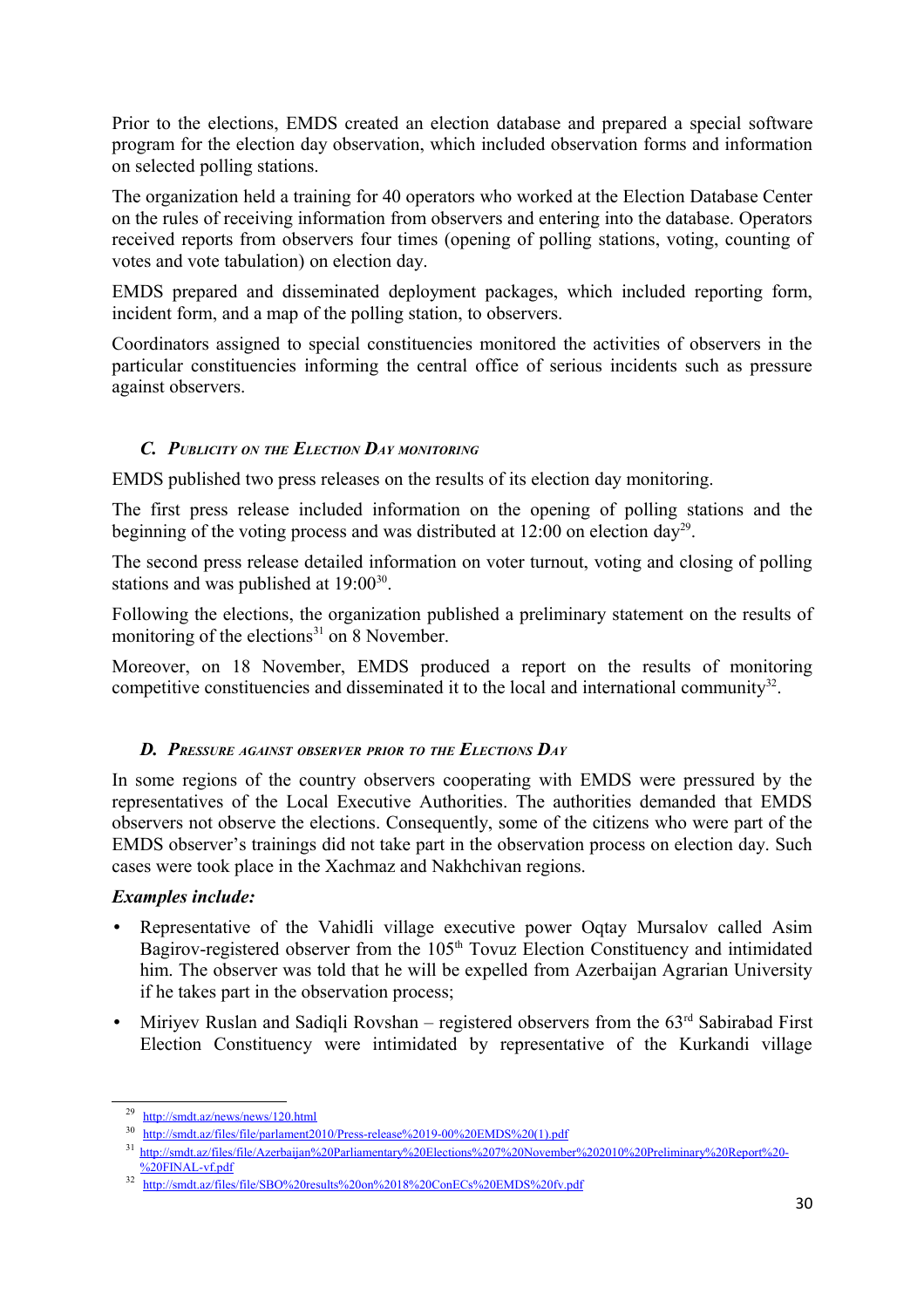executive power Israfil Aslanov and representative of Galagayin village executive power Zulfali Musayev;

- Representative of the Mursalli village executive power Nazim Cavadov visited the home of Ehmedov Asef, a registered observer from the 64<sup>th</sup> Sabirabad Second Election Constituency, and told him that he will be banished from the village if he takes part in the observation process;
- Movsumov Huseyn, deputy of the head of Dashkesen executive power intimidated Elnur Pashayev, a registered observer from the 100<sup>th</sup> Shamkir-Dashkasan Election Constituency. He was told that he will be fired from the school where he is working if he takes part in the observation process;
- The Head of the Gadabay executive authority Kamran Rzayev invited Sarxan Musayev, a registered observer from the 103rd Gadabay Election Constituency and demanded that he not to spread information on elections;

Anar Mammadli, chairman of EMDS, appealed to the chairman of the CEC and asked him to stop pressure on the observers on November 6, 2010. However, the CEC did not take any action. On election day and the days following the elections, pressure on the observers continued.

# *E. RESULTS OF THE OBSERVATION ON THE NATIONAL LEVEL*

Due to the fact that observers cooperating with EMDS were pressured in Xachmaz and Nakhchivan, they were not present in election precincts on election day. Therefore, information on some of the precincts was not accessible and this caused problems in the accuracy of data for those regions. However, information that was accessible proved to be enough to evaluate the quality of the election process.

#### *i. Set up and opening of the Election Precincts*

Observers cooperating with EMDS evaluated the formation and the opening of the election precincts according to 12 election actions. Results of the monitoring show that irregularities in the precincts during this phase were little to none. For instance, in only 2% of the precincts were *conditions for the confidential elections created*. In only 3% of the precincts observed were *ballot boxes not shown to be empty prior to being sealed.*

In most precincts across the country, the equipment and opening of the precincts went according to the guidelines. For example, 99% of the observed precincts were *equipped with invisible ink, UV lamps and batteries.* 96% of the observed precincts had all *the necessary information on the board.* Information collected from the observers shows that 95% of the observed precincts were opened on time (from 07:00) and in 99% of them voting process started on time at 08:00.

However, serious violations were observed in some of the precincts around the opening time, which created conditions for fraud in the election process.

| Action                                                            | Yes                                | $\mathbf{N}$ o |
|-------------------------------------------------------------------|------------------------------------|----------------|
| Was the number of registered voters announced by the PEC prior to | 91.57%                             | 8.43%          |
| the start of voting?                                              |                                    |                |
| Was the number of ballot papers announced by the PEC prior to the | $\vert 90.93\% \vert 9.07\% \vert$ |                |
| start of voting?                                                  |                                    |                |

#### *Information on the irregularities listed above*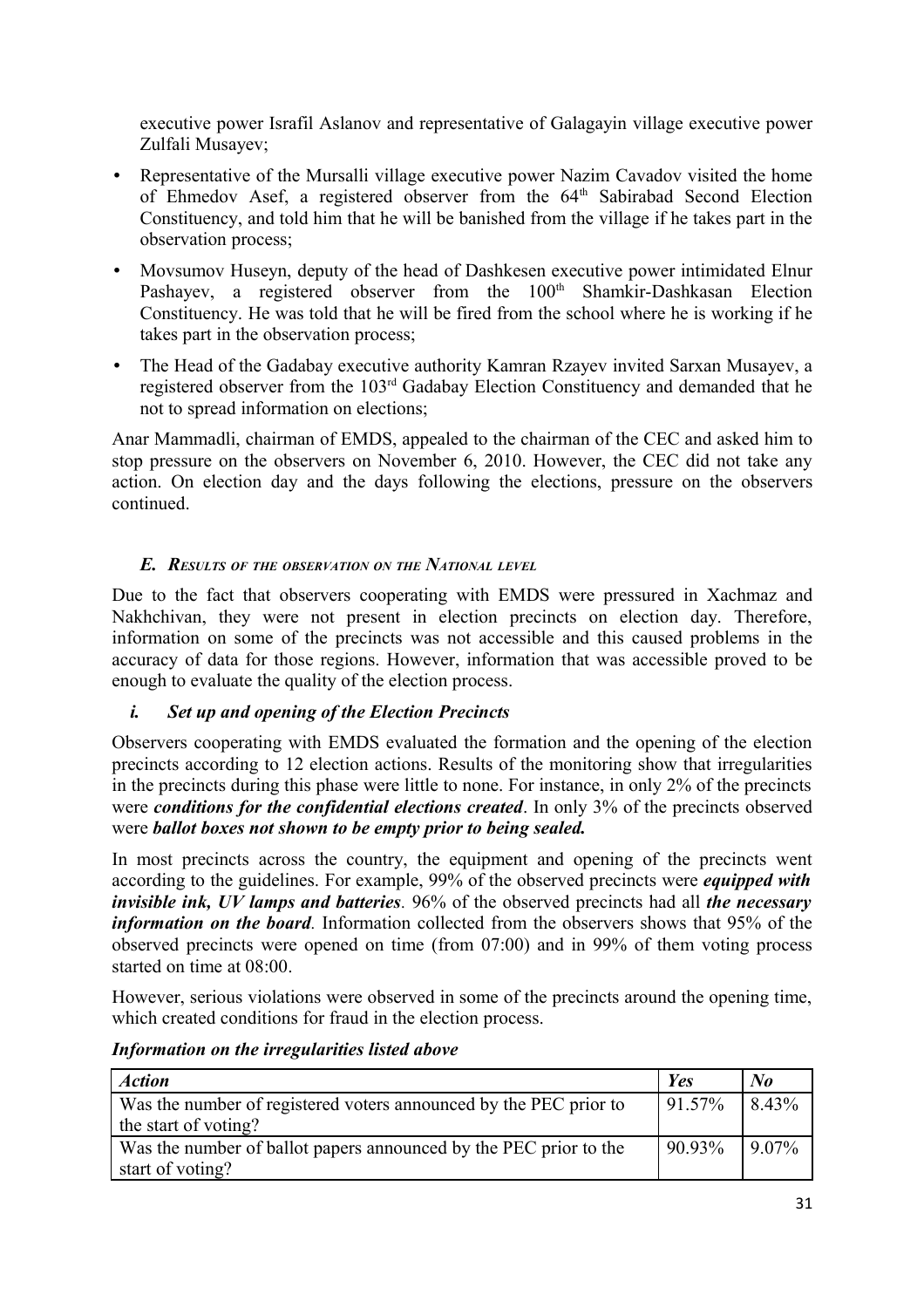| Was the number of applications for mobile voting announced by the | $83.6\%$ | $16.4\%$ |
|-------------------------------------------------------------------|----------|----------|
| PEC prior to the start of voting?                                 |          |          |

As it can be seen from above-mentioned table, irregularities taken place during the opening of polling stations allows to assume that violations occurred in those polling stations, which significantly influenced voting results, were systematic.

# *ii. Voting*

EMDS observed 13 election actions during the voting process and evaluated the quality of the process based on these numbers. An analysis of the numbers collected by the observers shows that irregularities during that phase of the elections rarely occurred and did not have a significant impact on the results. For instance, only in 7 to 8% of the observed precincts *citizens with required documents were not allowed to vote and some citizens voted without signing the voter's lists.* 

Other irregularities that occurred during the voting process were systematic in nature and therefore cast doubt on the results. The scale of the irregularities can be seen in the next table:

| <b>Action</b>                                                             | Yes    | $N_{0}$ |
|---------------------------------------------------------------------------|--------|---------|
| Were people permitted to vote who had invisible ink on their finger?      | 80 %   | $20\%$  |
| Were people permitted to vote without being checked for invisible ink?    | $72\%$ | 28 %    |
| Did polling officials fail to put invisible ink on the fingers of voters? | 78 %   | 22%     |
| Did people vote whose names did not appear on the voters list?            | 83 %   | $17\%$  |
| Was the secrecy of the vote violated?                                     |        | 24 %    |
| Multiple Voting                                                           |        | 25 %    |
| <b>Ballot</b> stuffing                                                    | 74 %   | $26\%$  |
| Were there cases of voters brought to the polls in special groups?        |        | $20\%$  |
| Were voters being instructed to vote for a specific candidate?            | 80 %   | 20 %    |

Number of polling stations where all above-mentioned violations occurred (17-28%) indicates that violations in those polling stations were not accidental, but systematic. Furthermore, the complaints that were sent to EMDS show that members of the commissions and unauthorized persons took part in the irregularities.

Finally, such a large scale of violation in the voting process diminishes the trust in the counting process and makes final results highly questionable.

EMDS conducted analysis of dynamics of violations by regions using 4 election actions which can significantly impact the election results:

| People whose name did not appear on voter's list were permitted to vote |                 |                 |  |  |
|-------------------------------------------------------------------------|-----------------|-----------------|--|--|
| <b>Region</b>                                                           | <b>Positive</b> | <b>Negative</b> |  |  |
| Baku                                                                    | $77\%$          | 23 %            |  |  |
| Ganja                                                                   | 78%             | $22\%$          |  |  |
| Sumgayıt                                                                | 93 %            | $7\%$           |  |  |
| Jalilabad                                                               | 89 %            | $11\%$          |  |  |
| Sabirabad                                                               | 82 %            | 18 %            |  |  |
| Beylagan                                                                | 80%             | 20%             |  |  |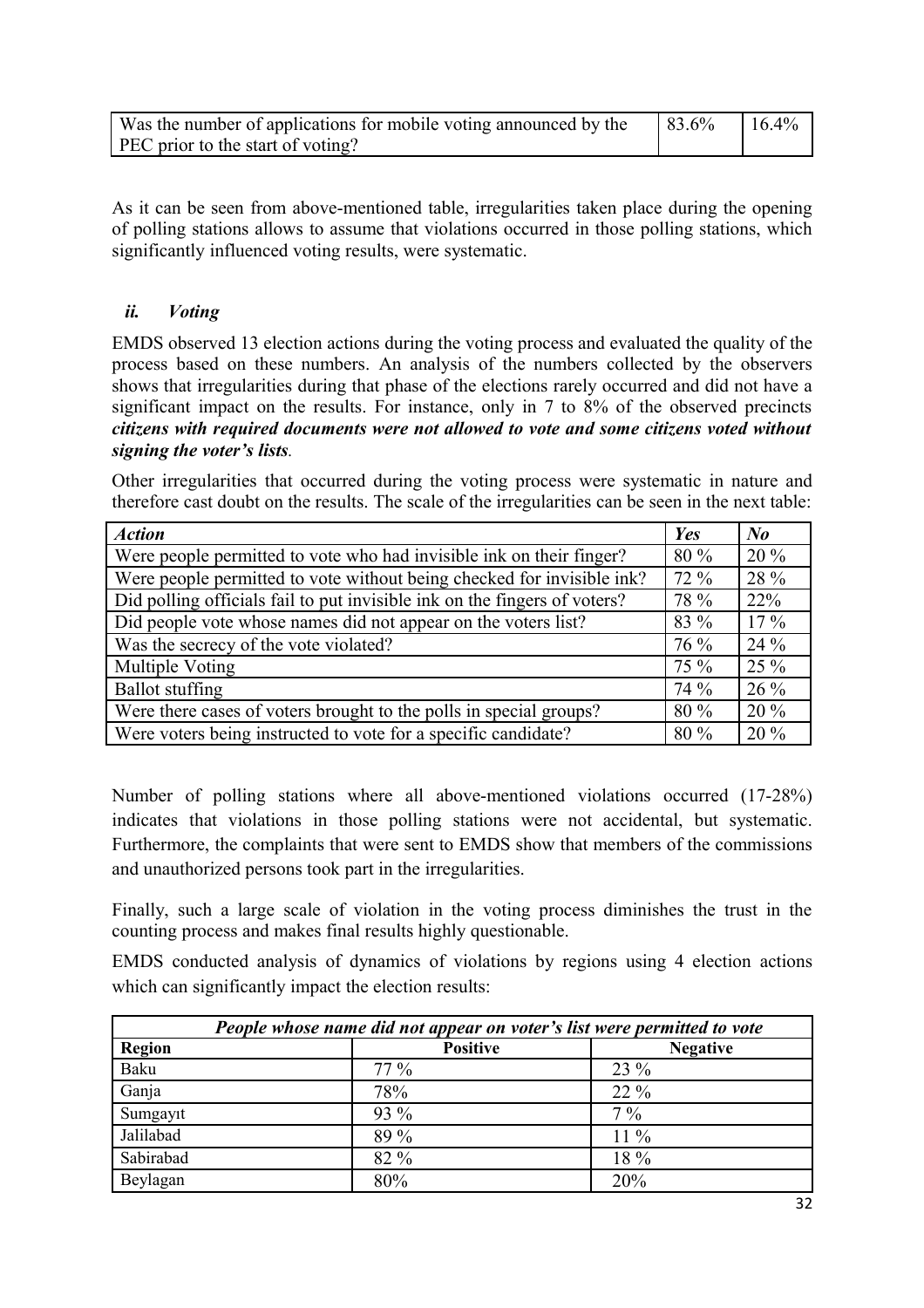| Goychay     | 88 %                                                    | 12 %    |
|-------------|---------------------------------------------------------|---------|
| Mingachevir | 77 %                                                    | 23 %    |
| Shaki       | 94 %                                                    | $6\%$   |
| Khachmaz    | 89 %                                                    | $11\%$  |
| Nakhchivan  | 70%                                                     | 30 %    |
|             | Multiple voting or proxy voting                         |         |
| <b>Baku</b> | $86\%$                                                  | 14 %    |
| Ganja       | 60%                                                     | 40%     |
| Sumgayıt    | 87 %                                                    | 13 %    |
| Jalilabad   | 70%                                                     | 30 %    |
| Sabirabad   | 66 %                                                    | 34 %    |
| Beylagan    | $80\%$                                                  | 20 %    |
| Goychay     | 73 %                                                    | 27 %    |
| Mingachevir | 77 %                                                    | 23 %    |
| Shaki       | 73 %                                                    | 27 %    |
| Khachmaz    | 72 %                                                    | 28 %    |
| Nakhchivan  | 83%                                                     | 17%     |
|             | <b>Ballot stuffing</b>                                  |         |
| <b>Baku</b> | 82 %                                                    | 18 %    |
| Ganja       | 61 %                                                    | 39 %    |
| Sumgayıt    | 90 %                                                    | 10 %    |
| Jalilabad   | 61 %                                                    | 39 %    |
| Sabirabad   | 61 %                                                    | $39\%$  |
| Beylagan    | 77 %                                                    | 23 %    |
| Goychay     | 71 %                                                    | 29 %    |
| Mingachevir | 77 %                                                    | 23 %    |
| Shaki       | 83 %                                                    | 17%     |
| Khachmaz    | 78 %                                                    | 22 %    |
| Nakhchivan  | 87 %                                                    | 13 %    |
|             | Voters were instructed to vote for a specific candidate |         |
| <b>Baku</b> | 92 %                                                    | $8\ \%$ |
| Ganja       | 66 %                                                    | 34 %    |
| Sumgayıt    | 83 %                                                    | 17 %    |
| Jalilabad   | 82 %                                                    | 18 %    |
| Sabirabad   | 68 %                                                    | 32 %    |
| Beylagan    | 67 %                                                    | 33 %    |
| Goychay     | 73 %                                                    | 27 %    |
| Mingachevir | $88\,\%$                                                | 12 %    |
| Shaki       | 87 %                                                    | 13 %    |
| Khachmaz    | 78 %                                                    | 22 %    |
| Nakhchivan  | 72 %                                                    | 28 %    |

The charts above show that the percentage of violations varies from region to region. The violations occurring in the Ganja, Sabirabad, Beylagan and Mingachevir regions were relatively more extensive. It should be also noted that due to the pressure and intimidation against observers in Nakhchivan and Khachmaz regions, EMDS was not able to gather sufficient information from these regions. Therefore information on these two regions indicated in the above-mentioned charts is not fully representative of the real picture of the process.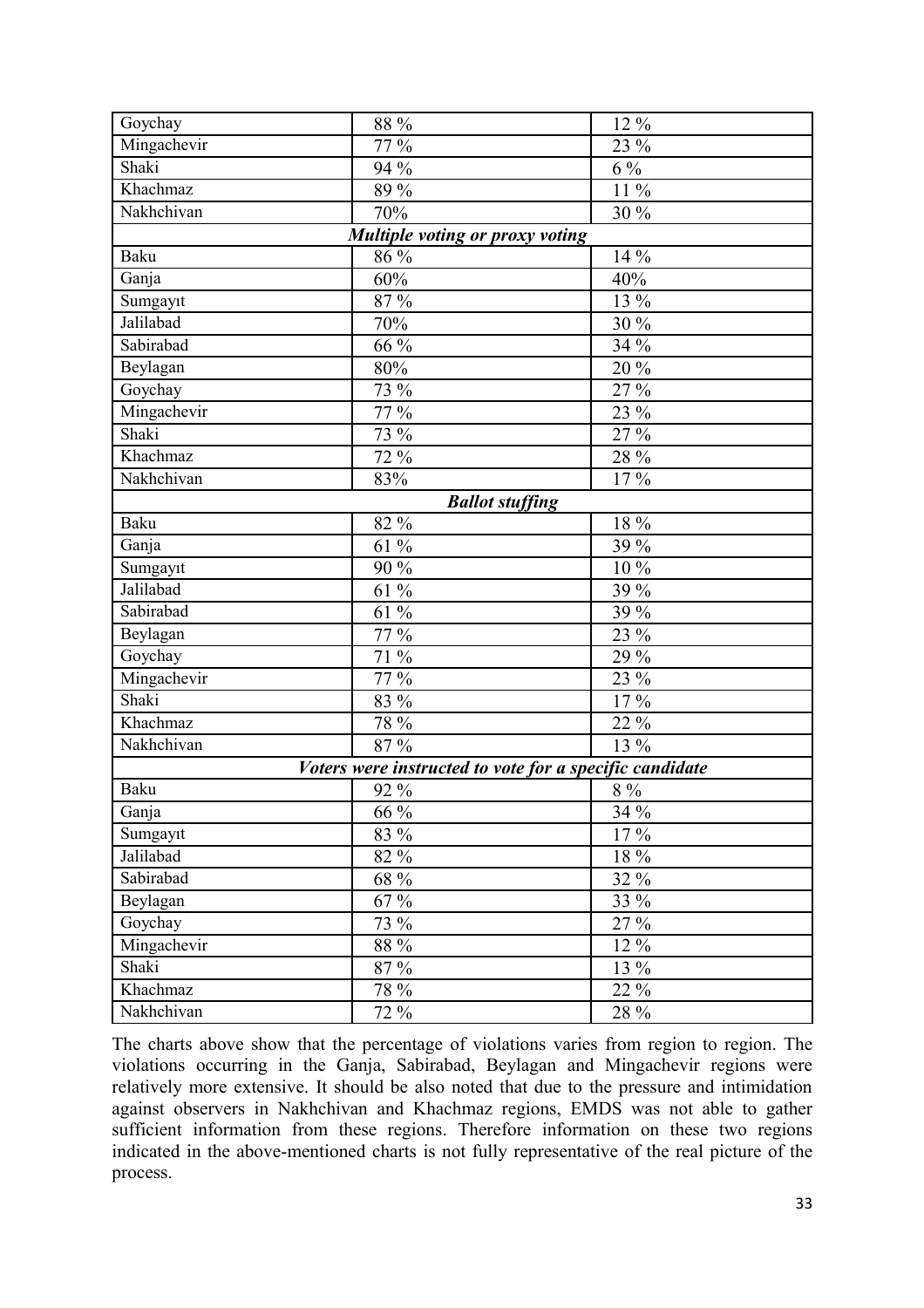# *iii. Counting and protocols*

EMDS observers evaluated the counting process according to 11 election actions. Observers reported minor irregularities. For instance, in 7% of the observed precincts, excess ballots were liquidated prior to the end of the counting and in 3% of the observed precincts stamps on the boxes were not checked prior to the box opening. However, some of the irregularities were of such a large scale that they had an impact on the results. Their percentage shows that these irregularities are systematic in nature.

| <b>Action</b>                                                       | <b>Yes</b> | $\mathbf{N}$ o |
|---------------------------------------------------------------------|------------|----------------|
| Was the vote count accurately reflected on the protocol?            | 87 %       | $13\%$         |
| Was the copy of the protocol displayed outside the polling station? | 74 %       | 26 %           |
| Were copies of the protocol given to observers?                     | 83 %       | $17\%$         |
| Were unauthorized people interfering in the election process?       | 87 %       | $13\%$         |

#### *The numbers on these violations are in this table:*

The table shows that irregularities observed during the counting process were connected and as it was in the voting process, the most of violations had systematic nature. The biggest concern about this phase of the election is the lack of transparency. For instance, in 27% of the observed precincts the final protocols were not posted for public display outside the precinct.

EMDS observers collected final protocols from 705 of the precincts.

During the analysis of the numbers given in the protocols, the difference between them and numbers announced by the CEC were evident. For instance, the final protocols from 121 election precincts have different numbers than those announced by the CEC. These inconsistencies are based upon information from the protocols. This information includes the total number of the voters, voters who received the right to vote in other precincts, the number of protocols given by the ConECs to the precincts, the number of the voters who received ballots, the number of the voters voted outside of precinct, and the number of votes deemed invalid, valid votes and others.

It should be noted that EMDS did not announce the results of its monitoring of votes received by candidates and political parties on the national level for two reasons: first, the number of the precincts chosen for the national-level observation is not enough to come up with a reliable result; and second, the number of violations and fraud observed makes any attempt to count votes unreliable.

EMDS conducted the comparable analysis among the regions for distribution of election violations. Analysis covered the 6 possible violations

EMDS conducted analysis of dynamics of violations by regions using 6 election actions which can significantly impact the election results:

| Elimination of unused ballots before the vote counting |                 |                 |  |  |
|--------------------------------------------------------|-----------------|-----------------|--|--|
| <b>Region</b>                                          | <b>Positive</b> | <b>Negative</b> |  |  |
| Baku                                                   | $95\%$          | 5%              |  |  |
| Ganja                                                  | 93 %            | $7\%$           |  |  |
| Sumgayıt                                               | 100 %           | $0\%$           |  |  |
| Jalilabad                                              | 94 %            | $6\%$           |  |  |
| Sabirabad                                              | 85 %            | 15 %            |  |  |
| Beylagan                                               | $96\%$          | $4\%$           |  |  |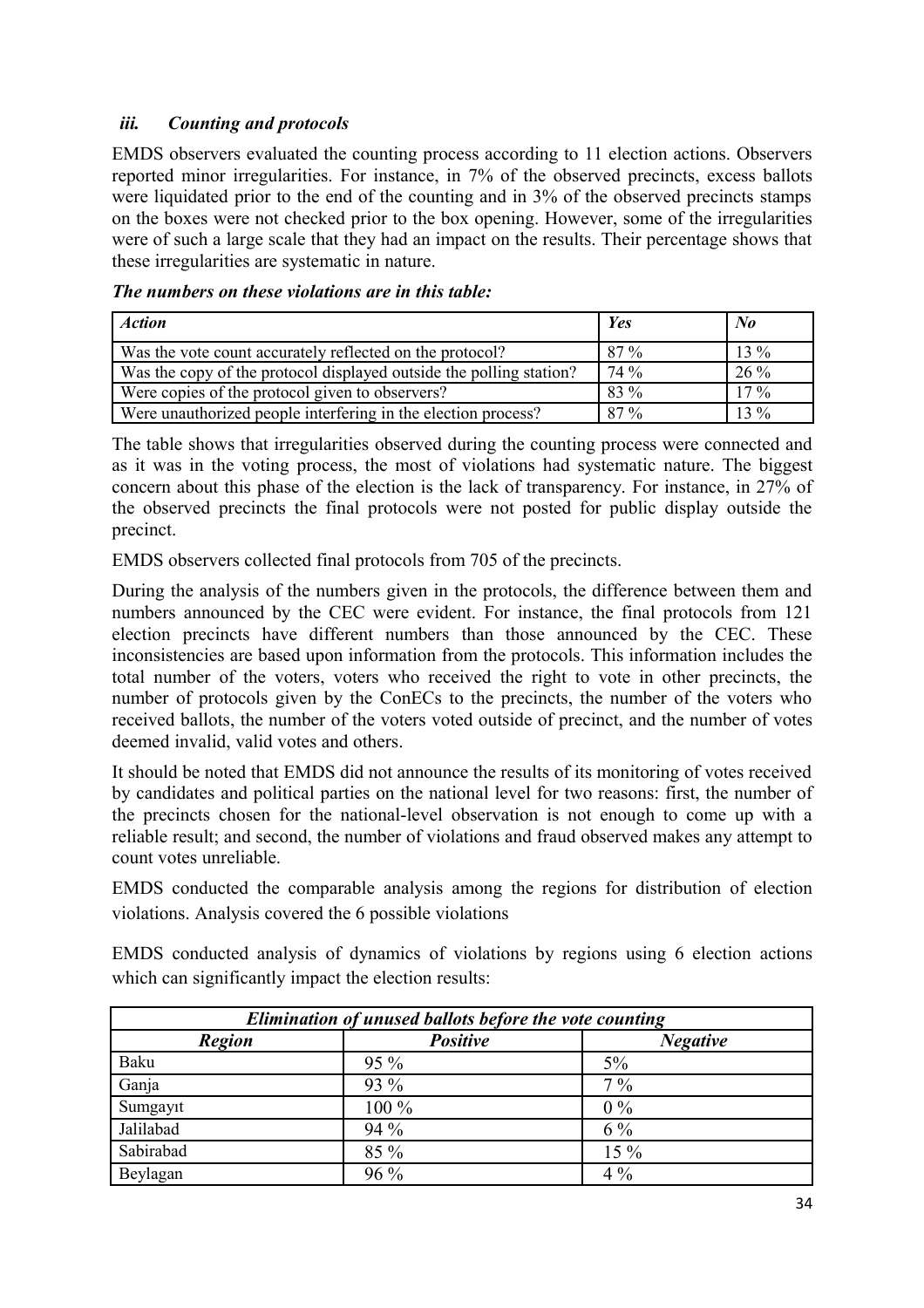| Goychay                                                                   | 89 %                                                        | 11 %     |  |  |  |
|---------------------------------------------------------------------------|-------------------------------------------------------------|----------|--|--|--|
| Mingachevir                                                               | 100 %                                                       | $0\%$    |  |  |  |
| Shaki                                                                     | 96 %                                                        | $4\%$    |  |  |  |
| Khachmaz                                                                  | 72%                                                         | 28 %     |  |  |  |
| Nakhchivan                                                                | 100 %                                                       | $0\%$    |  |  |  |
|                                                                           | Checking ballot box before the opening whether it is sealed |          |  |  |  |
| <b>Baku</b>                                                               | 96 %                                                        | $4\%$    |  |  |  |
| Ganja                                                                     | 91 %                                                        | 9%       |  |  |  |
| Sumgayıt                                                                  | 100 %                                                       | $0\%$    |  |  |  |
| Jalilabad                                                                 | 99 %                                                        | $1\%$    |  |  |  |
| Sabirabad                                                                 | 95 %                                                        | $5\%$    |  |  |  |
| Beylagan                                                                  | 100 %                                                       | $0\%$    |  |  |  |
| Goychay                                                                   | 98 %                                                        | $2\%$    |  |  |  |
| Mingachevir                                                               | 100 %                                                       | $0\%$    |  |  |  |
| Shaki                                                                     | 100 %                                                       | $0\%$    |  |  |  |
| Khachmaz                                                                  | 89 %                                                        | 11 %     |  |  |  |
| Nakhchivan                                                                | 100 %                                                       | $0\%$    |  |  |  |
|                                                                           | <b>Transparency of Vote Counting</b>                        |          |  |  |  |
| Baku                                                                      | 96 %                                                        | $4\%$    |  |  |  |
| Ganja                                                                     | 90 %                                                        | 10%      |  |  |  |
| Sumgayıt                                                                  | 100 %                                                       | $0\%$    |  |  |  |
| Jalilabad                                                                 | 100 %                                                       | $0\ \%$  |  |  |  |
| Sabirabad                                                                 | 98 %                                                        | $2\%$    |  |  |  |
| Beylagan                                                                  | 78 %                                                        | 22 %     |  |  |  |
| Goychay                                                                   | 86%                                                         | 14%      |  |  |  |
| Mingachevir                                                               | 100 %                                                       | $0\%$    |  |  |  |
| Shaki                                                                     | 89 %                                                        | 10 %     |  |  |  |
| Khachmaz                                                                  | 94 %                                                        | $6\%$    |  |  |  |
| Nakhchivan                                                                | 100 %                                                       | $0\%$    |  |  |  |
|                                                                           | <b>Proper Reflection of Voting Results on Protocol</b>      |          |  |  |  |
| Baku                                                                      | $\frac{1}{91}$ %                                            | $9\,\%$  |  |  |  |
| Ganja                                                                     | 80 %                                                        | 20 %     |  |  |  |
| Sumgayıt                                                                  | 97 %                                                        | $3\%$    |  |  |  |
| Jalilabad                                                                 | 91 %                                                        | $9\%$    |  |  |  |
| Sabirabad                                                                 | 85 %                                                        | 15 %     |  |  |  |
| Beylagan                                                                  | 82 %                                                        | 18 %     |  |  |  |
| Goychay                                                                   | 80 %                                                        | 20 %     |  |  |  |
| Mingachevir                                                               | 90 %                                                        | 10 %     |  |  |  |
| Shaki                                                                     | 89 %                                                        | 11 %     |  |  |  |
| Khachmaz                                                                  | 82 %                                                        | $18\,\%$ |  |  |  |
| Nakhchivan                                                                | 85 %                                                        | 15 %     |  |  |  |
| Posting a copy of protocol for public display outside the polling station |                                                             |          |  |  |  |
| Baku                                                                      | 83 %                                                        | 17%      |  |  |  |
| Ganja                                                                     | 55 %                                                        | 45 %     |  |  |  |
| Sumgayıt                                                                  | 93 %                                                        | $7\%$    |  |  |  |
| Jalilabad                                                                 | 93 %                                                        | $7\%$    |  |  |  |
| Sabirabad                                                                 | 70 %                                                        | 30 %     |  |  |  |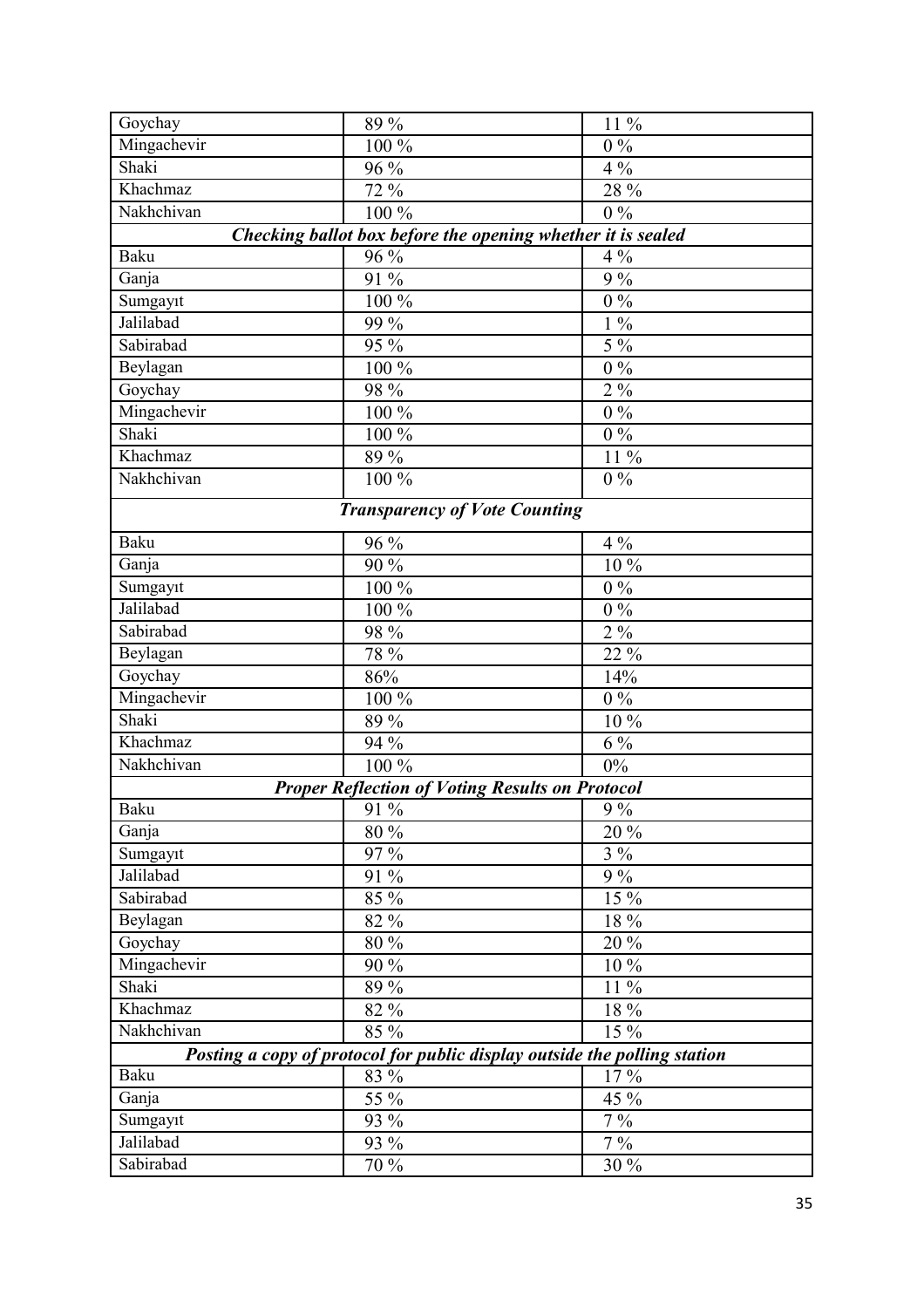| Beylagan    | 68 %                                     | 32 %   |
|-------------|------------------------------------------|--------|
| Goychay     | 66 %                                     | 34 %   |
| Mingachevir | 45 %                                     | 55 %   |
| Shaki       | 77 %                                     | 23 %   |
| Khachmaz    | 71 %                                     | 29 %   |
| Nakhchivan  | 70 %                                     | 30 %   |
|             | Copy of protocol were given to observers |        |
| Baku        | 87 %                                     | 13 %   |
| Ganja       | 79 %                                     | 21 %   |
| Sumgayıt    | 94 %                                     | $6\%$  |
| Jalilabad   | 97 %                                     | $3\%$  |
| Sabirabad   | 80 %                                     | 20 %   |
| Beylagan    | 73 %                                     | 27 %   |
| Goychay     | 75 %                                     | 25 %   |
| Mingachevir | 80 %                                     | 20 %   |
| Shaki       | 83 %                                     | $17\%$ |
| Khachmaz    | 88 %                                     | 12 %   |
| Nakhchivan  | 50 %                                     | 50 %   |

The charts above show that the percentage of violations varies from region to region. The violations occurring in the Ganja, Sabirabad, Beylagan, Goychay and Mingachevir regions were relatively more extensive. It should be also noted that due to the pressure and intimidation against observers in Nakhchivan and Khachmaz regions, EMDS was not able to gather sufficient information from these regions. Therefore information on these two regions indicated in the above-mentioned charts is not fully representative of the real picture of the process.

#### *iv. Voter turnout*

According to the information given to EMDS observers, the voter turnout across the country was 44%. It should be noted that according to the CEC instructions, chairmen of precinct election commission should announce voter turnout information 5 times during election day. However, numbers given by precincts and by the CEC were different, as the latter announced turnout at 50%.

# *F. OBSERVATION IN COMPETITIVE CONSTITUENCIES*

Monitoring conducted by EMDS on election day included 573 precincts across 18 constituencies.

The results of the observation in the competitive constituencies matched those in the nationallevel observation.

# ι. *Set up and opening of the Election Precincts*

The results on formation and opening of the precincts across 18 constituencies were the same as the national-level ones.

EMDS observers evaluated the phase of precinct formation and opening upon 12 election activities. Monitoring showed that violations that had little impact on the results. For instance, only in 1 to 6% of the observed precincts had problems with invisible ink, UV lamps and batteries.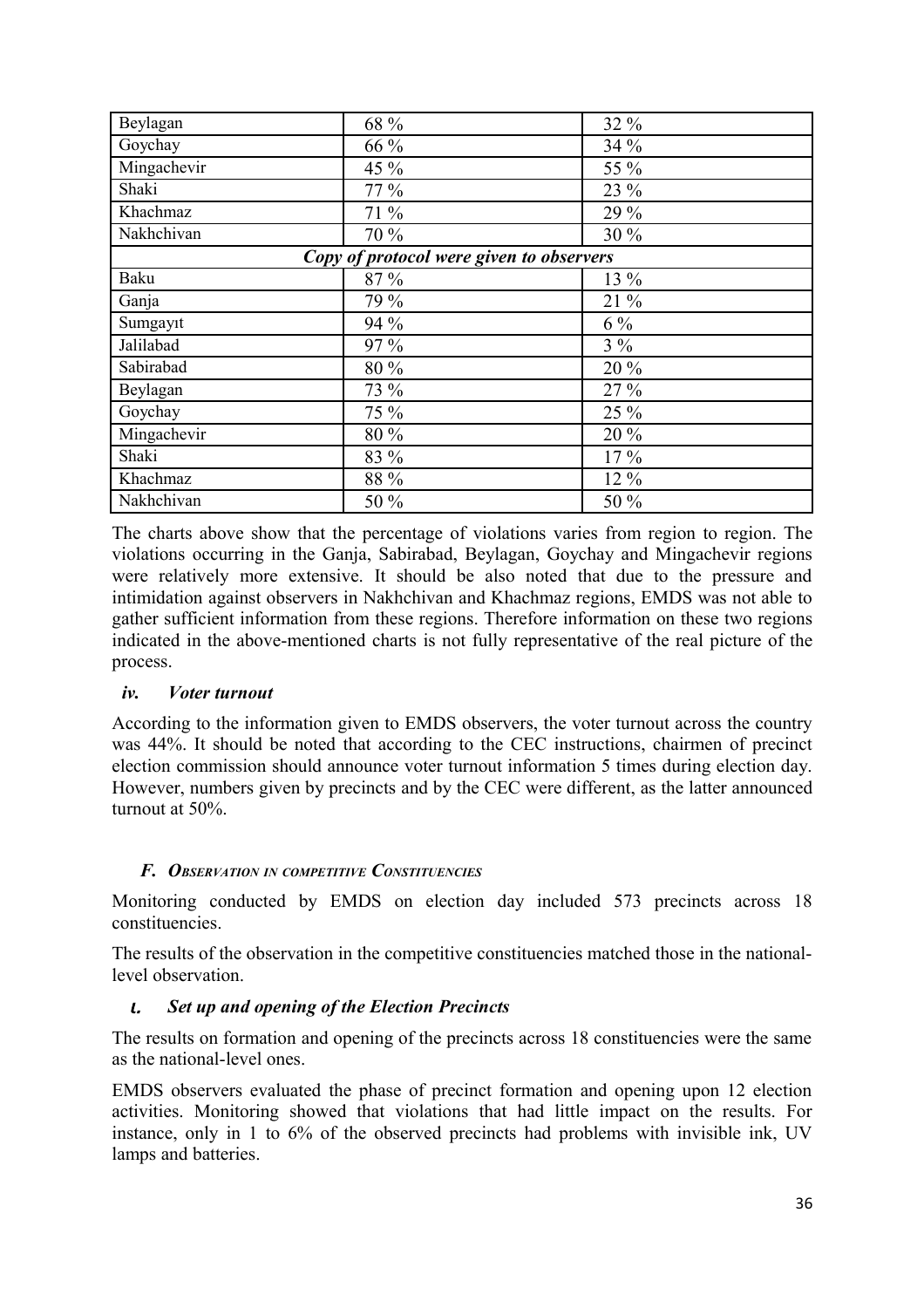In only a few of the election precincts was the opening accompanied with serious irregularities. Such cases undermined the confidence in the result of elections in these precincts. These irregularities included *announcement of the number of ballots prior to the elections (11%), the fact that number of the voters who will vote out of Precinct was not announced (16%), the fact that number of the ballots was not announced prior to the voting (22%), the fact that number of the registered voters was not announced (8%).* 

# ιι. *Voting*

The results on formation and opening of the precincts across 18 constituencies were the same as the national-level ones.

An analysis of the observer's report suggests that some of the irregularities occurred rarely and did not have an impact on the results of the voting. For instance, only in 10% of the observed precincts voters with required documents were denied the right to vote and voters voted without signing the voter's lists.

However, some of the irregularities occurred on a large scale across the 18 constituencies. These irregularities were systematic and therefore impacted the results. Such violations significantly affected the results of elections in those precincts.

|  |  | The scale of the irregularities that had a serious impact on the results is in this table: |
|--|--|--------------------------------------------------------------------------------------------|
|--|--|--------------------------------------------------------------------------------------------|

| <b>Action</b>                                                             | Yes    | $N_{0}$ |
|---------------------------------------------------------------------------|--------|---------|
| Were people permitted to vote who had invisible ink on their finger?      | 81 %   | 19 %    |
| Were people permitted to vote without being checked for invisible ink?    | 73 %   | $27\%$  |
| Did polling officials fail to put invisible ink on the fingers of voters? | 78 %   | 22%     |
| Did people vote whose names did not appear on the voters list?            | 74 %   | $16\%$  |
| Was the secrecy of the vote violated?                                     | 80 %   | $20\%$  |
| Multiple Voting                                                           | 78 %   | $22\%$  |
| <b>Ballot</b> stuffing                                                    | $77\%$ | 23 %    |
| Were there cases of voters brought to the polls in special groups?        | $77\%$ | 23 %    |
| Were voters being instructed to vote for a specific candidate?            | 83 %   | $17\%$  |

The observations of EMDS show that in some of the 18 competitive constituencies violations was more frequent and major. These constituencies include 9<sup>th</sup> Binaqadi First, 15<sup>th</sup> Yasamal First, 19<sup>th</sup> Narimanov First, 29<sup>th</sup> Sabael, 31<sup>st</sup> Surakhani Second, 37<sup>th</sup> Nizami First (Ganja), 39<sup>th</sup> Kapaz First (Ganja),  $63<sup>rd</sup>$  Sabirabad First,  $81<sup>st</sup>$  Beylagan,  $89<sup>th</sup>$  Goychay-Agdash and  $107<sup>th</sup>$ Kazakh Election Constituencies.

#### ιιι. *Counting and protocols*

The results on formation and opening of the precincts across 18 constituencies were the same as those acquired during the national-level observation. Irregularities were observed in more than 10% of the monitored precincts across 18 constituencies.

*This table presents information on irregularities in 18 Constituencies:* 

| <b>Action</b>                                                        | <b>Yes</b> | $N_{0}$ |
|----------------------------------------------------------------------|------------|---------|
| Were the unused ballots counted and destroyed before the vote count? | 83 %       | $17\%$  |
| Were the seals of the ballot boxes examined before they were opened? | 79 %       | $21\%$  |
| Was the counting process open?                                       | 72 %       | 28 %    |
| Were the vote count accurately reflected on the protocol?            | 76 %       | 24 %    |
| Was the copy of the protocol displayed outside the polling station?  | $10\%$     | 90%     |
| Were copies of the protocol given to observers?                      | $7\%$      | 93 %    |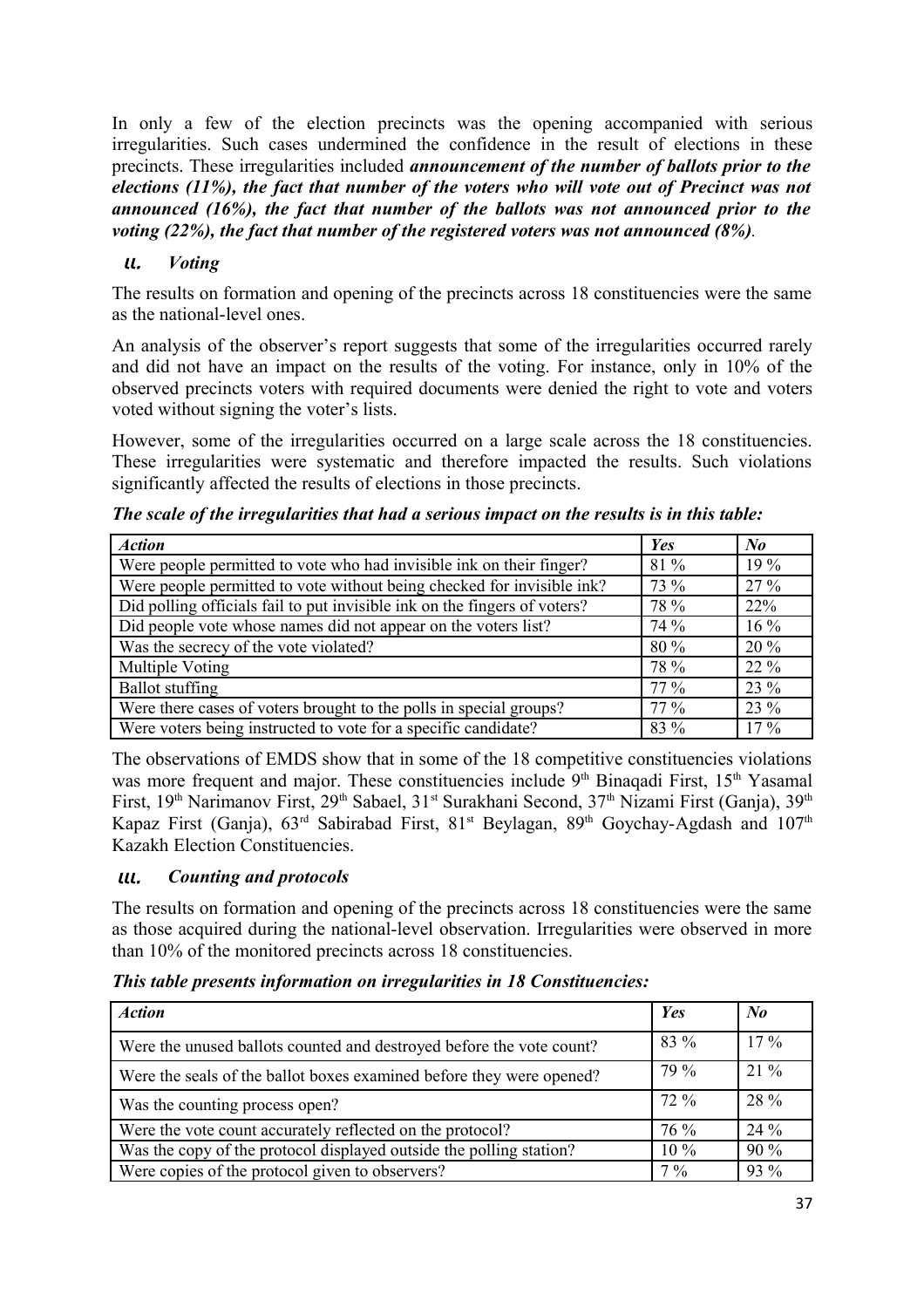As seen from the table above, irregularities in the counting process were systematic and therefore results of the elections are under serious doubt. The biggest concern of this phase of the elections was the fact that it was not transparent. For instance in 90% of the observed precincts final protocols were not posted for public display outside the precinct and in 93% of the observed precincts final protocol was not distributed among observers.

EMDS compared the numbers they compiled from the protocols that they received from the 18 constituencies and the numbers announced by the CEC. An analysis showed the difference between the CEC figures and figures compiled from the protocols. The vote figures for some of the candidates were increased and decreased for others, which is shown in the table below:

| ConEC | Precinct | Candidate         | <b>Protocols</b> | the CEC protocols |
|-------|----------|-------------------|------------------|-------------------|
| 15    | 19       | Etibar Huseynov   | 65               | 68                |
| 16    | 2        | Sadıqov Babek     | 8                |                   |
| 19    | 19       | Bayramlı Gozal    | 43               | 81                |
|       |          | Ali Ahmadov       | 127              | 564               |
| 22    | 25       | Rahimov Fadail    | 20               | 15                |
| 63    | 28       | Ceyhun Osmanlı    | 584              | 440               |
|       |          | Mammadov Mirqalib | 115              | 215               |
| 63    | 21       | Agayev Aflan      | 8                | 49                |
|       |          | Ceyhun Osmanlı    | 490              | 267               |
|       |          | Sadiqov Qiyas     | 25               | 65                |

EMDS did not announce the number of voters for candidates, or for parties and blocs in the 18 competitive constituencies. The reason is that irregularities observed during the voting and counting processes made the results doubtful.

#### *G. PRESSURE AGAINST OBSERVERS ON ELECTION DAY*

In 10% of the precincts, observers encountered serious obstacles. Observers were pressured mostly in Nakhchivan, Khachmaz, Sabirabad, Quba and Qusar. Pressure on the observers registered by the CEC and ConECs during election day resulted in 10 observers being removed from precincts.

Examples of pressure on the observers:

• Observer Ali Umidov was removed from the PEC  $# 15$  of the 88<sup>th</sup> Goychay Constituency by the police invited by the school director Khalid Mahmudov;

• Observer Nigar Abbaszade, who was protesting against repeated voting by the same persons, was removed from PEC  $#$  14 of the 39<sup>th</sup> Kapaz First Election Constituency by the chairman of the commission Hafiz Asgarov;

• Observer Vugar Qadirov was removed from PEC  $# 15$  of the 79<sup>th</sup> Imishli Constituency by the police invited by the chairman of the commission;

• Observer Azer Mammadov was removed from the PEC  $# 30$  of the  $20<sup>th</sup>$  Narimanov Second Election Constituency by the police invited by the chairman of the commission Vugar Humbatov;

• Chairman of the commission of the PEC  $#$  20 of the 22<sup>nd</sup> Nasimi Second Election Constituency Namiz Ahmedov came to the PEC # 19 of the same constituency and filled up the act in order to remove observer Elgiz Aliyev from the Precinct;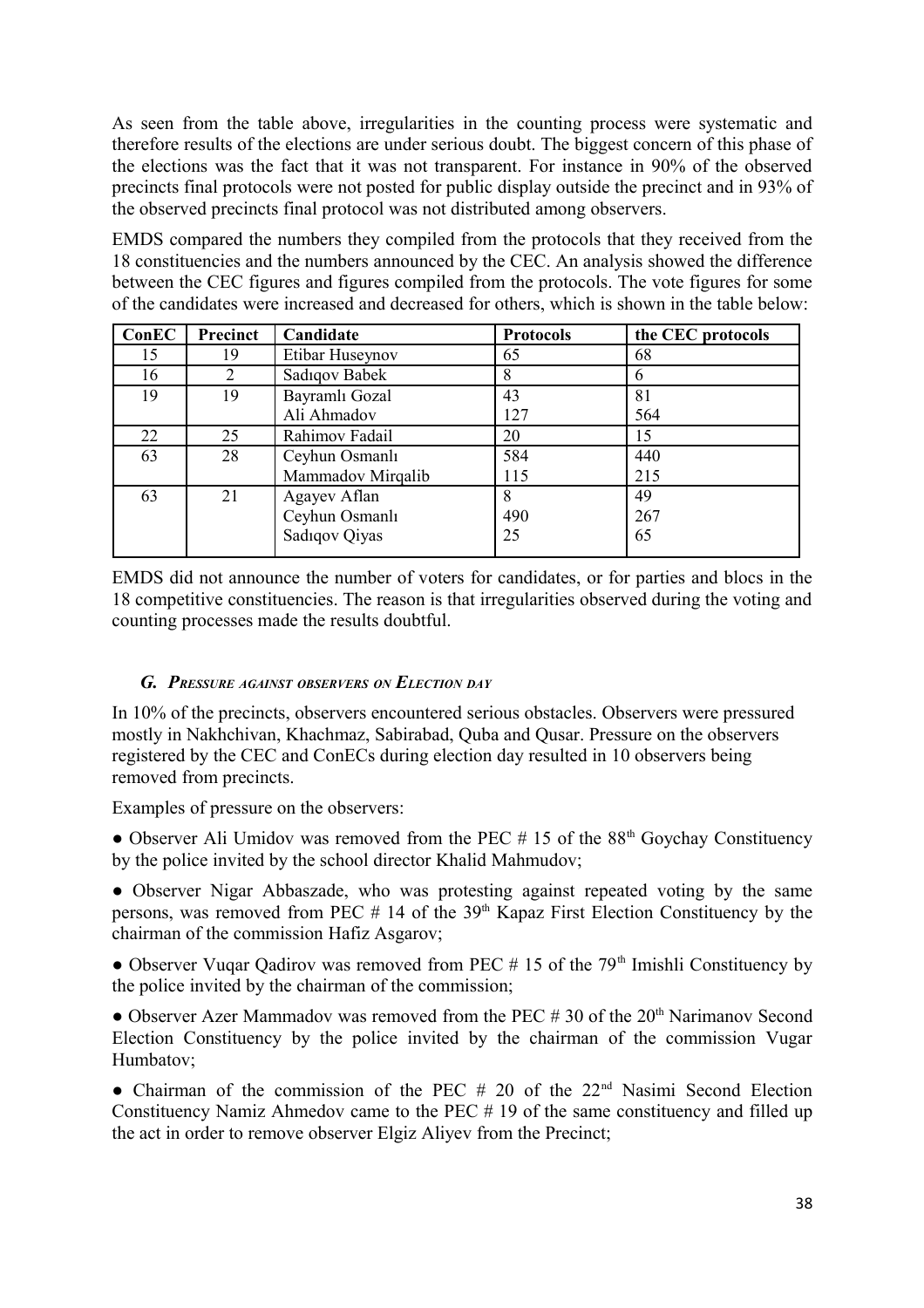• Head of the PEC # 17 of the  $38<sup>th</sup>$  Nizami Second Election Constituency Maleyka Gurcaliyeva used physical violence against observer Mammadli Ceyhun and tried to capture complaint report prepared by him;

• Observer Gulnar Aliyeva was removed from PEC  $# 22$  of the 19<sup>th</sup> Narimanov Election Constituency without any reason;

• Chairman of the commission of the PEC  $# 9$  of the 15<sup>th</sup> Yasamal First Election Constituency Nushaba Novruzova removed observer Shirxan Salimov from the precinct for filling out complain on the group voting;

 $\bullet$  Chairman of the commission of the PEC # 6 of the 2<sup>nd</sup> Sharur Election Constituency Pakiza Rzayeva invited head of the Sharur Post office Arastun Aliyev in order to remove observer Zakir Asgarov from the Precinct. Aliyev used the physical force to do that;

• Observer Farid Zulfuqarov was removed from the  $35<sup>th</sup>$  Precinct of the  $107<sup>th</sup>$  Qazakh Election Constituency by the chairman of the commission Ibrahim Mehdiyev, who invited police to the Precinct to do that;

• Chairman of the 75<sup>th</sup> Lenkoran-Masalli Election Constituency called the observer Togrul Alakbarov from the PEC # 39 of the same Constituency and blackmailed him to leave the Precinct;

• Observer Arif Taqiyev was not allowed to enter the PEC # 26 of the  $103<sup>rd</sup>$  Gadabay Election Constituency by the head of the Precinct Commission Usamaddin Namazov;

# **X. OFFICIAL RESULTS AND COMPLAINTS**

#### *A. RESULTS ANNOUNCED BY THE CEC*

During the meeting held on November 22, 2010 the CEC decided to send final protocol to the Constitutional Court in order for it to get approved. The final results of the elections states that 49.56% of all voters or 2,442,365 voted<sup>[33](#page-38-0)</sup>.

According to the final protocol, elections in 46 of the 5,314 precincts were considered void (Appendix 3). However, results from all of the 125 election precincts were considered to be valid.

On 29 November, a hearing of the plenary session of the constitutional court was held. During the hearing judge Farhad Abdullayev announced the approval of the results of the parliamentary elections held on 7 November 2010. The court did not make any changes to the final protocol provided the CEC.

According to the official results of the CEC, 125 parliamentarians represent these parties:

- New Azerbaijan Party 71,
- Citizen Solidarity Party 3,
- Homeland Party 2,
- Democratic Reforms Party 1.
- Whole Azerbaijan Popular Front Party 1,
- Grand Building Party 1,
- Citizen Unity Party 1,
- Justice Party 1,
- Azerbaijan Social Welfare Party 1,

<span id="page-38-0"></span><sup>&</sup>lt;sup>33</sup>According to the CEC, the total number of voters is 4,928,594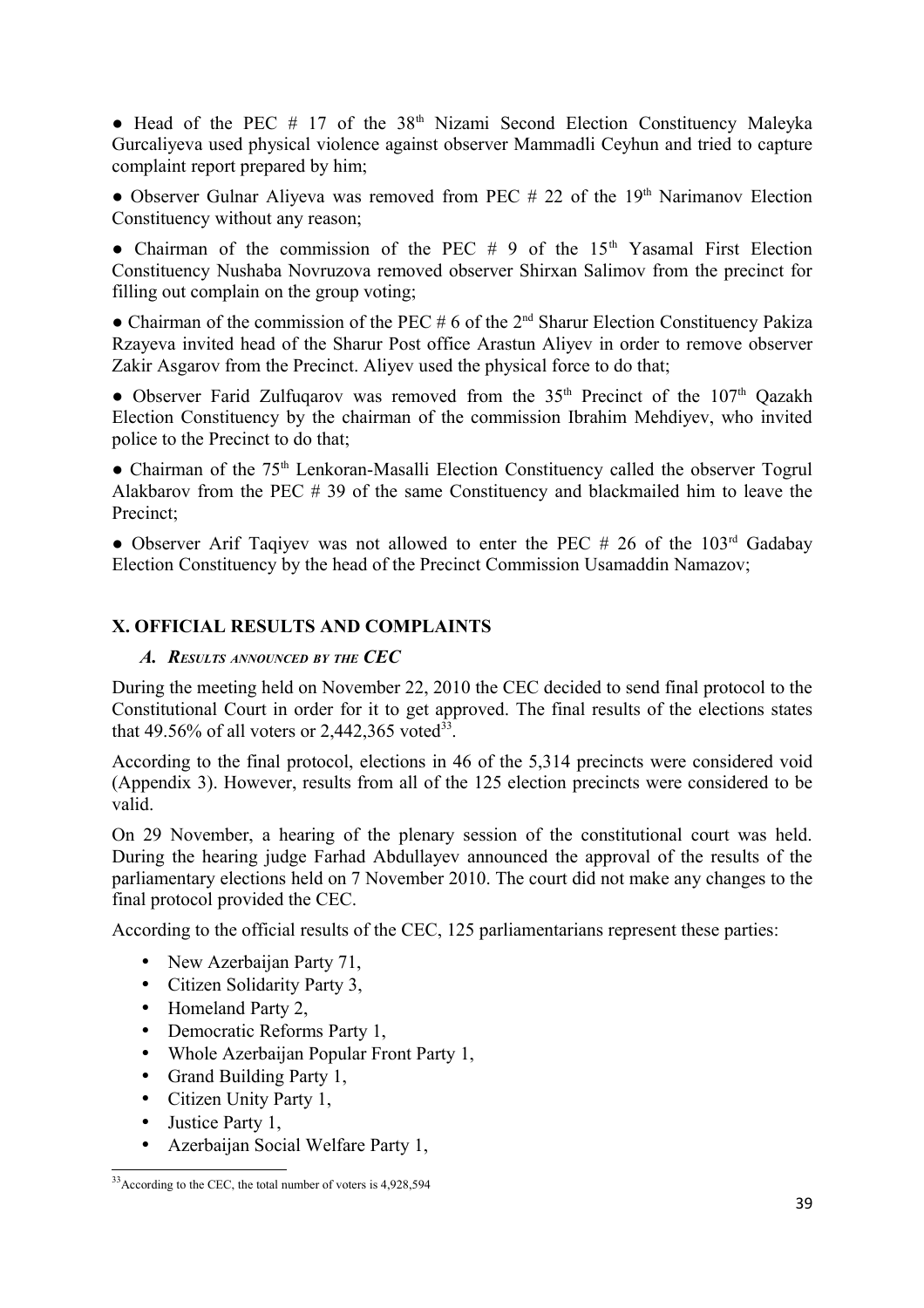- Hope Party 1
- Independents 42

| #              | <b>Parties/Blocs</b>      | <b>Candidates</b> | <b>Votes</b> | Parliamentarians |
|----------------|---------------------------|-------------------|--------------|------------------|
|                |                           |                   |              |                  |
| 1              | New Azerbaijan Party      | 111               | 1,243,437    | 71               |
| $\overline{2}$ | "APFP-Musavat" bloc       | 39                | 65,792       | 0                |
| $\overline{3}$ | "Reform" bloc             | 31                | 54,955       | $\overline{2}$   |
| $\overline{4}$ | "Democracy" bloc          | 18                | 52,089       | 4                |
| 5              | <b>CPFP</b>               | 30                | 35,645       | $\theta$         |
| 6              | "Karabakh" bloc           | 32                | 34,914       |                  |
| $\overline{7}$ | Homeland Party            | 7                 | 33,275       | $\overline{2}$   |
| 8              | <b>ANLP</b>               | 25                | 25,538       | $\theta$         |
| 9              | "For Human Sake" bloc     | 22                | 12,946       | 0                |
| 10             | Civil Unity Party         |                   | 10,196       |                  |
| 11             | <b>DADP</b>               | 22                | 9,195        | $\theta$         |
| 12             | <b>ASDP</b>               | $\overline{2}$    | 4,402        | $\theta$         |
| 13             | Modern Musavat Party      | $\overline{7}$    | 3,334        | $\theta$         |
| 14             | National-Democratic Party | 3                 | 1,209        | $\theta$         |

*According to the official data provided by the CEC, situation concerning participation of political parties in the 7 November 2010 parliamentary election process is following:* 

#### *B. COMPLAINTS*

According to the Election Code, complaints should be first sent to the CEC and only then to the Baku Court of Appeals. However, EMDS notes that the CEC and Baku Court of Appeals failed to ensure proper and fair investigation of complaints within the timeframe stipulated by law.

During and after the elections, the CEC reviewed 108 complaints, including serious violations such as pressures against voters' will, unauthorized intervention in election process, violation of transparency during vote counting and discrepancies in protocols of PECs and ConECs. The CEC announced results of elections at 46 PECs in 20 ConECs invalid. However, no ConEC results were annulled<sup>[34](#page-39-0)</sup>. Most of the PECs, where results of elections were considered invalid, belong to  $60<sup>th</sup>$  Salyan-Neftchala and  $63<sup>rd</sup>$  Sabirabad Election Constituencies<sup>[35](#page-39-1)</sup>.

Complaints were overwhelmingly filed by independent and partisan candidates. The followings are some of the complaints which were addressed to the CEC and the Supreme Court (none of which were granted):

- By Bakhtiyar Hajiyev, Ganimat Zahidov, and Hasrat Gurbanali ("Karabagh" bloc) to consider the results of elections in the  $17<sup>th</sup>$  Yasamal Third Election Constituency;
- By Fuad Gahramanli ("APFP-Musavat" bloc), Namizad Safarov ("Karabagh" bloc) and Zalimkhan Mammadli (CPFP) to consider the results of elections in the 33<sup>rd</sup> Khatai First Election Constituency;

<span id="page-39-0"></span><sup>&</sup>lt;sup>34</sup> According to Article 170.2 of the Election Code, ConEC results shall be cancelled when voting results cancelled in two fifth of all precincts, or number of registered voters in annulled precincts exceeds 25% of all voters of relevant constituency

<span id="page-39-1"></span><sup>&</sup>lt;sup>35</sup> 6 PECs results were announced invalid in each ConEC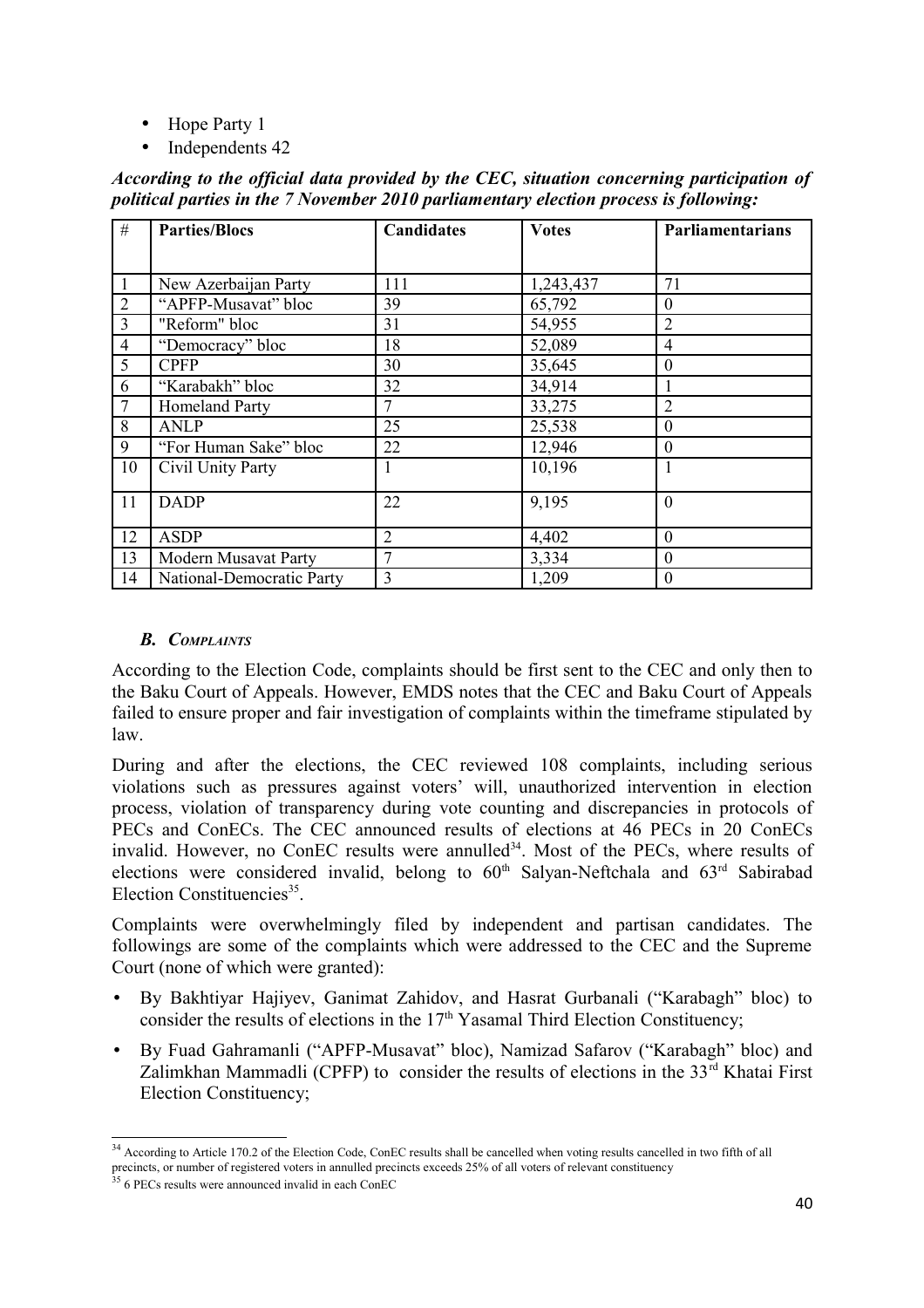- By Sarvar Mehdiyev and Khalisa Shahverdiyeva to consider the results of elections in the 120<sup>th</sup> jabrayil-Gubadli Election Constituency;
- By Sahib Karimov ("APFP-Musavat" bloc") to consider the results of elections in the 113th Shaki City Election Constituency;
- By Nemat Aliyev ("APFP-Musavat" bloc") to consider the results of elections in the 93<sup>rd</sup> Barda City Election Constituency;
- By Ramiz Orujov (DAWP), Rashid Abbasiv (ANIP) and Aghasi taghiyev (CPFP) to consider the results of elections in the  $40<sup>th</sup>$  kapaz Second Election Constituency;
- By Gozal Bayramova ("APFP-Musavat" bloc") to consider the results of elections in the 19<sup>th</sup> Narimanov Firts Election Constituency;

EMDS's post-election observation shows that most of the complaints concerning irregularities had serious impact on the results, including pressure on the voters, unauthorized interventions in the election process and lack of transparency in the counting process. The Expert Group of the CEC satisfied some of the complaints and announced elections invalid in a few of the precincts. However, the number of the precincts deemed invalid was not enough to declare the results of any of the constituencies invalid.

None of the complaints that were passed to the Baku Court of Appeals and the Supreme Court were addressed.

In some of the court cases, the name of the applicant was wrong in the decision. For instance, on 25 November, Baku Court of Appeals investigated complaint from Bakhtiyar Haciyevcandidate from the  $17<sup>th</sup>$  Yasamal Third Election Constituency. Judge Sariyya Seyidova mistakenly talked about Sardar Mammadov, the candidate from the 21<sup>st</sup> Nasimi First Election Constituency, during the preliminary hearing. Bakhtiyar Hajiyev's name was mentioned in the decision, however. Therefore it is not clear which case was investigated in the court. Such an impersonal and sloppy approach to the court hearings showed that they were just a mere formality.

When cases were investigated by the Supreme Court, further investigations required by Code of Civil Procedure were not carried out. The court did not satisfied motions from the applicants for the further investigation. For instance, the complaint of candidate Panah Huseyn was investigated by the Supreme Court with Mirza Tagizade as a judge and was held on November 25, 2010. Two motions were put forward. In one of them, the applicant asked to bring video footage from the precincts as evidence. The second motion was to record the court investigation to the audio. However, none of these motions were satisfied.

The final results of the parliamentary elections were examined by the Constitutional Court on November 26, 2010 and were approved. However, some of the complaints were investigated after that decision was made. Therefore, the legal impact of these investigations is questionable. Because, according to Article 171.4 of the Election Code, the *decision of the Constitutional Court is final*. This decision cannot be challenged. No court decision made after the final results were approved could be carried out. The Election Code takes this into consideration, as the CEC has 20 and the Constitutional Court has 10 days to announce the final results. Complaints should be investigated before the final results are approved.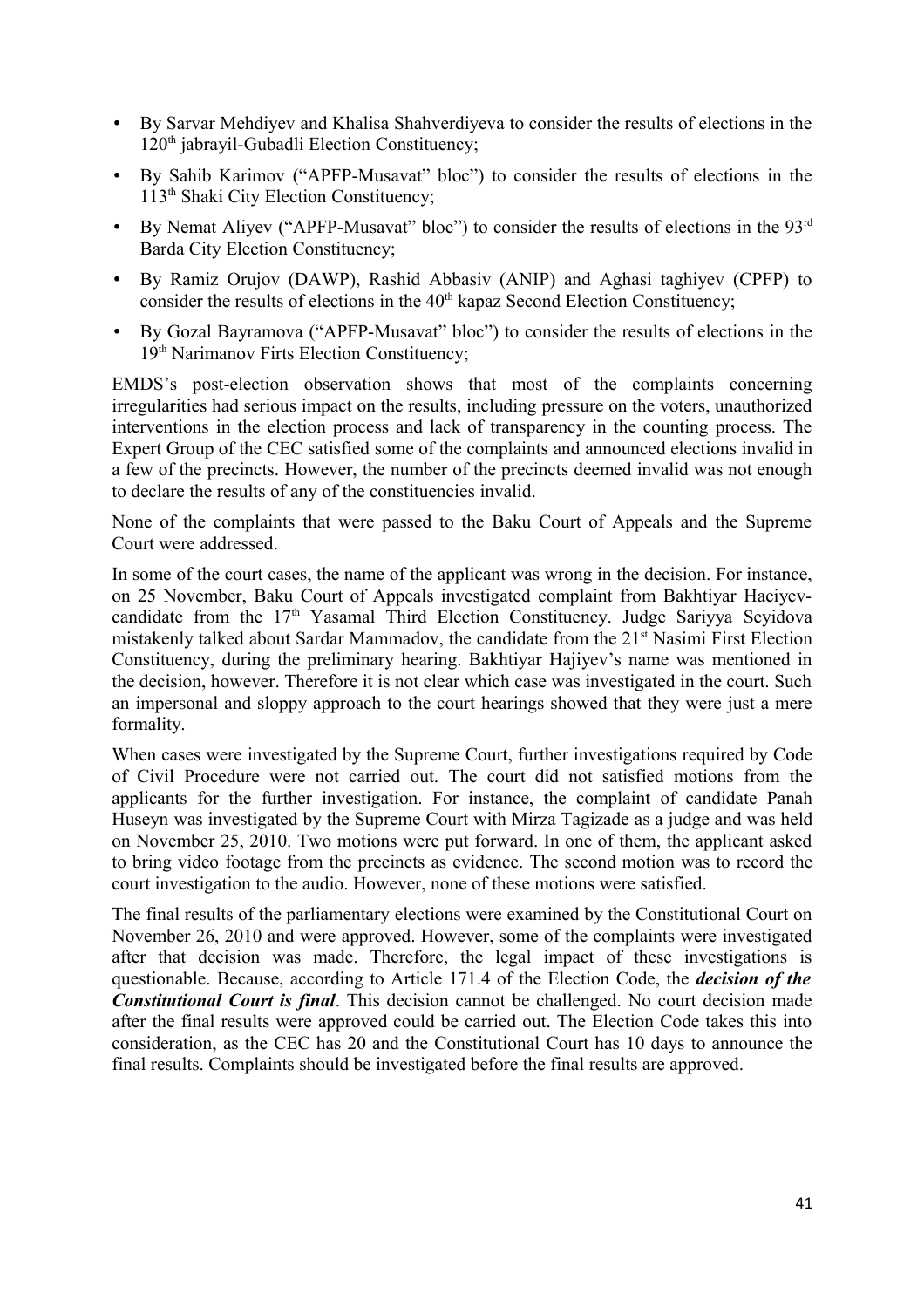# **XI. POST-ELECTION POLITICAL SITUATION**

#### *A. OPINIONS OF THE LOCAL AND INTERNATIONAL OBSERVERS*

Other NGOs also observed the parliamentary elections held on November 7, 2010 and made their statements after the elections. For instance, "Learning Democracy" Public Association declared that elections were not free, fair and democratic in its preliminary report<sup>[36](#page-41-0)</sup>. At the same time, 11 independent NGOs made a joint statement and declared that the political and legal atmosphere in the country was not suitable for the free and fair elections and that the parliamentary elections were not fair.

The CEC accredited 1026 international observers from 19 international organizations. These organizations included the Council of Europe's Parliamentary Assembly, Council of the European Union, Baku office of the European Union, European Parliament, Parliament Assembly of the Turkish States, Parliament Assembly of OSCE, ODIHR, CIS, and European Election Monitoring Academy. Local embassies of US, UK, Kazakhstan, Norway, Bulgaria, Poland, Japan and Belgium took part in the observation process.

On 8 November, the joint mission of ODIHR, PACE, Parliamentary Assembly of OSCE and European Parliament held a press-conference and announced their preliminary statement on the elections. The statement notes that while the parliamentary elections were characterized by a peaceful atmosphere and all opposition parties participated in the political process, the conduct of these elections overall was not sufficient to constitute meaningful progress in the democratic development of the country<sup>[37](#page-41-1)</sup>. Unfortunately, there was a difference between the joint-statement and statements from some of the leaders of the mission. For instance, statements made by the head of the OSCE Parliament Assembly mission Wolfgang Grossruck and by the head of the PACE mission Paul Wille were opposed by some of the opposition parties and civil society organizations.

PACE and the CIS missions issued separate statements that emphasized the peaceful manner in which the elections were carried out and that there was no confrontation.

The US State Department stated that while the parliamentary elections were held peacefully, they did not meet international standards. US embassy staff along with colleagues from ODIHR personally witnessed serious violations, including ballot stuffing,<sup>[38](#page-41-2)</sup> on election day and this was reflected in their statements.

#### *B. OPINIONS OF THE POLITICAL PARTIES*

On 8 November, the "APFP-Musavat" bloc announced that they consider the results of the elections to be unfair and fraudulent. The bloc stated that violations took place mostly in the constituencies where opposition candidates were registered and that elections were not free, fair, democratic and transparent<sup>[39](#page-41-3)</sup>.

All of the parties in the parliament (except Umid) held press conferences during which they announced that they recognize the parliamentary elections as free and fair.

The National Independence, Classic Popular Front, Democratic and Intellectuals parties stated that elections were accompanied by irregularities.

<span id="page-41-0"></span><sup>36</sup> <http://www.monitoring.az/index.php?lngs=aze&cats=1&ids=1784>

<span id="page-41-1"></span><sup>37</sup> <http://www.osce.org/odihr/elections/73524>

<span id="page-41-2"></span><sup>38</sup> <http://www.america.gov/st/texttrans-english/2010/November/20101109124147su0.3960491.html&distid=ucs>

<span id="page-41-3"></span><sup>39</sup> [http://www.musavat.com](http://www.musavat.com/)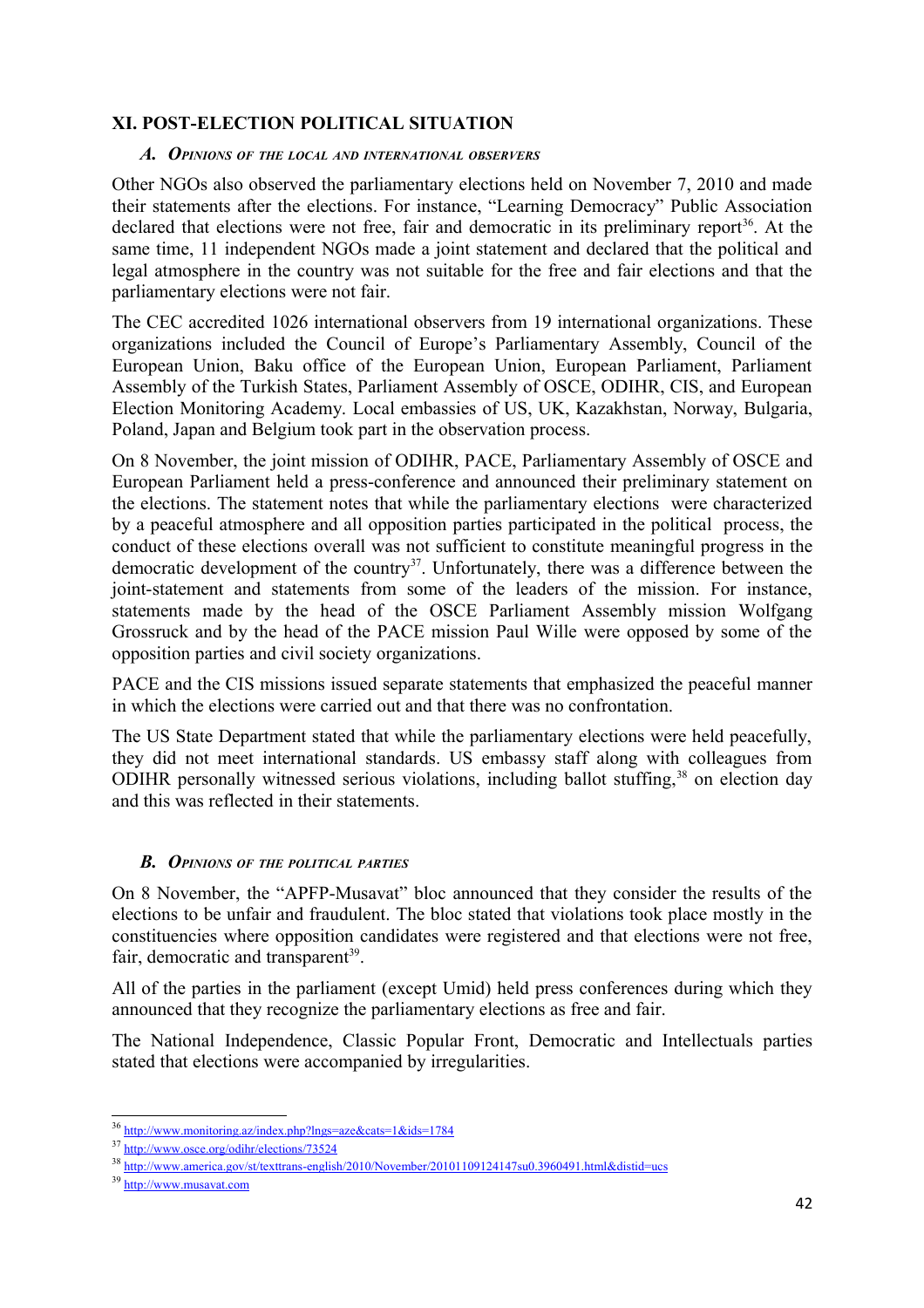Following the election day, the Azerbaijan National Independence Party jointly with the "APFP-Musavat" bloc announced that they did not recognize the results of elections $40$ .

On 11 November, Baybala Abil, chairman of the election headquarters of Classic Popular Front Party (CPFP), stated that CPFP and other members of the Union for Democracy bloc – the Azerbaijan Popular Party, Great Azerbaijan Party, "*Azadlig*" party and National Liberation Party declared the results of elections invalid. Abil also noted that that sentiment was reflected in CPFP's statement on the results of elections<sup>[41](#page-42-1)</sup>.

On 8 November, Gulamhuseyn Alibayli, chairman of the "Intellectuals" party, stated that on election day, serious violations – ballot stuffing, bringing voters to polling stations in special groups and voting of commission members on behalf of citizens, whose ID documents were collected before the elections – occurred throughout the country<sup>[42](#page-42-2)</sup>.

#### *C. POLITICAL SITUATION CAUSED BY THE ELECTIONS*

Violations and irregularities occurred in all phases of the parliamentary elections, especially nomination and registration of candidates and on the election day have created the lack of confidence to the parliament formed as a results of the 7 November 2010 elections.

EMDS believes that the elections seriously diminished the credibility of the authorities as the chairmen of the commission of the precincts which were deemed invalid after the elections were not sued, election complaints were not investigated, and authority figures that intervened in the elections were not punished.

Examinations of EMDS show that one of the main indicators that question the fairness of election results is the participation of parties in the elections revealed by the CEC. For instance, according to the official results, YAP gained a majority of seats in the parliament (71) and was represented with the highest number of candidates (111). The number of votes for YAP was also very high. The "APFP-Musavat" bloc was second in 2 of 3 of these categories<sup>[43](#page-42-3)</sup>. This bloc was represented by 39 candidates and received 65,792 votes. However, this bloc did not gain any seats in the parliament, even though parties and blocs that received fewer votes and had fewer candidates gained representation. This clearly shows that current parliament does not reflect the intent of Azerbaijanis as they cast their vote on 7 November 2010.

On 23 November, parties and independent candidates who were dissatisfied with the outcome held a National Forum. Candidates stated that they do not recognize the elections and demanded that the results be revoked, called for reforms to create possibility for free and fair elections to be implemented, the Election Code to be made more democratic and new elections to be held<sup>[44](#page-42-4)</sup>. Then, on 27 December, opposition parties, independent candidates and Public Associations created Public Chamber<sup>[45](#page-42-5)</sup>.

<span id="page-42-0"></span><sup>40</sup> <http://www.mia.az/news/12826.html>

<span id="page-42-1"></span><sup>41</sup> http://www.musavat.com

<span id="page-42-2"></span><sup>42</sup> <http://tia.az/index.php?name=News&op=Article&sid=5008>

<span id="page-42-3"></span><sup>&</sup>lt;sup>43</sup> EMDS divided the participation of political parties in elections into 3 categories: (1) number of registered candidates; (2) number of received votes; and (3) number of elected candidates

<span id="page-42-4"></span><sup>44</sup> <http://modern.az/articles/9220/1/>

<span id="page-42-5"></span><sup>45</sup> <http://www.azadliq.org/content/article/2261602.html?page=2&x=1>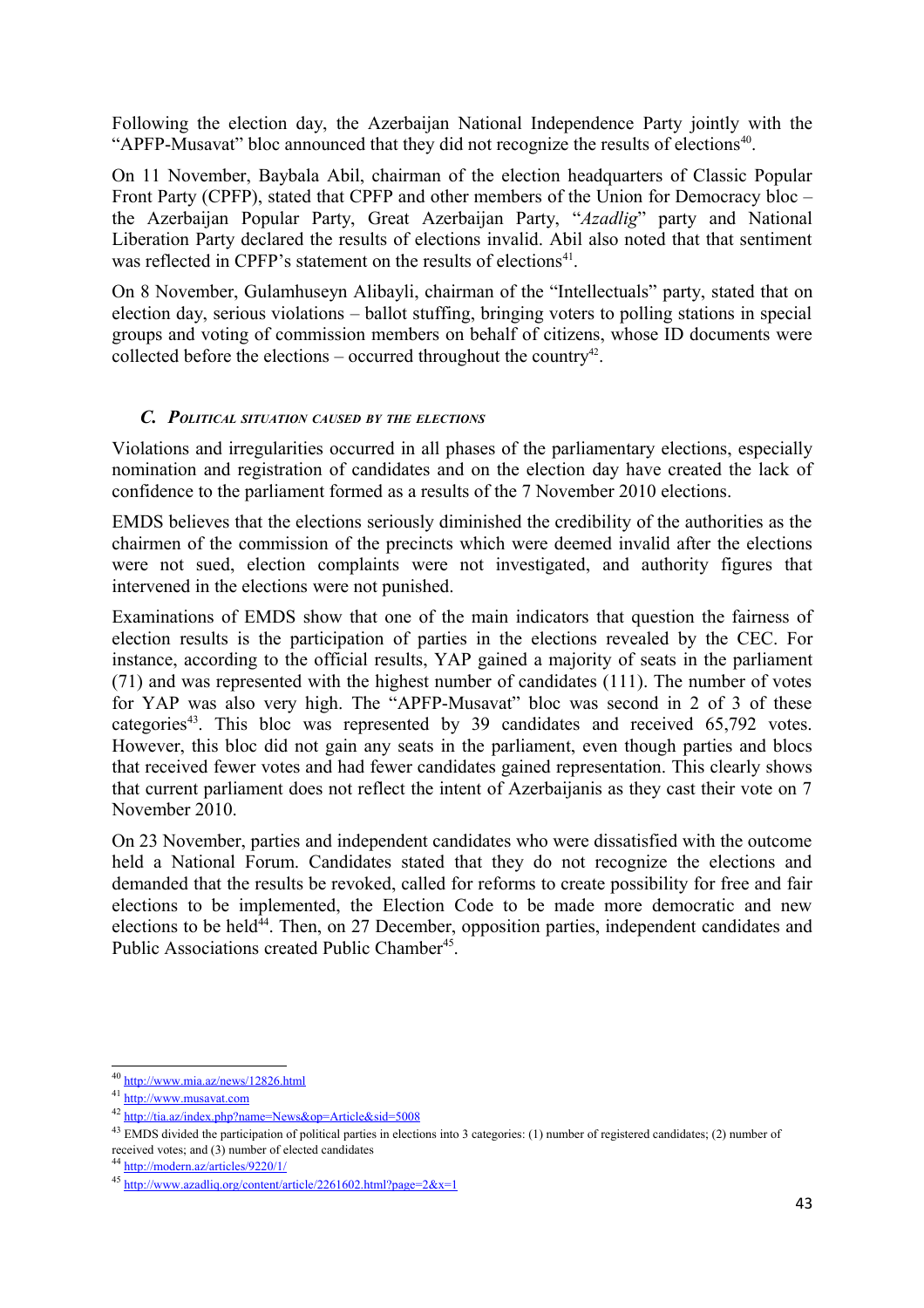#### *D. POST-ELECTION PRESSURE*

#### *After the parliamentary elections, EMDS noted pressure against election participants in some of the regions, especially in Nakhchivan. These are the examples of such cases:*

- After the parliamentary elections, an observer from the PECs  $# 6$  of the  $2<sup>nd</sup>$  Sharur Election Constituency was removed from his job in the District Post Office. The head of the Post Office Arastun Huseynov called him on election day and demanded that he leave the precinct. The observer refused and was sacked on 29 November 2010.
- Hafiz Aliyev, brother of the observer Ceyhun Aliyev from the  $16<sup>th</sup>$  Precinct of the  $5<sup>th</sup>$ Shahbuz-Babek Election Constituency, was removed from his work at the school on 10 November.
- On 12 November, the relatives of Saxavat Aliyev, editor of "Democratic Musavat" newspaper and former candidate of "APFP-Musavat" from the 2<sup>nd</sup> Sharur Election Constituency, were pressured. His brother Sabit Aliyev was arrested and illegally detained in prison by deputy head of the Sharur Police Nazmi Valiyev and inspector Tofiq Huseynov for 7 days (November 12-20). He was detained without court order. On December 10, the head of the District Police Memmed Huseynov visited the house of the other brother Capay Aliyev along with 30 policemen. They have beaten Capay Aliyev and his family members, and ravaged the products from the shop belonging to him.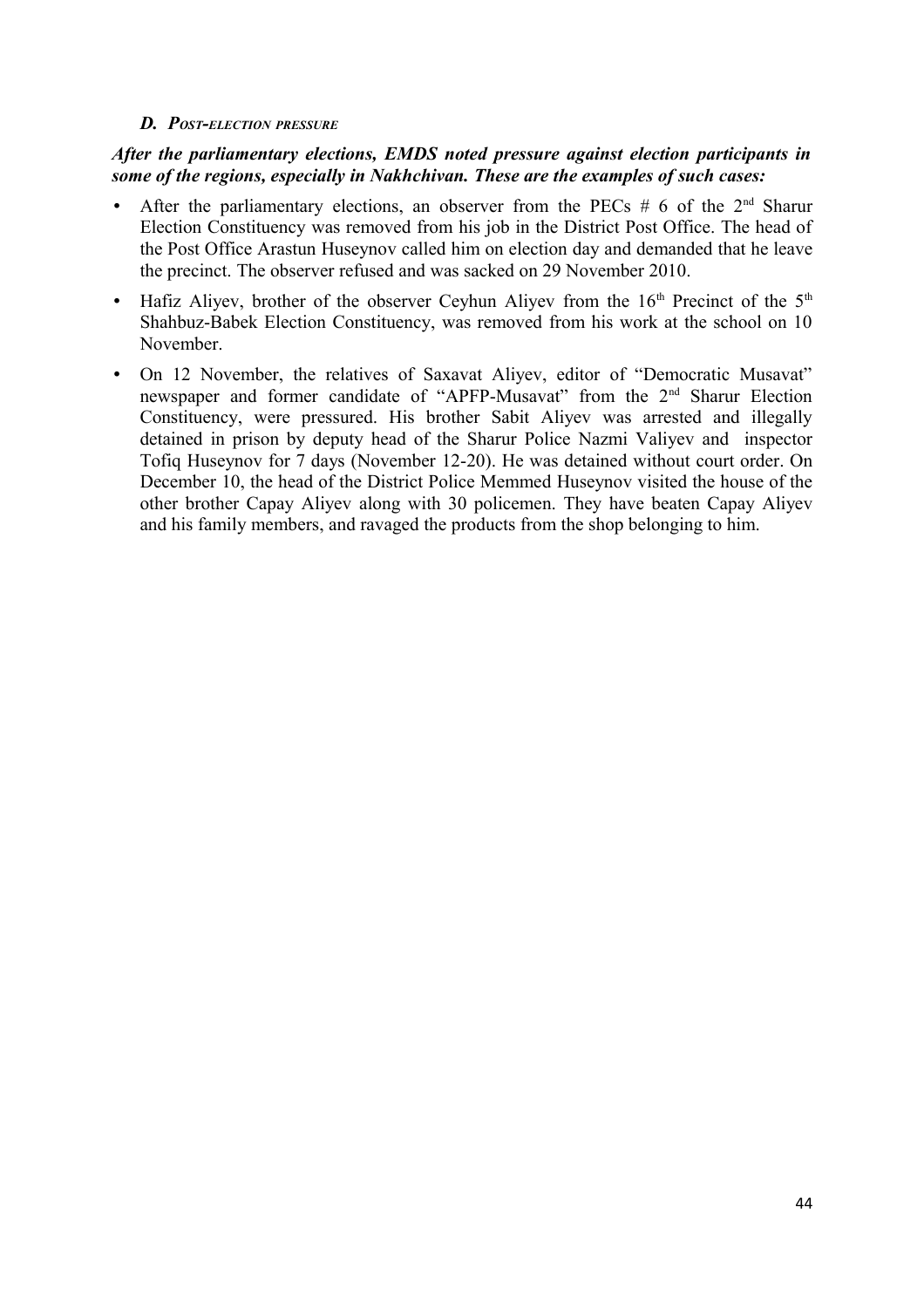# **XII. CONCLUSIONS AND RECOMMENDATIONS**

## **EMDS observed all of the stages of the 7 November 2010 parliamentary elections, which were the fourth in the history of independent Azerbaijan and came to the following conclusions:**

- The pre-election environment was an unfit environment in which to hold free and fair elections. The environment prior to previous elections was slightly better.
- While ODIHR and the Council of Europe's Venice Commission made numerous statements encouraging the Government of Azerbaijan to positively change the Election Code, the authorities made no attempts to do so. On the contrary, on June 2, 2008 and on June 18, 2010, changes were made to the Election Code and these changes limited the possibility of holding free and fair elections and diminished the hopes that the election process would be meaningful.
- The activity of the CEC was in accordance with the law only in a technical sense. However, there were serious concerns on verification of voter lists and accreditation of local observers and the lack of transparency during the voting process. The CEC and ConECs did not react adequately to the irregularities that took place during all the phases of the elections. The precinct election commissions operated under direct or indirect control of local executive authorities.
- Despite the fact that voter lists were compiled according to old information, list-checking efforts were sufficient.
- During the candidate nomination and registration process, ConECs were biased and refused to register many candidates. Due to the shortcomings during the registration process, some of the constituencies lacked vibrant political competition and an environment without any alternatives was created.
- The campaign period was carried out in a peaceful manner; however, there were no rallies on a national scale. In some of the constituencies, local authorities unfairly assisted candidates close to the government during the campaign period and administrative resources were used.
- Media coverage favored pro-government candidates. The opposition had limited access to the media. For the first time in years, there were not any debates during the campaign period. The parliamentary elections lacked a competitive environment and the will of the voters was not expressed fully because there were so few choices in some districts.
- Violations significantly influencing the voting results occurred during the voting, vote counting and vote tabulation processes on election day. In order to secure the victory for the pro-governmental candidates, special groups were brought to the precincts to vote, and they engaged in ballot stuffing. Multi-voting took place. In some of the precincts, results were altered.
- In some of the precincts, the final protocols were changed after the elections. However, it was impossible to determine whether the ConEC or CEC changed the protocols.
- Government failed to ensure transparency during the election process. ConECs did not carry out the verification of support signatures in a transparent fashion. At the end of election day, in the most of the precincts protocols were not publicly announced. EMDS observers encountered serious pressure from local authorities and in some cases, they were physically removed from polling stations.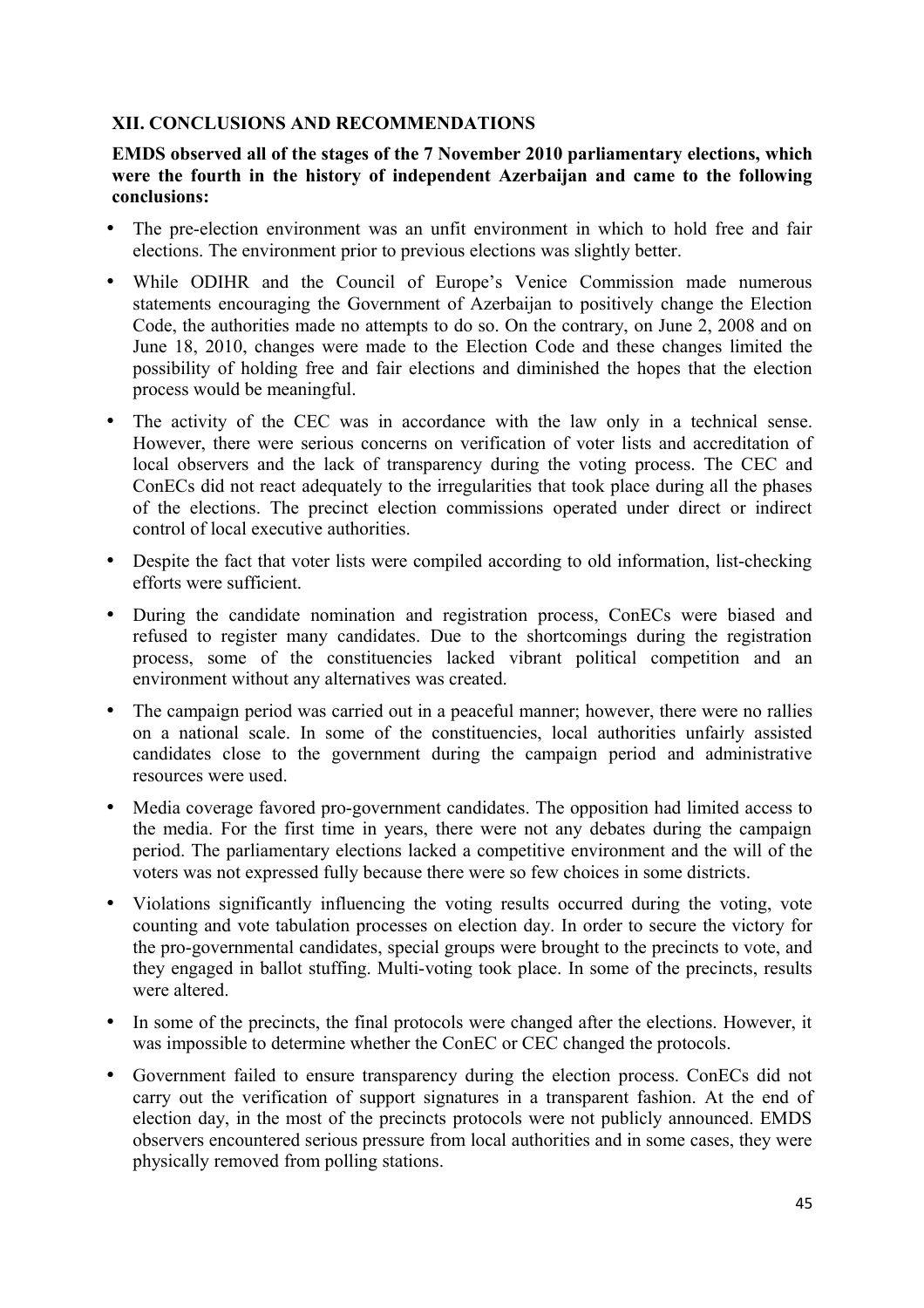• Complaints to the CEC and courts were not investigated properly and thoroughly. None of the complaints were addressed positively by the Court of Appeals and The Supreme Court.

## *The final opinion of EMDS on the 2010 parliamentary elections:*

- The 7 November 2010 parliamentary elections cannot be considered as free, fair or democratic. Monitoring of all stages of the election, especially the candidate registration and voting process, shows that the elections were marked by an environment lacking alternatives and numerous violations, therefore failed to reflect the true will of Azerbaijani society.
- The authorities of the Republic of Azerbaijan, especially the government, did not show any political will to hold free, fair and democratic elections.

#### *Based on the conduct and results of the 2010 elections, EMDS recommends the following steps to the Government of Azerbaijan to improve the election process:*

- Carry out a proper investigation of all complaints and violations that took place during all phases of the elections. Hold responsible all responsible persons, including local executive authorities, who interfered in the election process;
- The current administration should improve its relations with the opposition in order to stop political polarization within society and to ensure participation of political institution operating in the country in state administration;
- The recommendations of the local and international institutions on the improvement of the Election Code (including changes and additions adopted on 2 June 2008 and 18 June 2010) should be properly addressed by the government;
- Election commissions should be formed on the principle of parity with the representation of all political parties;
- Guidelines specifying proper and democratic rules for addressing election complaints to the Courts and relevant state bodies should be developed;
- Rules for nomination and registration of candidates should be simplified, and the financial deposit system, an alternative way of candidate registration, should be restored;
- Serious actions should be undertaken to guarantee freedom of assembly, association and expression. Moreover, journalist Eynulla Fatullayev and youth activist Ruslan Bashirli should be recognized as political prisoners by human rights groups and released;
- The pre-election campaign period should be prolonged and access of all political parties to media should be guaranteed;
- A comprehensive evaluation of the election results should be carried out, shortcomings in the Election Code and other legal documents, mechanism for investigation of complaints should be discussed within the community.

#### **Executive Board EMDS**

Address: Vagif Avenue 3, apt.156, Baku Azerbaijan, AZ 1007 Tel./Fax: (+99412) 5962294 Web: [www.smdt.az](http://www.smdt.az/) E-mail: [emc.az2001@gmail.com](mailto:emc.az2001@gmail.com)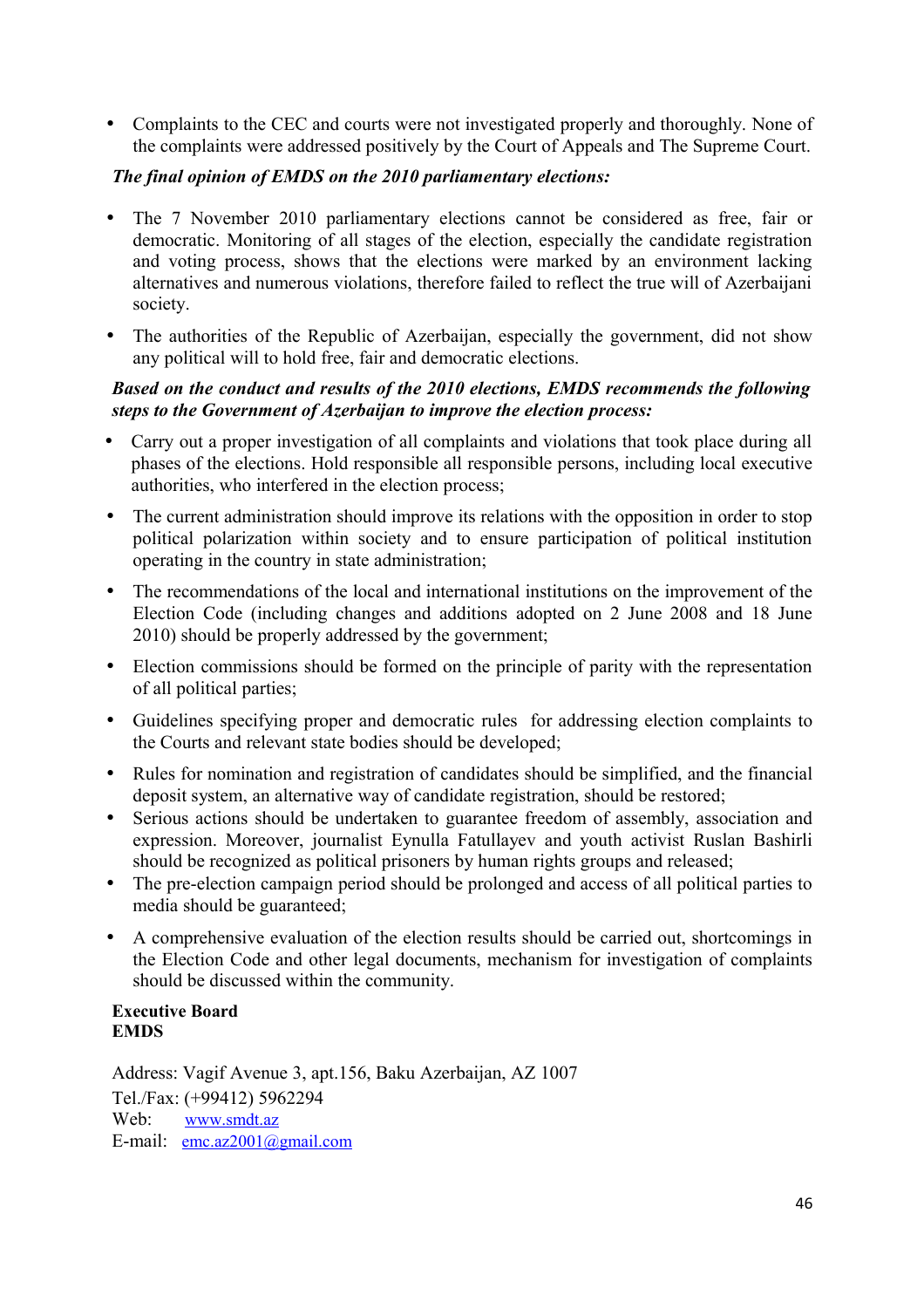# **Annex 1.**

**Election constituencies where an environment lacking alternatives was superficially created during the first stage of the 7 November 2010 parliamentary elections**

| N                       | <b>Constituency Election Commissions</b> | Number of nominated | Number of registered |
|-------------------------|------------------------------------------|---------------------|----------------------|
|                         |                                          | candidates          | candidates           |
| $\mathbf{1}$            | 23 Nasimi-Sabail ConEC                   | 7 persons           | 3 persons            |
| $\boldsymbol{2}$        | 24 Nizami First ConEC                    | 12 persons          | 4 persons            |
| 3                       | 29 Sabail ConEC                          | 14 persons          | 8 persons            |
| $\overline{\mathbf{4}}$ | 36 Khatai Fourth ConEC                   | 10 persons          | 6 persons            |
| 5                       | 38 Nizami Second ConEC                   | 12 persons          | 6 persons            |
| 6                       | 39 Kapaz First ConEC                     | 8 persons           | 5 persons            |
| $\overline{7}$          | Sumgayit Third ConEC<br>43               | 13 persons          | 7 persons            |
| 8                       | Mingachevir ConEC<br>47                  | 8 persons           | 4 persons            |
| 9                       | 48 Yevlakh ConEC                         | 5 persons           | 4 persons            |
| 10                      | 50 Qobustan-Khızı-Sumgayit ConEC         | 6 persons           | 4 persons            |
| 11                      | 54 Shabran-Siyazan ConEC                 | 8 persons           | 4 persons            |
| 12                      | 62 Saatlı ConEC                          | 7 persons           | 5 persons            |
| 13                      | 66 Bilasuvar ConEC                       | 8 persons           | 4 persons            |
| 14                      | 67 Jalilabad city ConEC                  | 7 persons           | 4 persons            |
| 15                      | 71 Masallı village ConEC                 | 12 persons          | 9 persons            |
| 16                      | 72 Yardımlı-Masallı ConEC                | 10 persons          | 4 persons            |
| 17                      | 73 Lankaran city ConEC                   | 9 persons           | 4 persons            |
| 18                      | 78 Lerik ConEC                           | 6 persons           | 4 persons            |
| 19                      | 79 Imishli ConEC                         | 15 persons          | 4 persons            |
| 20                      | 84 Fuzuli ConEC                          | 10 persons          | 4 persons            |
| 21                      | 92 Zardab-Ujar ConEC                     | 10 persons          | 5 persons            |
| 22                      | 94 Barda village ConEC                   | 8 persons           | 4 persons            |
| 23                      | 95 Tartar ConEC                          | 10 persons          | 4 persons            |
| 24                      | 100 Shamkir-Dashkasan ConEC              | 6 persons           | 4 persons            |
| 25                      | 122 Khankandi ConEC                      | 14 persons          | 4 persons            |

# **LIST**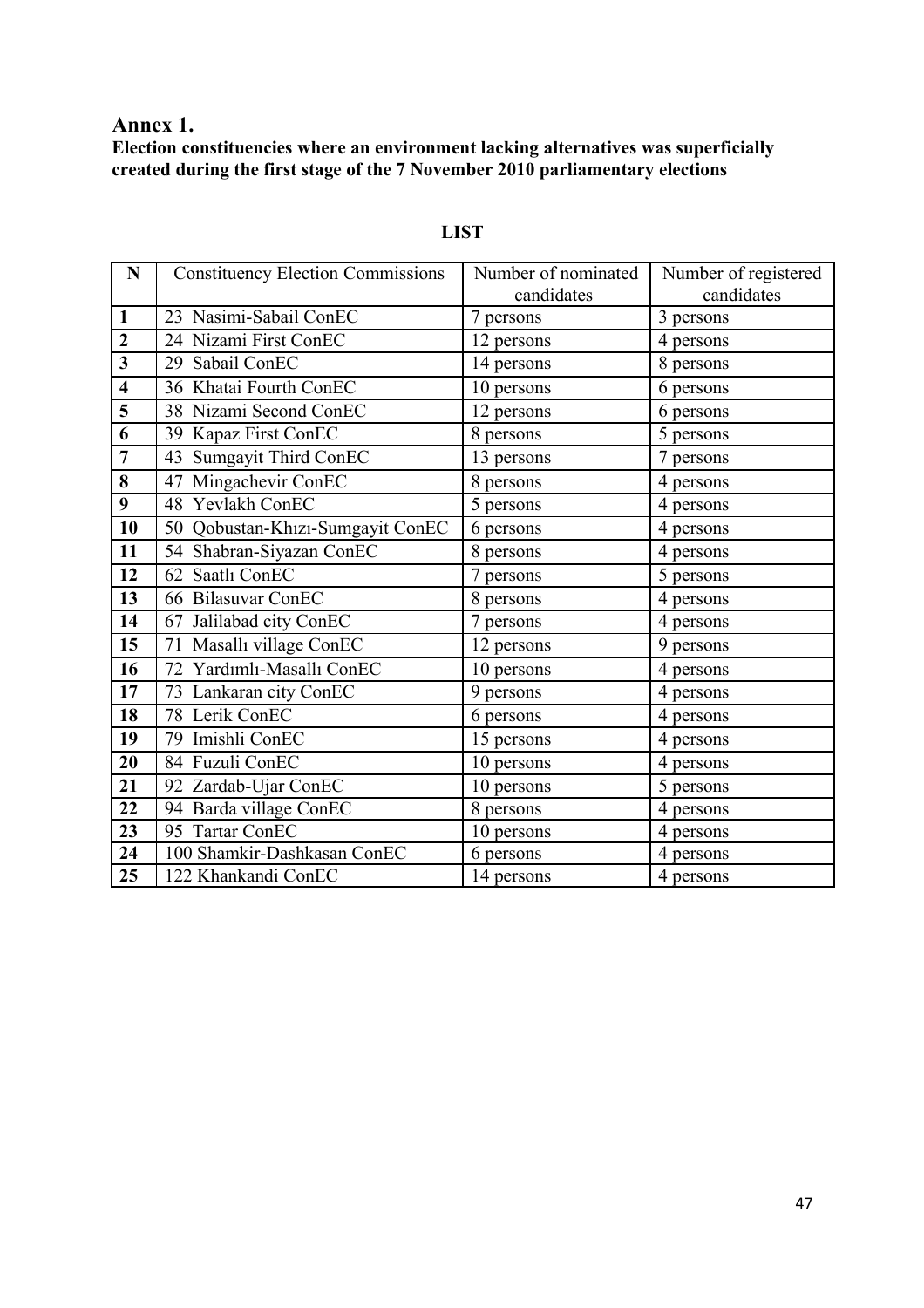# **Annex 2.**

| <b>Numbers of</b> | <b>Types of Violations</b> |                 |                           |                    |                         |
|-------------------|----------------------------|-----------------|---------------------------|--------------------|-------------------------|
| <b>ConECs</b>     |                            |                 |                           |                    |                         |
|                   | <b>Violation of</b>        | <b>Pressure</b> | Abuse of                  | <b>Problems</b>    | <b>Problems with</b>    |
|                   | transparency               | S               | administrativ             | with Voters        | <b>Signature sheets</b> |
|                   | principle                  |                 | e resources               | list               |                         |
| 11 ConEC          | X                          |                 | X                         | X                  | X                       |
| 13 ConEC          | X                          | X               | X                         |                    |                         |
| 14 ConEC          | X                          | X               |                           |                    |                         |
| 16 ConEC          |                            |                 |                           | X                  |                         |
| 18 ConEC          |                            |                 |                           | X                  | X                       |
| 19 ConEC          |                            |                 |                           | X                  |                         |
| 22 ConEC          |                            |                 |                           | $\pmb{\mathsf{X}}$ |                         |
| 23 ConEC          | X                          |                 |                           |                    | X                       |
| 24 ConEC          | X                          |                 | $\pmb{\mathsf{x}}$        |                    |                         |
| 26 ConEC          | X                          |                 |                           | X                  |                         |
| 27 ConEC          | $\pmb{\mathsf{X}}$         |                 |                           | X                  |                         |
| 30 ConEC          |                            |                 |                           | X                  | X                       |
| 31 ConEC          |                            |                 | X                         | X                  |                         |
| 33 ConEC          | X                          |                 |                           | X                  |                         |
| 34 ConEC          | X                          |                 |                           | X                  |                         |
| 35 ConEC          | X                          |                 |                           |                    |                         |
| 36 ConEC          | X                          |                 |                           |                    |                         |
| 37 ConEC          |                            |                 | X                         | X                  |                         |
| 38 ConEC          |                            |                 | X                         | X                  | X                       |
| 39 ConEC          |                            |                 | X                         | X                  | X                       |
| 40 ConEC          |                            |                 | X                         |                    | X                       |
| 43 ConEC          | X                          |                 |                           | X                  | X                       |
| 46 ConEC          | X                          |                 |                           |                    |                         |
| 47 ConEC          |                            |                 |                           | X                  |                         |
| 48 ConEC          |                            |                 |                           | $\pmb{\mathsf{X}}$ |                         |
| 56 ConEC          |                            |                 | $\pmb{\mathsf{X}}$        | X                  |                         |
| 57 ConEC          | $\pmb{\mathsf{X}}$         |                 |                           | $\pmb{\mathsf{X}}$ |                         |
| 60 ConEC          |                            |                 |                           | X                  |                         |
| 61 ConEC          |                            |                 |                           | $\pmb{\mathsf{X}}$ |                         |
| 62 ConEC          | $\pmb{\mathsf{X}}$         |                 | $\boldsymbol{\mathsf{x}}$ | $\pmb{\times}$     | $\pmb{\mathsf{X}}$      |
| 63 ConEC          | X                          |                 | $\pmb{\mathsf{x}}$        | X                  |                         |
| 64 ConEC          | X                          |                 |                           | X                  | $\pmb{\mathsf{x}}$      |
| 65 ConEC          | X                          | X               |                           | $\pmb{\mathsf{X}}$ |                         |
| 66 ConEC          |                            |                 |                           | $\pmb{\mathsf{x}}$ |                         |
| 67 ConEC          |                            | X               |                           | $\pmb{\mathsf{x}}$ |                         |
| 69 ConEC          | X                          | X               |                           | $\pmb{\mathsf{X}}$ |                         |
| 77 ConEC          | X                          |                 |                           | $\pmb{\mathsf{x}}$ |                         |
| 78 ConEC          | X                          |                 |                           | $\pmb{\mathsf{X}}$ | $\pmb{\mathsf{X}}$      |
| 79 ConEC          | X                          | X               | $\pmb{\mathsf{x}}$        | $\pmb{\mathsf{X}}$ | X                       |
| 80 ConEC          | X                          |                 | $\pmb{\mathsf{x}}$        | $\pmb{\mathsf{X}}$ | $\pmb{\mathsf{X}}$      |
| 81 ConEC          | X                          |                 |                           | $\pmb{\mathsf{X}}$ | $\pmb{\mathsf{X}}$      |
| 85 ConEC          |                            |                 | $\pmb{\mathsf{X}}$        | $\boldsymbol{x}$   |                         |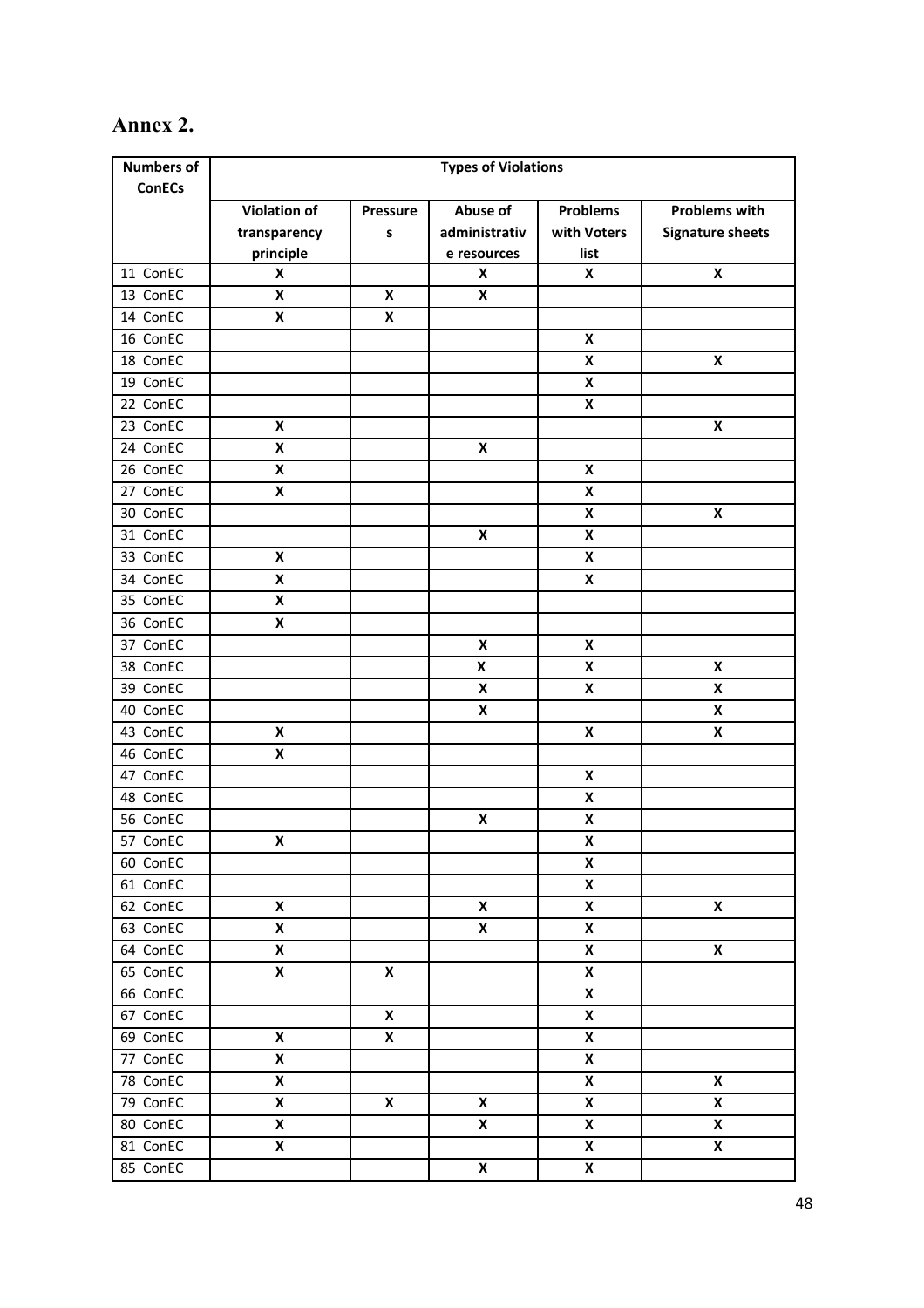| 87 ConEC  | X                         |   | X | X                  |   |
|-----------|---------------------------|---|---|--------------------|---|
| 94 ConEC  | X                         | X |   | X                  | X |
| 98 ConEC  | $\pmb{\mathsf{X}}$        |   | X |                    |   |
| 99 ConEC  |                           |   | X | X                  |   |
| 100 ConEC |                           |   | X | X                  |   |
| 101 ConEC |                           |   | X | X                  |   |
| 103 ConEC |                           |   |   | $\pmb{\mathsf{X}}$ |   |
| 109 ConEC | X                         |   |   |                    |   |
| 110 ConEC | X                         | X |   | X                  |   |
| 111 ConEC | $\pmb{\mathsf{X}}$        |   |   | $\pmb{\mathsf{X}}$ |   |
| 112 ConEC | X                         |   |   | X                  |   |
| 113 ConEC | X                         | X |   | X                  | X |
| 114 ConEC | X                         |   |   | X                  |   |
| 115 ConEC | X                         |   |   | X                  | X |
| 116 ConEC | X                         |   |   | X                  |   |
| 117 ConEC | $\boldsymbol{\mathsf{x}}$ | X |   | $\pmb{\mathsf{X}}$ |   |